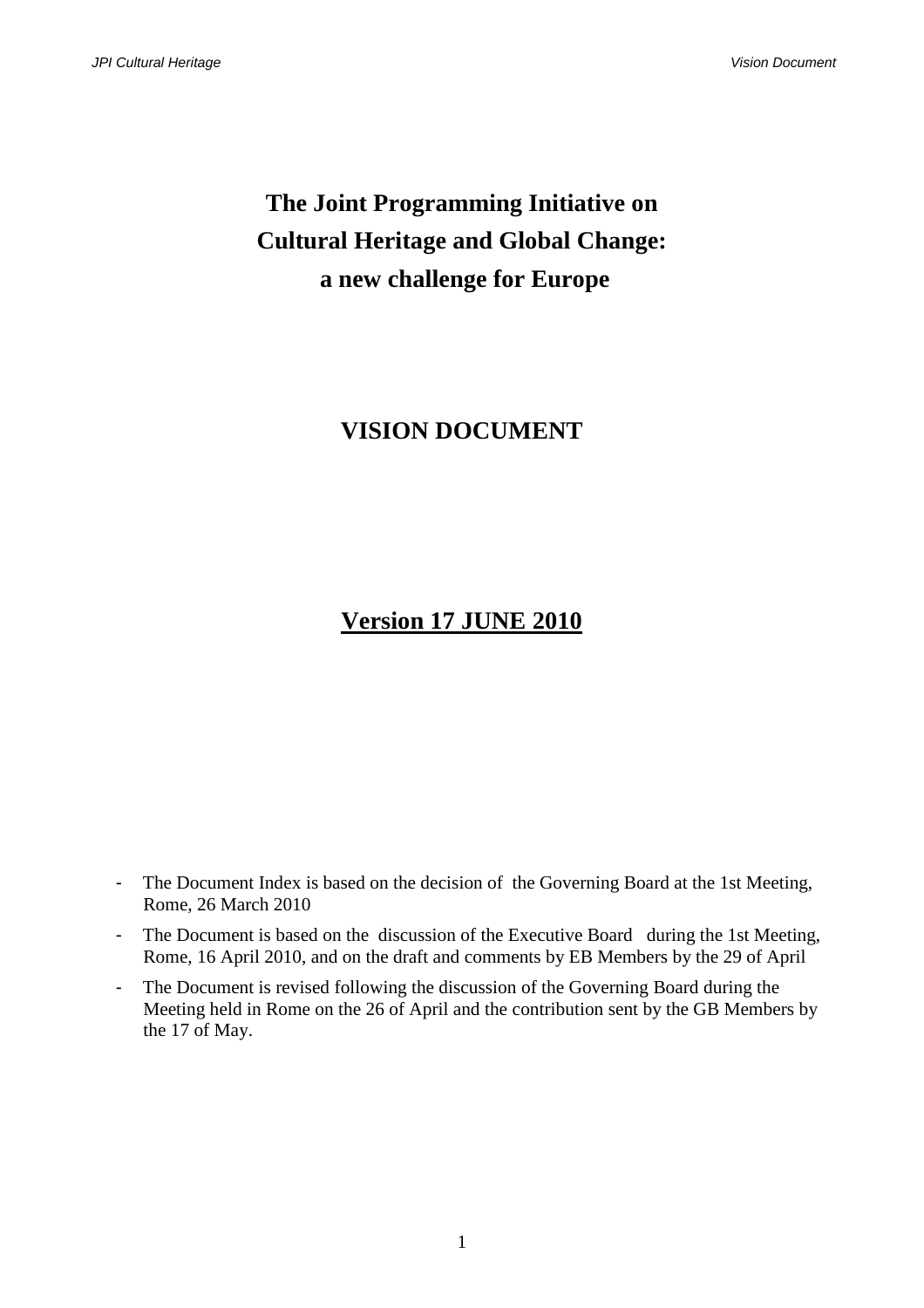## **Preamble**

### **Introduction**

### **1. Challenges and Objectives**

- **1.1. European and Global Challenges**
- **1.2. Objectives**
- **1.3. Research questions being addressed**

## **2. Political context and State of Play**

- **2.1. Political context**
- **2.2. State of Play**

### **3. The governance structure**

- **ANNEX 1 Terms of Reference**
- **ANNEX 2 Countries description**
- **ANNEX 3 Actions at European level**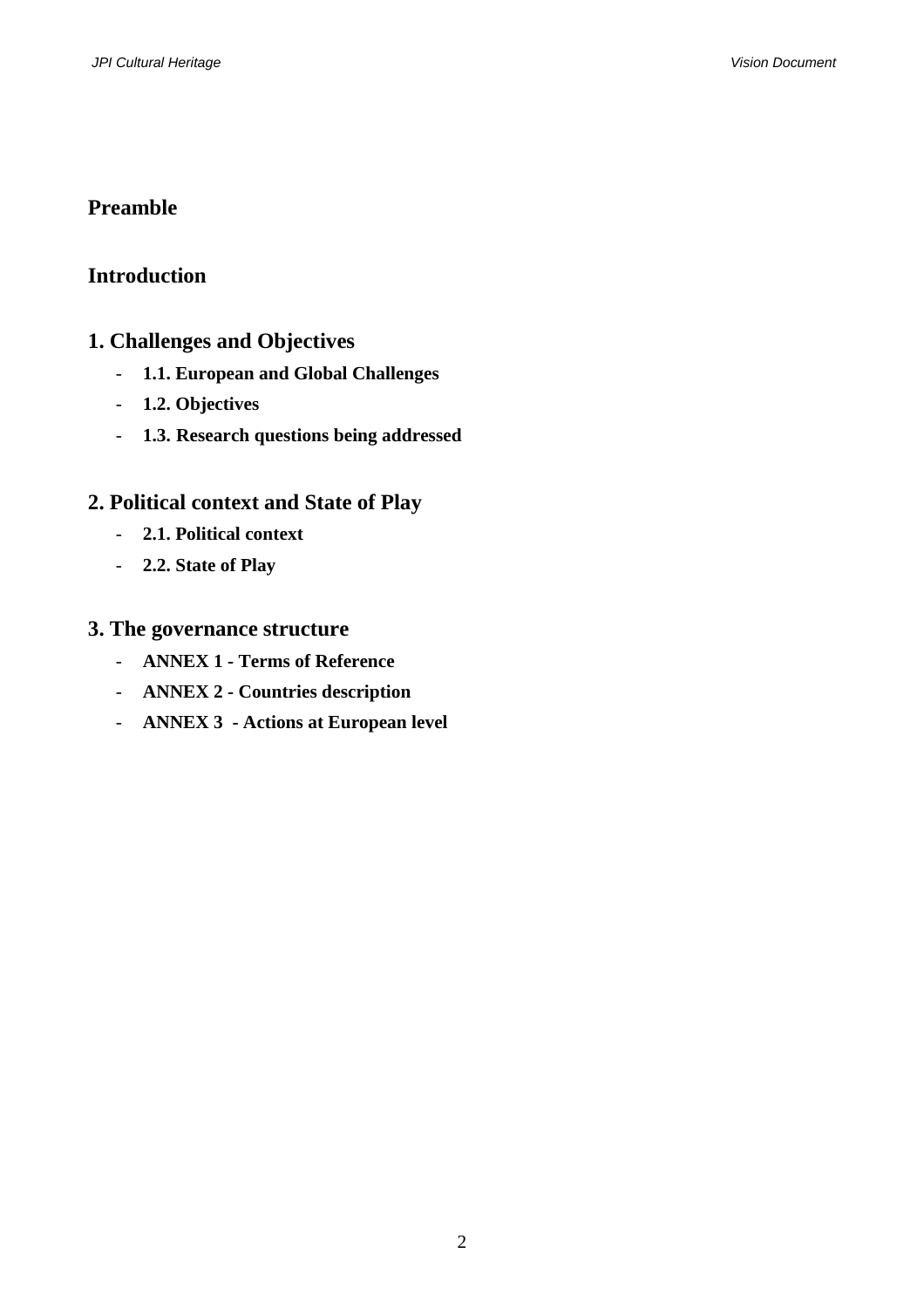# **Preamble**

- RECALLING the Council conclusions on Joint Programming of Research in Europe as adopted by the Competitiveness Council at its meeting in Brussels on the 3rd of December 2009 (17226/09 RECH 454 SAN 359) that welcomed the theme "Cultural Heritage, Climate Change and Security" as one of the three themes in the first wave of JPIs with a view to the adoption of JPIs by the Council;
- RECALLING the ensuing meetings with national representatives, organised by the Italian Ministry of Education, University and Research and the Italian Ministry of Cultural Heritage and Activities to discuss possible coordinated or joint activities.
- RECALLING the Commission Recommendation on the research joint programming initiative "Cultural Heritage and Global Change: a new challenge for Europe" C(2010)2535 final and the accompanying Commission Staff Working Document - SEC(2010)451 final adopted by the European Commission on 26/4/2010 that encouraged Member States to "develop a common vision on how cooperation and coordination in the field of research at Union level can help to preserve cultural heritage in all its forms, ensuring its security and sustainable exploitation", "to develop a common strategic research agenda", " an implementation plan establishing priorities and timelines and specifying the action, instruments and resources required for its implementation" and " to set up a common management structure";
- RECALLING the conclusions of the Competitiveness Council of 26 May 2010 which welcomed the above mentioned Commission Recommendation [ *the reference will be given immediately after the Council]<sup>1</sup>*
- CONFIRMING that cultural heritage and global change constitutes a new challenge for Europe, and that rapid joint action at the European level is needed to meet this challenge;
- UNDERLINE the intention of the supporting countries to:
	- o agree on common goals to tackle this challenge, and WELCOME the Vision Document as a useful start in defining a coherent vision;
	- o prepare a common strategic agenda containing priorities for collaboration to achieve the common identified goals. In this context UNDERLINE the need to strike a balance between support for both basic- and strategic research and WELCOME the indicative list of research priorities in Section 2 of the Vision Document as the first basis for drafting this comprehensive agenda including both quick start topics, and issues that should be tackled on the longer term;
	- o reflect upon an effective and efficient use of resources that could be made available for implementing this agenda and UNDERLINE the importance of exploiting the potential of existing national initiatives as well as mechanisms and instruments for international cooperation, inter alia those available under the Framework Programme for Research and Development.
- And to implement these ambitions, WELCOME the adoption of an appropriate governance structure for the joint initiative as outlined in Section 3 and Annex 1.

 $\overline{a}$ **1** Council Recommendation To be added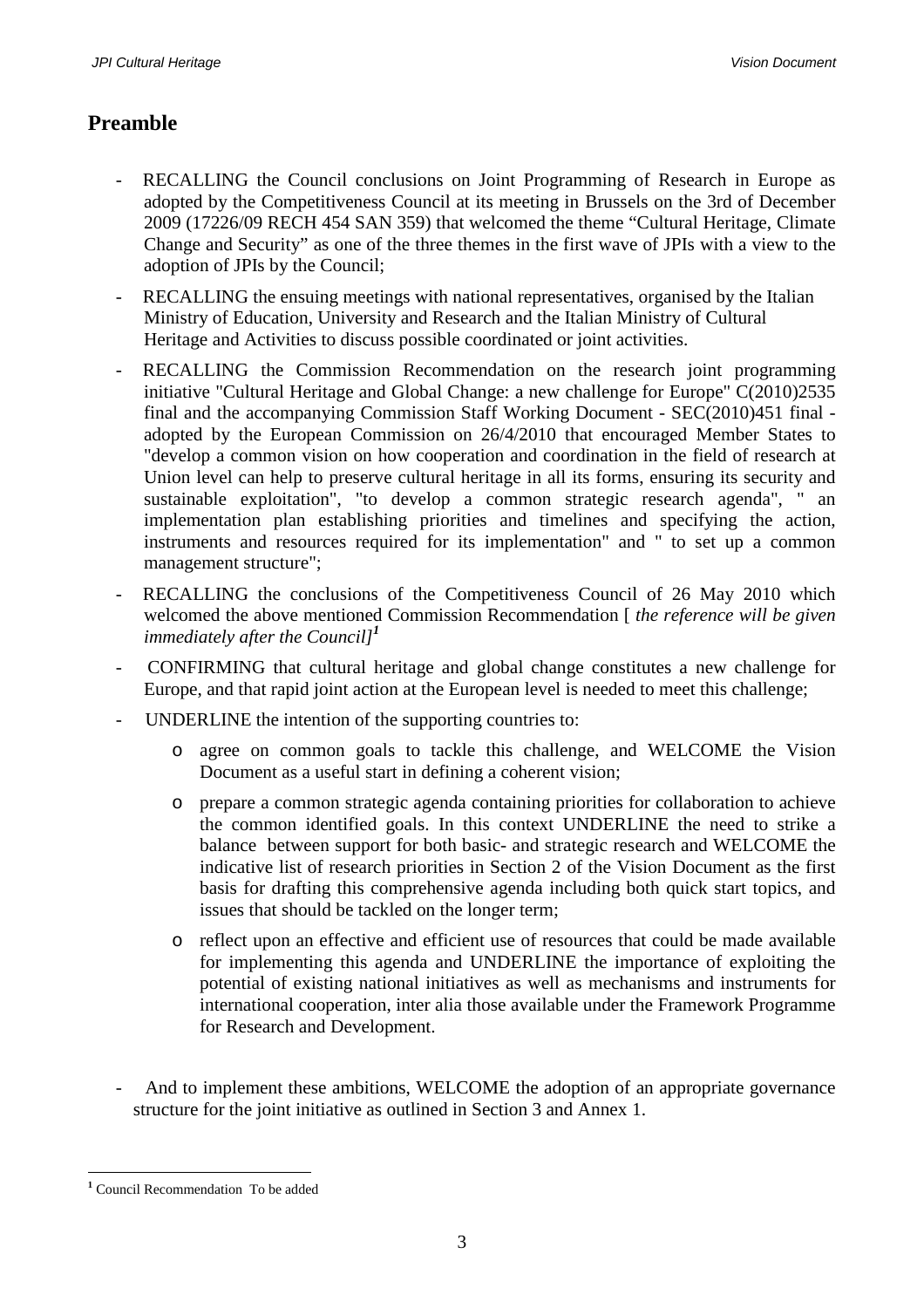# **Introduction**

Europe's cultural heritage is the world's most diverse and rich patrimony that attracts millions of visitors every year to monuments, historical city centres, archaeological sites and museums. Moreover, this heritage is an important component of individual and collective identity. In both its tangible and intangible forms<sup>2</sup> it contributes to the cohesion of the European Union and plays a fundamental role in European integration by creating links between citizens.

European cultural heritage is of exceptional economic importance for the tourism industry, generating an estimated annual revenue of EUR 335 billion, and many of the 9 million jobs in the tourism sector are linked to it directly or indirectly. The market for conservation of this heritage is estimated at some EUR 5 billion per year**<sup>3</sup>** .

Apart from natural ageing, Europe's cultural heritage is exposed to many threats such as climate change and pollution, increasing urbanisation, mass tourism, human negligence, vandalism and even terrorism. It is a fragile and non-renewable resource, much of which has been irretrievably lost over the last century.

Protection of cultural heritage in the face of global change is thus becoming a major concern for decision-makers, stakeholders and citizens in Europe. Research into strategies, methodologies and tools is needed to safeguard cultural heritage against continuous decay. Before irreversible damage is done, concerted actions, based on sound science, are needed to protect, strengthen and adapt Europe's unique cultural patrimony.

A concerted research action is needed to allow Member States to maximise and exploit at best their research efforts. Joint Programming provides a framework within which Member States address jointly areas where public research programmes can respond to major societal challenges.

The 2008 Commission Communication defines Joint Programming as a process that involves identifying a Common Vision, defining a Strategic Research Agenda for research activities and implementing this Strategic Research Agenda through a Joint Programming Initiative**<sup>4</sup>** .

With the entry into force of the Treaty on the functioning of the European Union, there is now, for the first time, an explicit legal base for the adoption of measures necessary for the implementation of the European Research Area**<sup>5</sup>** .

The present document intends to develop the vision for the area of research on cultural heritage in a changing world.

 **2** For the definition of "tangible and intangible cultural heritage", refer to: UNESCO, Convention concerning the Protection of the World Cultural and Natural Heritage, Paris, 16 November 1972; UNESCO, Convention for the Safeguarding of the intangible Cultural Heritage, Paris, 17 October 2003.

**<sup>3</sup>** The Economy of Culture in Europe, a study carried out by KEA European Affairs for the European Commission, 2006, pp. 147-155 and pp. 303-306.

**<sup>4</sup>** "Towards Joint Programming in Research: Working Together to Tackle Common Challenges More Effectively", COM(2008) 468 final of 15.07.2008

**<sup>5</sup>** Article 179 TFEU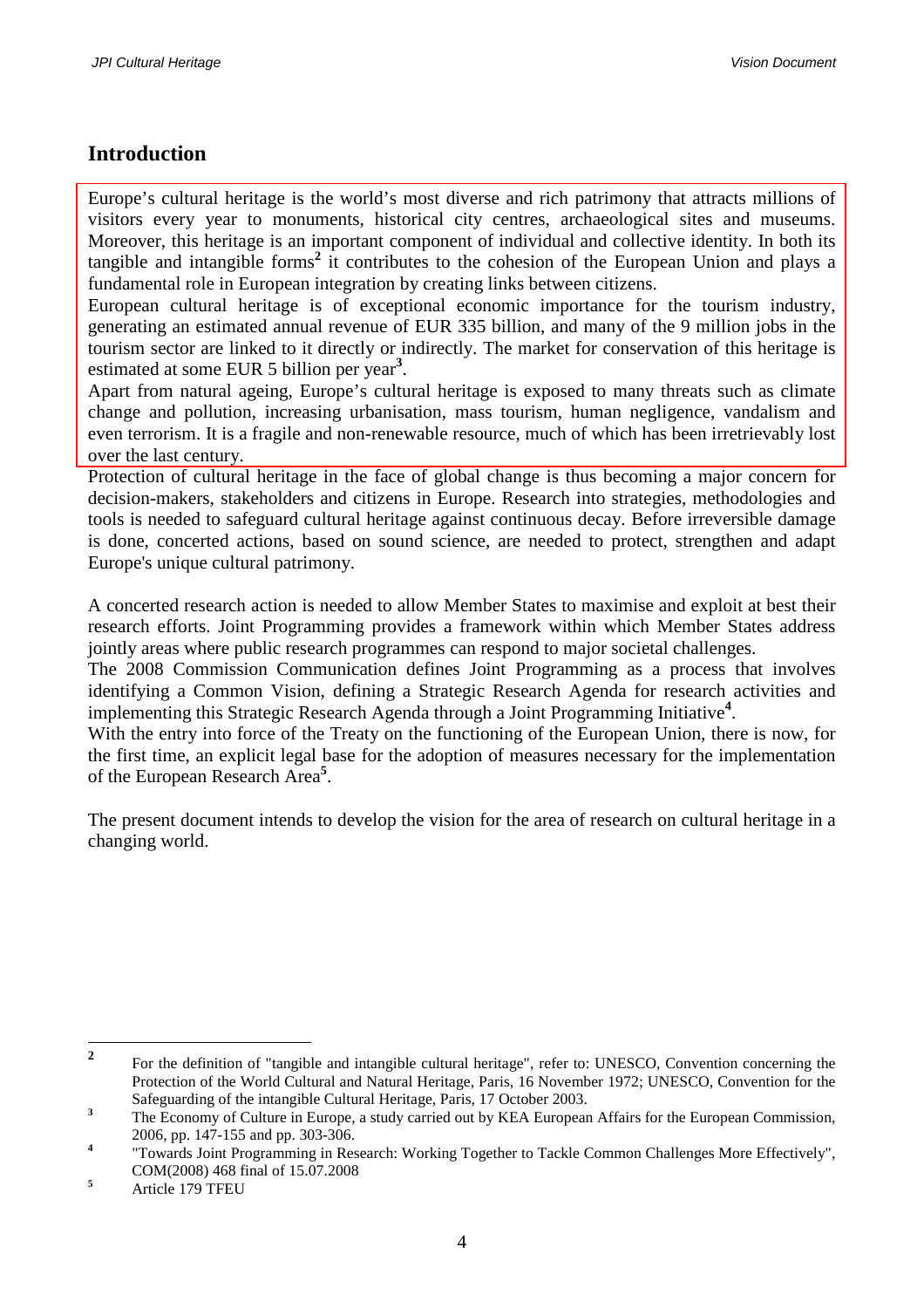# **1 Challenges and Objectives**

# **1.1. European and global challenge**

The theme on cultural heritage is a key European challenge because:

- European citizens live in or around cultural heritage with which they identify closely, because of the uniqueness and irreplaceable value of historic buildings, museum collections, historic and archaeological sites, and cultural landscapes, both for their tangible and intangible value. Cultural Heritage is a key factor of European identity.
- Environmental changes and security risks menace cultural heritage, potentially exposing it to irreversible damage and losses because of its age and fragility. We owe present and future generations to protect and conserve it as a symbol of their culture and history.
- Societal changes affect the perception of Cultural Heritage by European citizens. It supported in the past the concept of nationality, but now must now adapt to a new concept of European citizenship, to Europe's cultural diversity and through intercultural dialogue must become a cohesion factor for the European identity.
- In a rapidly changing world, technological advancements must reflect in the way Cultural Heritage is studied, protected, and presented to citizens to enhance their appreciation and enjoyment of it.

Before these combined risks to Europe's cultural heritage become irreversible threats, concerted action is needed to protect, strengthen and transform the unique historic environment of Europe. Global change need to be studied and modelled including cultural heritage as part of the environment, the society and the economic development that will involve our society in the present century.

The challenges related to cultural heritage have several complex strands:

Challenge 1 probes the relation between tangible cultural heritage (i.e. historic cities and towns, historic landscape, archaeological sites, ancient buildings, museum collections, archives and libraries) and one of the most serious drivers of future change for communities - *climate change*. Climate change impacts severely on cultural heritage. The ways in which cultural heritage is adapted can mitigate climate change impact through a sensible use of energy, sustainable materials and passive design. This in turn also opens up new avenues for mitigation and adaptation measures across all sectors from construction to transport, both through re-learning of old traditions and practices and the adoption of mitigating measures for preventing the effects of catastrophic events induced by climate changes, such as glacial melt, floods and sea level rise.

Challenge 2 probes the issues of *protection and security of cultural heritage*. Here the global dimension is very clear: European conservation and security of cultural heritage can only be delivered against an improved understanding of the global context. Global change is driving the need to consider the whole assemblage and its context in the 21st century so that faced with cultural and environmental challenges, our understanding and the resilience of cultural heritage will be improved. Both environmental and anthropic risk factors must be taken into account. Solutions for sustainable development and sustainable access to cultural heritage play as an important role in cultural heritage security as protecting it from adverse environmental conditions.

Challenge 3 probes the relation between the protection of cultural heritage and its cultural uses by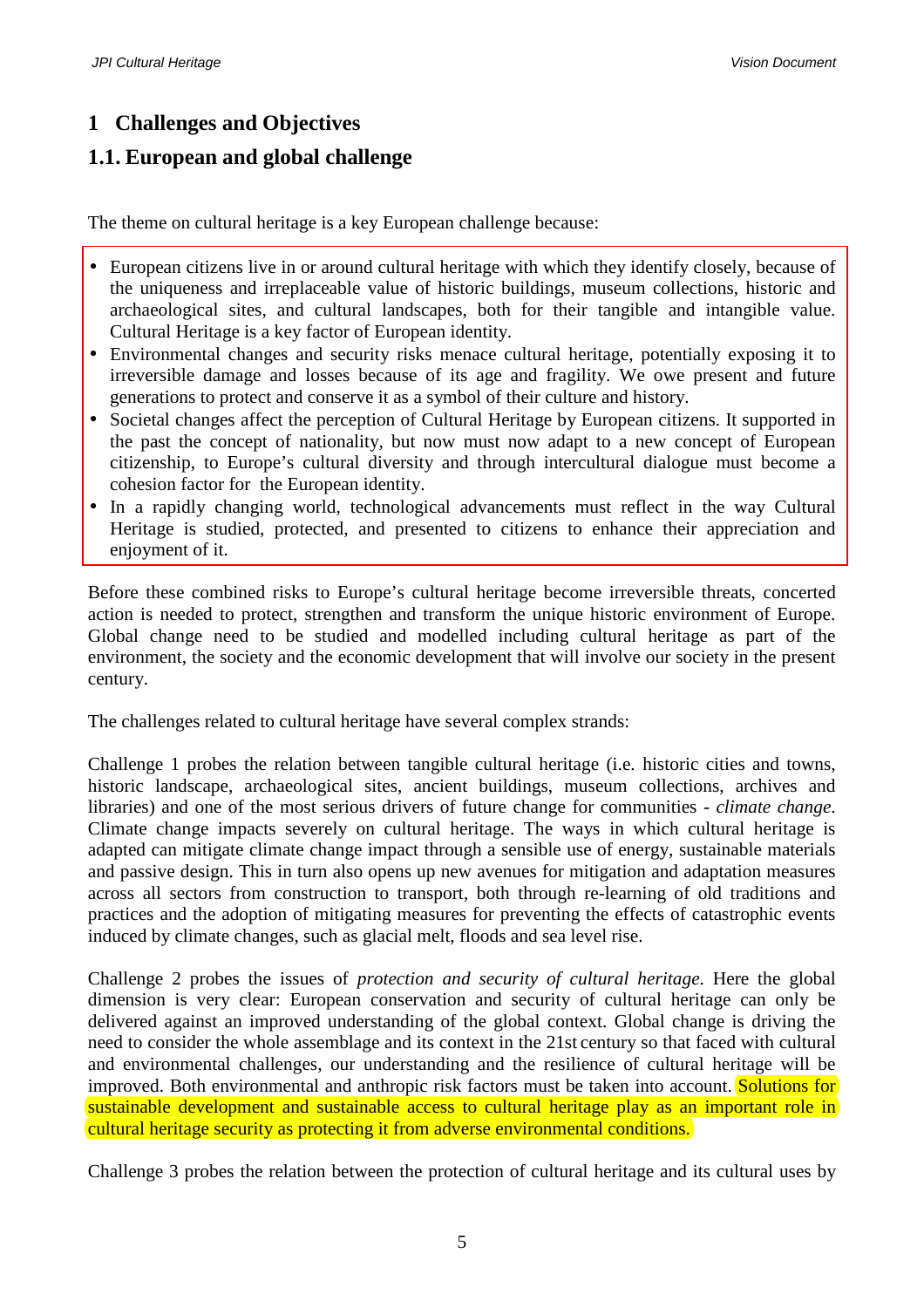society i.e. *the transformational challenge of cultural heritage*. The new relationships between cultural heritage and its meaning, history, value, significance, composition, conservation and enjoyment are community-related issues. Europe is a multi-faceted society and its cultural richness is based on the preservation of this diversity including minorities. It is necessary to understand and implement solutions to foster the role of cultural heritage as a factor of cohesion in such a diversified community. Furthermore, technology – information and communication technology, but also mass transportation – is inducing rapid societal changes, allowing mobility, and access to or exchange of information in an unprecedented way. The overall approach to cultural heritage must be updated to take into account the new, larger and diverse audiences accessing it, and the new ways of communicating it enabled by technological advances. In this respect, the indissoluble relation between the tangible appearance and the intangible component of cultural heritage is more evident. The development of the knowledge society based on IC T makes digitisation of cultural heritage a key challenge in order to make cultural heritage accessible for all and sustainable, support the cultural diversity, enhance the education and content industries, develop new preservation technologies.

The protection of cultural heritage under global change conditions will be a major concern for decision makers and researchers in Europe. It will be viewed as a measure of the enduring civilization of Europe as well as sustained recognition of its worldwide leadership in this research area. However, coordination is required to overcome the fragmentation of initiatives deriving by diverse and sometimes potentially conflicting approaches (research – administration – management – exploitation), the multiplicity and geographical dispersion of bodies and institutions involved with or in charge of cultural heritage, and the different local environmental, social and economic conditions. If there is a field in which joint action is required, this is cultural heritage, for its global value in human history and identity.

The conservation of the physical component of cultural heritage, protecting and securing it from natural catastrophes and man-made disasters, is the pre-condition of a global approach for preserving these remnants of the past and making them an actual key factor for better understanding our history, traditions and culture, and ultimately of our well-being.

While this theme will reinforce very interesting collaborations in Europe, it will also open opportunities for collaboration with non-European partners, including countries on the southern shores of the Mediterranean Sea, the emerging economies of BRIC (Brazil, Russia, India and China), Byelorussia and Ukraine whose histories are entwined with EU member states in the east, as well as the technologically advanced countries of USA and Japan. In addition this JPI is networked to international organizations including the United Nations Educational, Scientific and Cultural Organisation (UNESCO), the International Centre for the Study of the Preservation and Restoration of Cultural Property (ICCROM), the International Council on Monuments and Sites (ICOMOS), the International Council of Museums (ICOM), the Council of Europe and Europa Nostra.

This JPI is timely because of:

- The high level of research maturity of the pan-European cultural heritage sector
- The balanced composition of the Member States and Associated Countries supporting this JPI
- The need of streamlining and coordinating national research programmes with the ones of the European Commission in order to improve the efficiency of the scarce financial resources, avoid overlaps and exploit synergies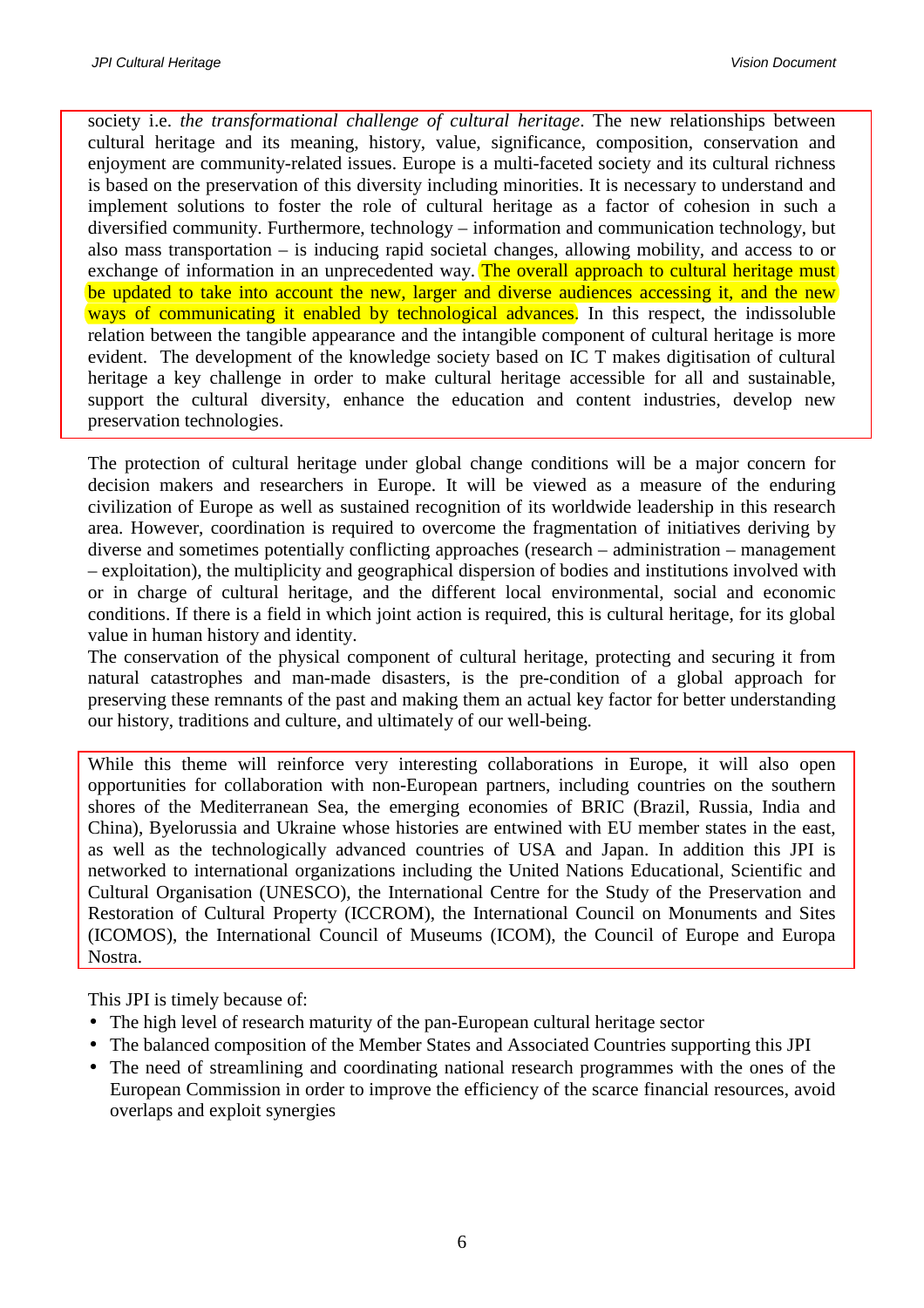# **1.2. Objectives**

The main objective of JPI on Cultural Heritage addresses the strong relationships that link cultural heritage, conservation, technological innovation and economic development within the dynamic framework of the challenges and competitiveness in an enlarged European Union and its efforts are striving to generate an in-depth, shared understanding of issues with the view of providing an improved knowledge base for policies in the fields concerned most important aspects as migration and integration, quality of life and global interdependence.

Social and regional cohesion, cultural and educational challenges are particular aspects of these due to a number of economic, social and cultural changes and instabilities in society and the recent EU enlargements posing some EU regions with particular development questions for the future.

Contextually, the main objective of JPI on Cultural Heritage addresses the strong relationships that link cultural heritage, conservation, technological innovation and economic development within the dynamic framework of the challenges and opportunities presented by an increasingly globalised, environmental and security-conscious society.

Moreover, appropriate responses will be developed through the application of research to the protection of cultural heritage through a multidisciplinary approach involving science, engineering, technology, conservation and culture in a multi-frame space called Scientific Cultural Area, an integrant part of European Research Area, aiming to re-calibrate and reaffirm the European cultural identity as ambassador of excellence for the world wide heritage.

### Objectives and Specific objectives

### *European policy development*

- o To reinforce and develop joint foresight capabilities in order to identify common gaps and deficiencies which threaten cultural heritage sustainability, leading to enhancement or development of policy.
- o To ensure that concerted research on cultural heritage assesses possible policy instruments that can contribute to adaptation strategies or mitigation of risks and opportunity from global change.
- o To improve understanding of the role of policy coordination and harmonization in relation to cultural policies, especially scientific education, research, digitisation, socio-cultural development and cultural innovation, including governance at and across national and regional government levels.

### *European cohesion*

- o To exchange information on relevant national programmes and research activities and to exploit existing coordination mechanisms for higher efficiency and effectiveness through crossboundary cooperation in response to various global hazards.
- o To support the creation of a common action framework in order to avoid duplication and repetitions of initiatives at national and regional level and to reduce fragmentation of cultural heritage research identifying areas or research activities that would benefit from coordination or joint calls for proposals or pooling of resources;
- o To create networks between centres dedicated to cultural heritage research

### *Growing the European research community*

o To develop and apply new measures for assessing the carrying capacity of cultural heritage in dynamic and evolving conditions and situations using present and predicted knowledge of the resilience of cultural heritage in the 21st century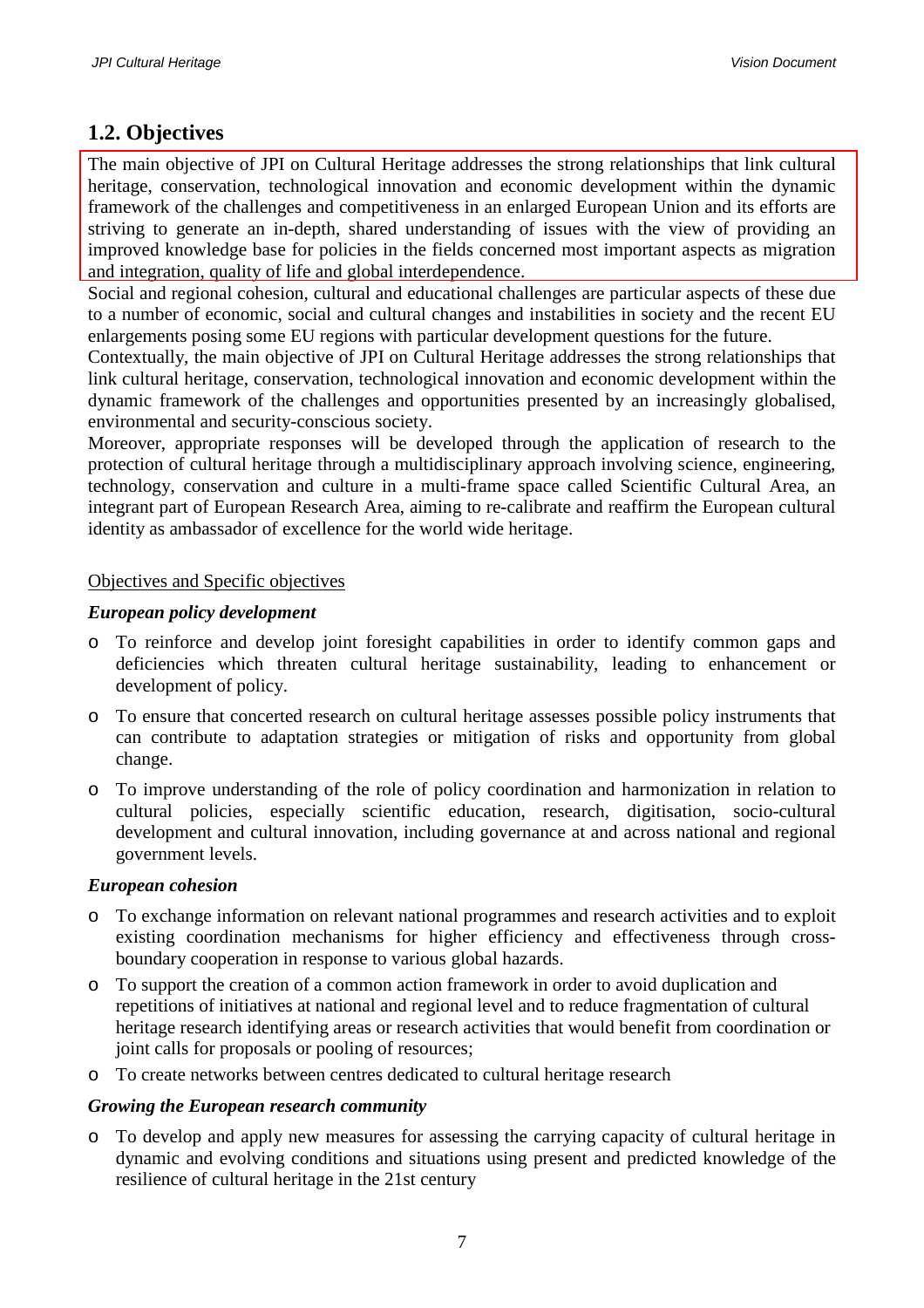- o To address the significant scientific challenge of implementing new digital management systems to ensure that cultural heritage is accessible to European citizens and world tourism under changing climate and security conditions.
- o To support standardization in the fields of cultural heritage diagnostics, conservation, digitisation and use by elaborating a toolbox of methods or technologies to overcome a diverse research base and to increase knowledge transfer across the stakeholders and indirect beneficiaries.
- o To strengthen the co-ordination of public research programmes in the field of technological research and e-Infrastructure in Europe in the sector of digital cultural heritage.

#### *Quality and leadership among research communities*

- o To develop high quality research resources and environment in terms of theory, methods, sources, materials, tools and case studies which will enable comparative analyses of the risks to cultural heritage from global change.
- o To address the twin challenges of new cultural heritage assessment and management systems to ensure sustainability and accessibility to European citizens and world visitors.
- o To take into account cultural heritage diversity by promoting interdisciplinary, transdisciplinary and multidisciplinary approaches in funding schemes to strengthen the link between cultural and scientific research questions.
- o To reinforce European capacity to transform research results into societal and economics benefits, notably through the innovative capacity of European industry as well as through fostering demand for the resulting innovations.
- o To encourage better collaboration between public and private sectors, as well as open innovation between different research activities and business sectors related to cultural heritage; including tourism, sustainable maintenance and construction or reconstruction of sites, buildings or landscapes and related business services.

#### *Human resource development*

o To develop structured programmes to underpin mobility and integration of new researchers and established researchers in academic, research and heritage institutions, SMEs and industry.

#### *Infrastructure*

- o To develop new protocols for sharing existing regional research infrastructure and with the extended ESFRI roadmap regional facilities and the e-IRG roadmap envisaged facilities.
- o To promote harmonized and coordinated databanks and monitoring, experimental and modelling infrastructures to enable downscaling of data for use at a regional and local level.

#### *International impact*

- o To develop a strategy that involves major European personalities in promoting European research excellence outside the EU.
- o To transform Europe's citizens into agents of change able to cope with cultural material change in the 21st century (including. digital cultural heritage) by raising public awareness of research, by disseminating findings and by addressing public concern with societal change through outputs (including web pages, exhibitions, public lectures and broadcasts).
- o To contribute to the establishment of a scientific benchmarking indicator system for the assessment of the impact of cultural heritage on the social dimension of Europe.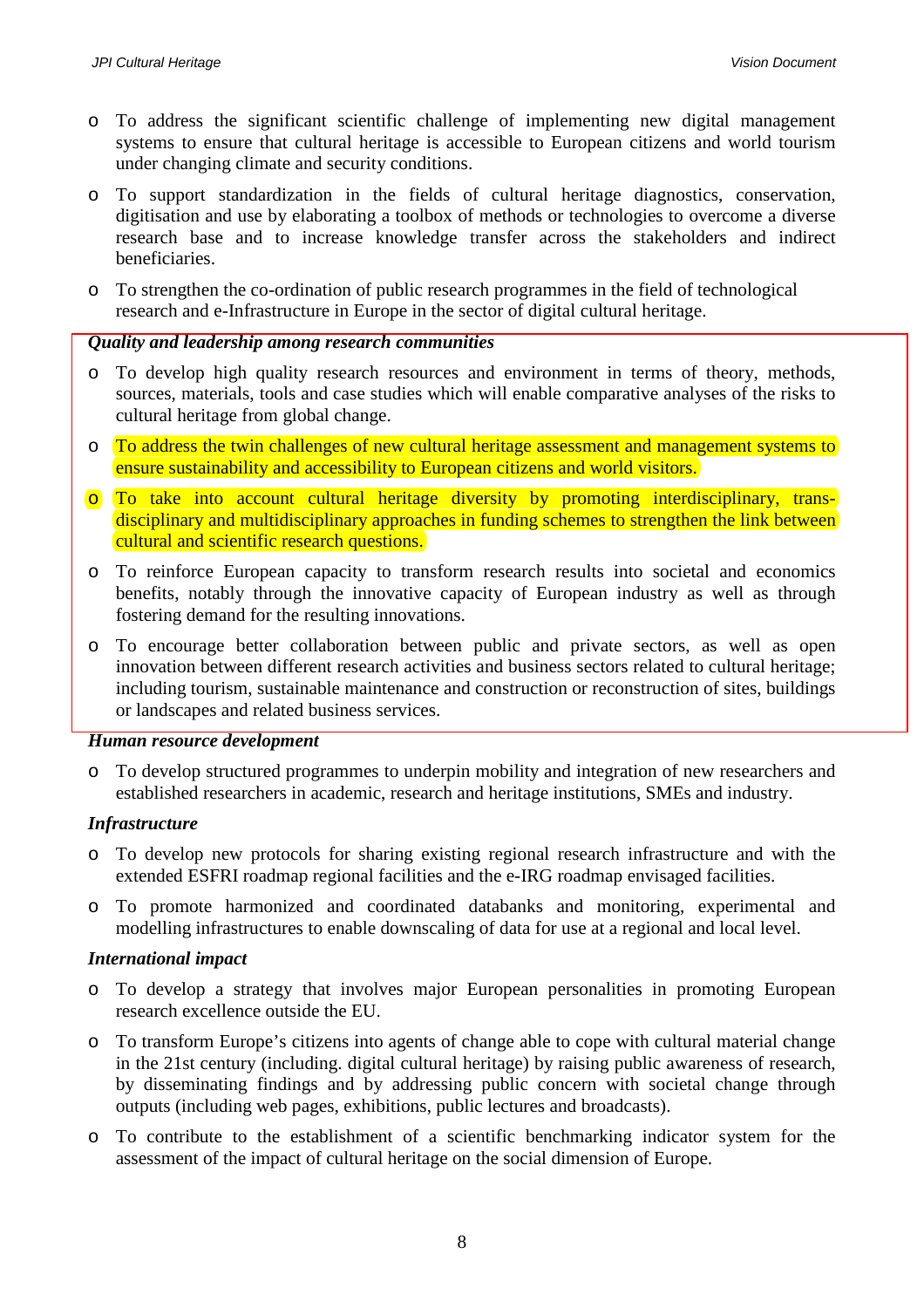### *Long term development of the Cultural Research Area*

- o To identify converging areas of research activities and expertise that would strengthen the new created Cultural Research Area and ensure its sustainable development for a better integration in ERA.
- o To develop a management framework that reflects the complexity faced by heritage managers across Europe in prioritizing the most serious threats to European society in the 21st century facing global change.
- o To understand how digital technologies can contribute positively to changes in European cultural heritage in the medium and long term.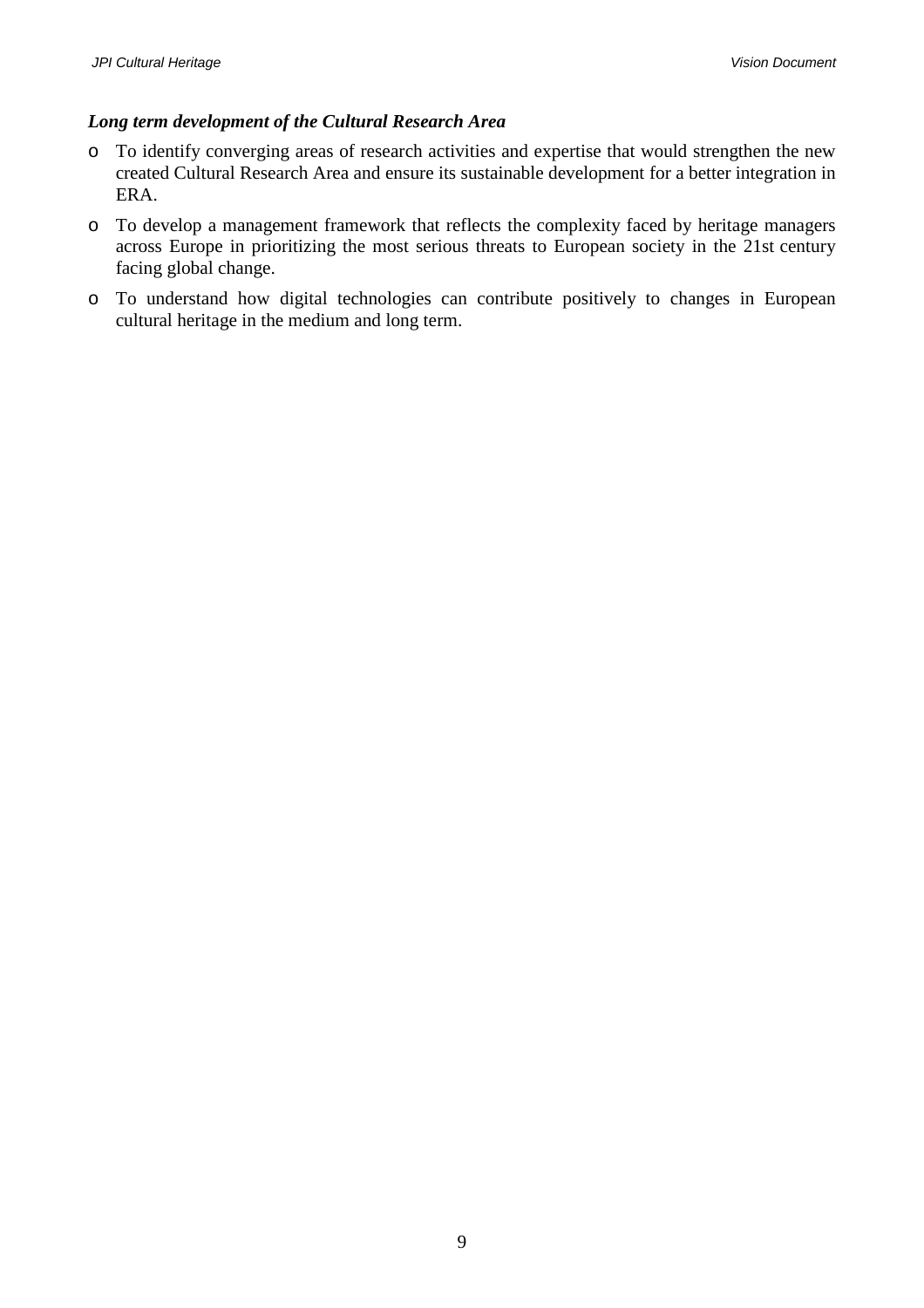# *1.3. Research questions being addressed*

The following Research Areas and Sub-Areas address the rich, complex and evolving panorama of European cultural heritage. The 'visible' expression is the physical sites, buildings and collections that are the tangible cultural heritage; the 'living' expression are the values, meaning, significance, philosophy and appreciation of cultural heritage that are the 'intangible' cultural heritage. Cultural heritage is not limited by time. New materials and media have been used in polymeric and digital cultural heritage, and in the digital resources used to document, research and disseminate cultural heritage.

### **1. Sustainable Management of Cultural Heritage**

### *1. 1 Defining carrying capacity and resilience for the protection of heritage assets*

Data base information on the global change specific threats, their causes and new supports for cultural activities will be shared. Synergistic impacts on cultural heritage will be monitored in order to identify resilience levels and carrying capacity of cultural heritage. Observations, monitoring and modeling data will be pooled in order to provide the basis for a coherent framework for risk assessment and management.

### *1.2 Synthesizing data and modeling*

A European network will be created utilizing data from extensively monitored European cultural heritage sites. These data will be supported by baseline heritage climatology. The focus will be to develop resilience-based management protocols for cultural heritage.

### *1.3 Development of condition indicators*

Indicators will be developed to measure changes in appearance, material and structural integrity of cultural heritage, whether it is built, archaeological, immoveable or moveable:

- Assess diagnostic tools for condition checks of cultural materials, assemblages and systems
- Establish and test predictive models from field data
- Validate standard protocols for risk assessment and emergency preparedness under field conditions

### **2. Natural and Man-Made Impacts on Cultural Heritage**

### *2.1. A network for the protection of cultural heritage from natural and man-made hazards*

Severe deficiencies in coordinated European prevention, emergency action and post disaster measures will be overcome by developing multiple risk models particularly for historic architecture and urbanized territories of cultural heritage value since the application of new Directives (flood, heavy rains, rise or fall in ground water levels), and Standards (Eurocode 8 on anti-seismic safety of buildings) require European coordination and cooperation. Research based knowledge on how European legislation affects the capability for sustainable management and conservation of the heritage fabric is necessary.

#### *2.2 Regional earth observation for improved impact assessment of sites*

Satellite infrastructure, non-intrusive and remote monitoring systems and technologies will be developed to improve monitoring and assessment of museums, galleries, archives, libraries, historic buildings, archaeological sites and cultural landscapes, including changes to coastal heritage.

#### *2.3 Localized early warning (EWS), alarm and rapid response systems for the protection of cultural heritage*

Risk management of long term or sudden disasters and severe weather events in order to avoid or reduce damage and loss to cultural heritage, human lives, economic development and quality of life requires the development of distinct early warning, alarm and rapid response systems for the protection of cultural heritage.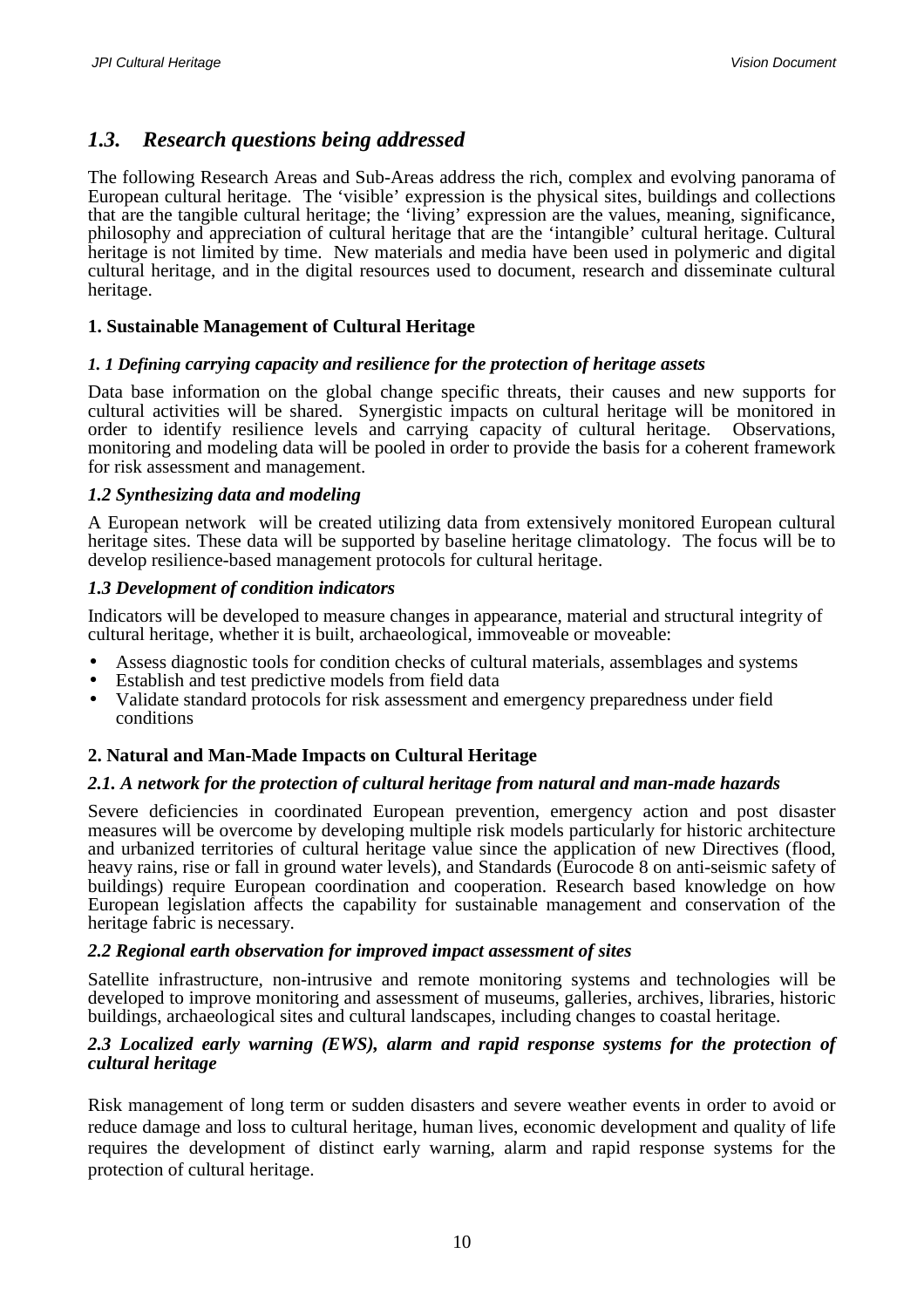### **3. Cultural Heritage Treatment, Repair, Maintenance, Digitisation and Re-Use for the 21st Century**

### *3.1 Advanced diagnostic tools and technologies*

Long term and accelerated experiments will form the basis for the development of advanced diagnostic tools and technologies to protect cultural heritage from the synergistic effects of climatehuman risks. Cultural-technological inputs for the protection of cultural heritage will be used to develop highly innovative hybrid solutions. This sub research area also includes threats, alteration mechanisms and conservation of digital heritage. Cultural heritage of the  $20<sup>th</sup>$  century is in need of particular appreciation, care and research.

#### *3.2 Applications of innovative technologies*

The cross disciplinary application of new technologies, for example nanotechnologies, combined with traditional technologies and with an assessment of cultural acceptability of any new measures will be developed to improve the resilience of fragile and vulnerable cultural materials, respecting regional cultural differences and attitudes. New technologies can assist in transforming and re-using buildings while minimising damage to historic qualities and loss of historic fabric and value

### *3.3 Digitisation as challenge for long-term preservation and data transferability*

Digitisation of cultural heritage contributes to the preservation fragile artifacts and monuments since their reproduction can make them accessible for future generations and save the originals thanks to a limited access. In order to make digital cultural heritage more accessible, more usable, transferable and sustainable, a research area is to be opened on digitisation methods, modeling, interoperability of content, terminologies and long term preservation..

#### *3.4 Intelligent multi-sensor systems for remote control of cultural heritage*

Wireless, non-hierarchical scalable and self-organised sensor networks integrating chemical, physical and biological sensors will ensure remote, reliable and durable data gathering that will be self powered for a period of up to 10 years. It will be used to alert managers to the risk of damage and to improve site management before, curing and after a crisis.

#### *3.5 New materials*

An important aspect is the development of sustainable and compatible new materials and methods for all kinds of cultural heritage. At the moment, too often standard materials are being used for maintenance and restoration, whereas new insights and climate change ask for the development of new materials. Furthermore, post-war cultural heritage is in need of extra research. Both built and movable heritage are confronted with questions of new post-war techniques and materials but we hardly know how to protect them from decay. The use of new materials in building and in contemporary art (for instance plastics, photos, video) poses questions as to how to conserve and restore these materials. Research in the composition and ageing processes of these materials is needed in order to develop a proper model for maintenance and restoration.

Particular attention must be paid to the development of new techniques for structural and compositional characterization of materials. This is the case of aberration corrected electron microscopy. The use of spherical aberration correctors (Cs) adapted to scanning transmission electron microscopes (STEM) working with atomic resolution is an extremely powerful tool to study both structure and composition of pigments and materials in painting, building.

#### **4. Social, Cultural, Political and Economic Value of Cultural Heritage**

#### *4.1 Socio-cultural benefits of cultural heritage*

Intangible cultural heritage is a fundamental constituent of cultural heritage. As such, it comprises customs, representations, expressions, knowledge and skills which communities, groups and, on occasion, single individuals perceive as part of their cultural heritage. At the same time, the term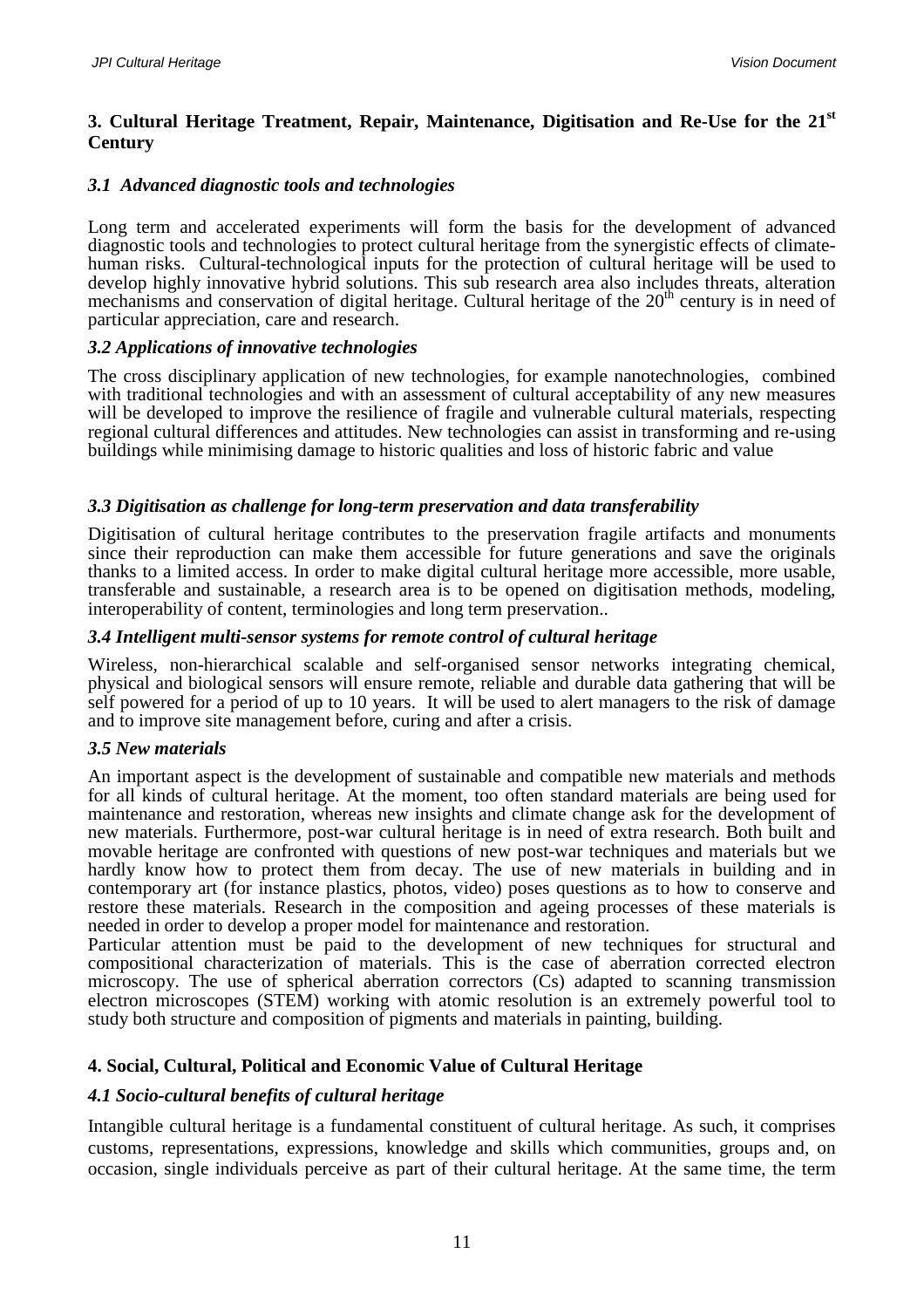also comprises the instruments, objects and cultural spaces associated with this intangible cultural heritage. As a consequence of ongoing global change, traditional expressions will require a higher degree of protection and fostering since, compared to tangible cultural heritage, they are much more fragile. Globalisation and culture equalization disturbed intergenerational transmission of cultural heritage expressions. Numerous instances of oral cultural expression (e.g., of minorities, ethnic groups, immigrants) belong exclusively to the realm of intangible cultural heritage. Hence, it is all the more important to foster a cross-cultural dialogue between cultures and civilizations in order to maintain (social) harmony, cooperation and development.

#### *4.2. Tourism flows, economic impact and sustainable management*

European competitiveness for tourism income will not withstand the impact of global change which for the first time will be studied in this JPI. Tourism policies will be improved by access to scenarios derived from models of tourism flows. City branding should be part of this research and development. The economic models used to study this phenomenon will be tested, validated and applied to generate more valid and reliable data on the economic effects of cultural heritage at the EU level. Such data will uncover the importance of cultural heritage and assist in shaping the necessary sustainable policies allowing for a long term harvesting of economic benefits

#### *4.3. Implementing the principles of sustainable development to cultural heritage*

Cultural heritage must be recognized as a major societal issue in climate change discourses. Communities that live around cultural heritage must adapt to irreversible change in the appearance and condition of their historic surroundings. The risks imposed by the global threats will jeopardise not only cultural heritage, but also the wider ambition for sustainable development including the sense of tradition, belonging and identity manifested through intangible heritage outputs. Sustainable development policy will therefore be informed by outputs from the climatic-securitybehaviour risk models.

#### *4.4 Cultural inclusivity*

Cultural inclusivity recognises European historic centres as places of cultural interaction including the integration of new European citizens and commercial activity. To maintain the sustainability of historic centres, the diversity and age distribution of communities, it is necessary to ensure that the history and transformation of relevant heritage environments and building are understood and appreciated so that they are conserved, restored and adapted to improve learning, enjoyment, access and comfort of all citizens from young families to older residents. Adaptive reuse of the heritage resources can provide a sense of stability and a sense of continuity for people and societies, which help counteract the feeling of disquiet felt as a result of economic globalization. Relevant comparative studies contributing to the understanding of such socio-physiological phenomena will assist development of supportive policies

#### *4.5 Online accessibility and usability of cultural heritage*

The objective of making visible and accessible European cultural and scientific content on line is to be met by effective access points to digital cultural content so their value can be re-calibrated. An objective is also to use the potential of cultural heritage for developing new digital services for the citizens allowing more interactivity and collaboration. Research is to be carried out in order to support quality and usability of the content, affordability and openness of software tools, and longterm accessibility and availability.

#### **5. Training and Mobility**

The Cultural Heritage JPI aims to improve advanced training of researchers and to stimulate mobility of researchers across the partners' research institutions and internationally for the exchange of knowledge, to drive technological excellence and to contribute to European cohesion policy to ensure that Europe's leadership in this area of research is enhanced.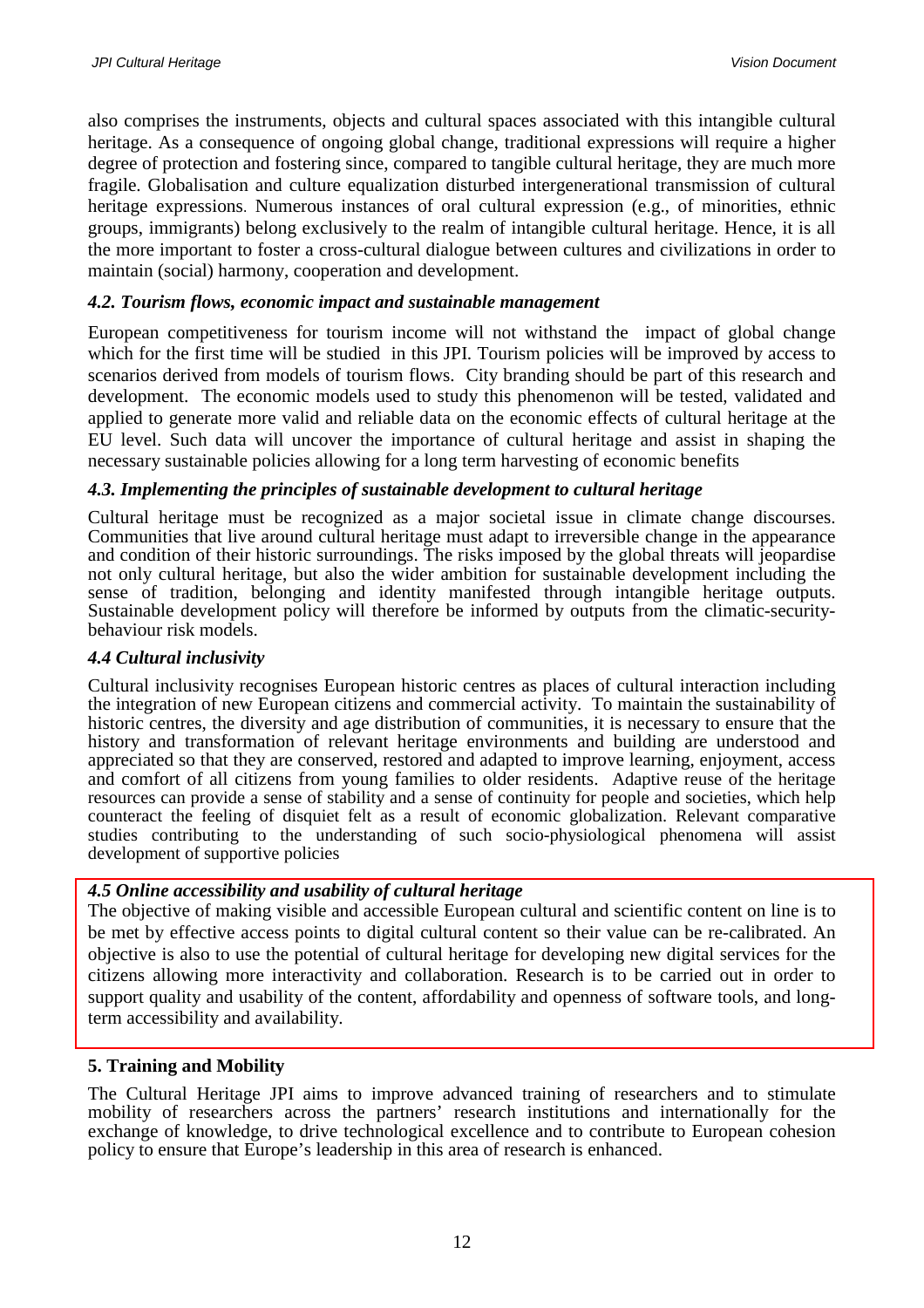#### **6. Dissemination of Results out of Europe**

The importance to Europe of propagating the results of this JPI internationally is highlighted by the way in which dissemination is integrated into the overall strategy and budget of this JPI. Research results will be propagated at different levels and to different degrees according to the audiences whether researchers, practitioners or the public. The common information platform, the Net-Heritage Observatory developed as part of the EU ERA-Net Net-Heritage project, will be enlarged for this purpose. This instrument has the potential to engage the participation of other countries in this JPI and to export European added value to emerging countries thus encouraging economic activities.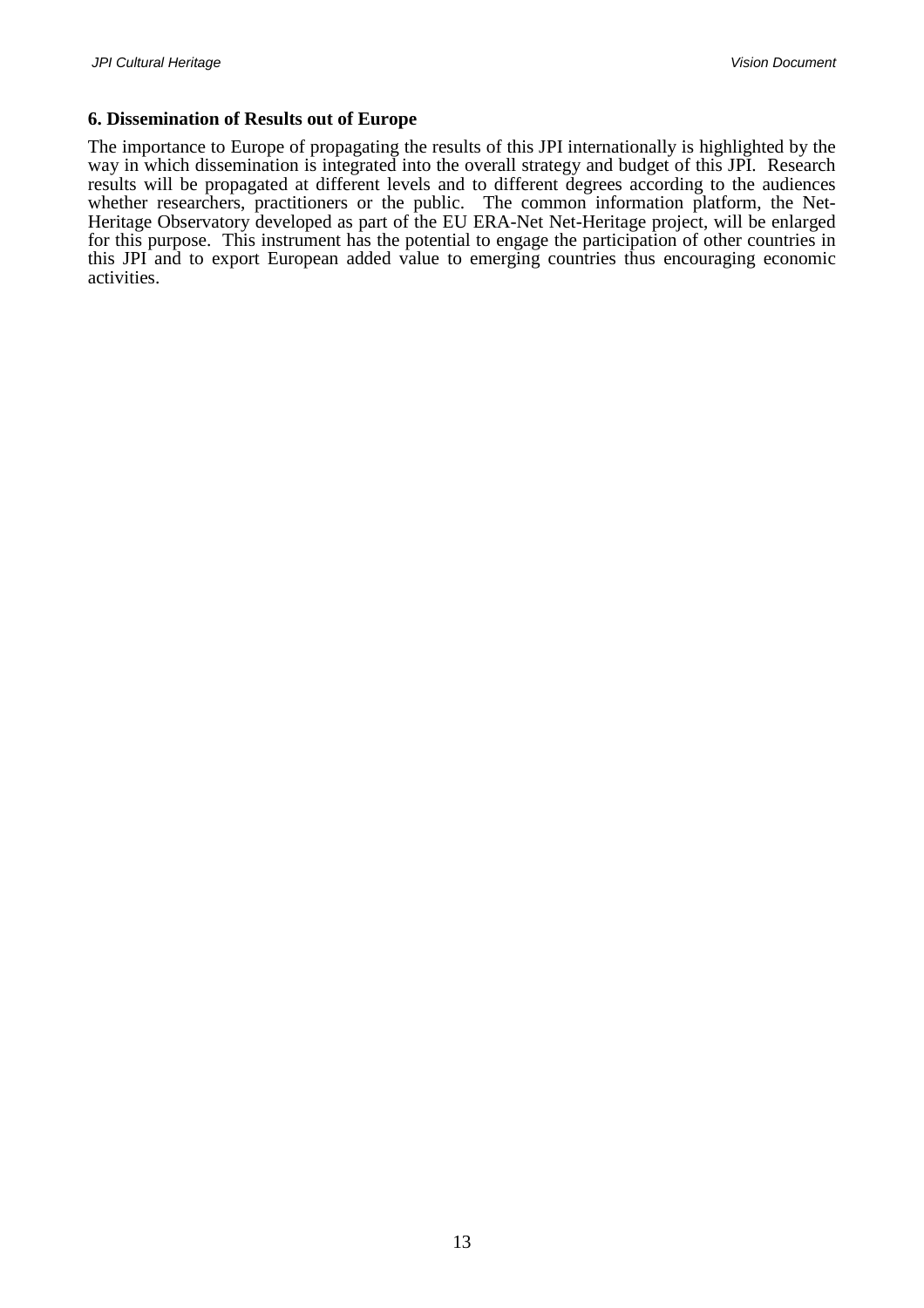# **2. Political context and State of Play**

# **2.1. Political context**

There is a strong and clear position in EU policy that The Community shall contribute to the flowering of the cultures of the Member States and Associated Countries, while respecting their national and regional diversity and at the same time bringing to the fore the common cultural heritage. Action by the Community shall be aimed at supporting and supplementing action in the following areas…- *conservation and safeguarding of cultural heritage of European significance***<sup>6</sup>** .

This provision in the Treaty on European Union are further clarified by the Council Conclusions of June 17, 1994, in which The Council points out that Article 128 of the Treaty establishing the European Community selected *cultural heritage as a priority field* of action for the Community… in both movable and immovable heritage.

The Council also considered that the various aspects of cultural heritage should be combined in one global action, highlighting the importance of: i) *taking into account the cultural dimension of other Community policies and programmes; ii) increasing the awareness of all those concerned, especially at local level; iii) mobility for professionals, the exchange of experience and information; iv) European networks and establishments devoted to conservation, training, and research in the field of cultural heritage and cooperation with third countries and the international organizations concerned.*

The Council of Ministers postulated on May 1999 wise management of natural and cultural heritage and stated : *i) the richness of Europe's cultural heritage and landscapes is an expression of its identity and is of world-wide importance; ii) to reverse any process of abandonment and decline and to hand this heritage on to future generations in the best possible conditions requires a creative approach involving the definition of integrated strategies for the preservation and restoration for landscapes and heritage and raising public awareness; iii) Cultural heritage is an economic factor becoming increasingly important for regional development and cultural places of interest are also an essential precondition for the development of tourism*.(European Spatial Development Perspective, May 10, 1999)**<sup>7</sup>** .

UNESCO defines cultural heritage in the meaning of the *tangible and intangible cultural heritage* as expressed in the Conventions concerning the Protection of the World Cultural and Natural Heritage and the Safeguarding of the intangible Cultural Heritage**<sup>8</sup>** .

New ICT technologies and medias gives new challenges for future development of new technologies and software that will bring closer cultural heritage to science and society as a whole. Global computer networks can be used for promotion and strengthening the field of Cultural Heritage (digital cultural heritage) but also for creation of new cultural content in digital form. The Council encourage European Commission and the Member States to facilitate cooperation and to exchange information and good practice at European level, to ensure accessibility to digital contents by every citizen of the European Union; quality-initiatives in cultural web sites; on the role of culture in the development of the European Union remarks the strategic role of culture.**<sup>9</sup>**,**10**,**11**,**<sup>12</sup>** .

 $\overline{a}$ 

http://ec.europa.eu/regional\_policy/sources/docoffic/official/reports

**<sup>6</sup>** Treaty on European Union, article 128, February 7, 1992

**<sup>7</sup>**European Spatial Development Perspective (ESDP), Potsdam, May 1999

**<sup>8</sup>** UNESCO, Convention concerning the Protection of the World Cultural and Natural Heritage, Paris, 16 November 1972; UNESCO, Convention for the Safeguarding of the intangible Cultural Heritage, Paris, 17 October 2003.

**<sup>9</sup>** Council Resolution of 21 January 2002 on culture and the knowledge society (2002/C 32/01)

**<sup>10</sup>** Council Resolution of 21 January 2002 (2002/C 32/02)

**<sup>11</sup>** Council Resolution on Preserving Tomorrow's memory - Preserving Digital Content for future generations of the 25 June 2002 (2002/C/162/02) http://eur-lex.europa.eu/LexUriServ/LexUriServ.do?uri=OJ:C:2002:162:0004:0005:EN:PDF,

**<sup>12</sup>** Recommendation on the Digitisation and Online Accessibility of Cultural Material and Digital Preservation (2006/585/EC) http://eur-lex.europa.eu/LexUriServ/LexUriServ.do?uri=OJ:L:2006:236:0028:0030:EN:PDF and Council Conclusions of 13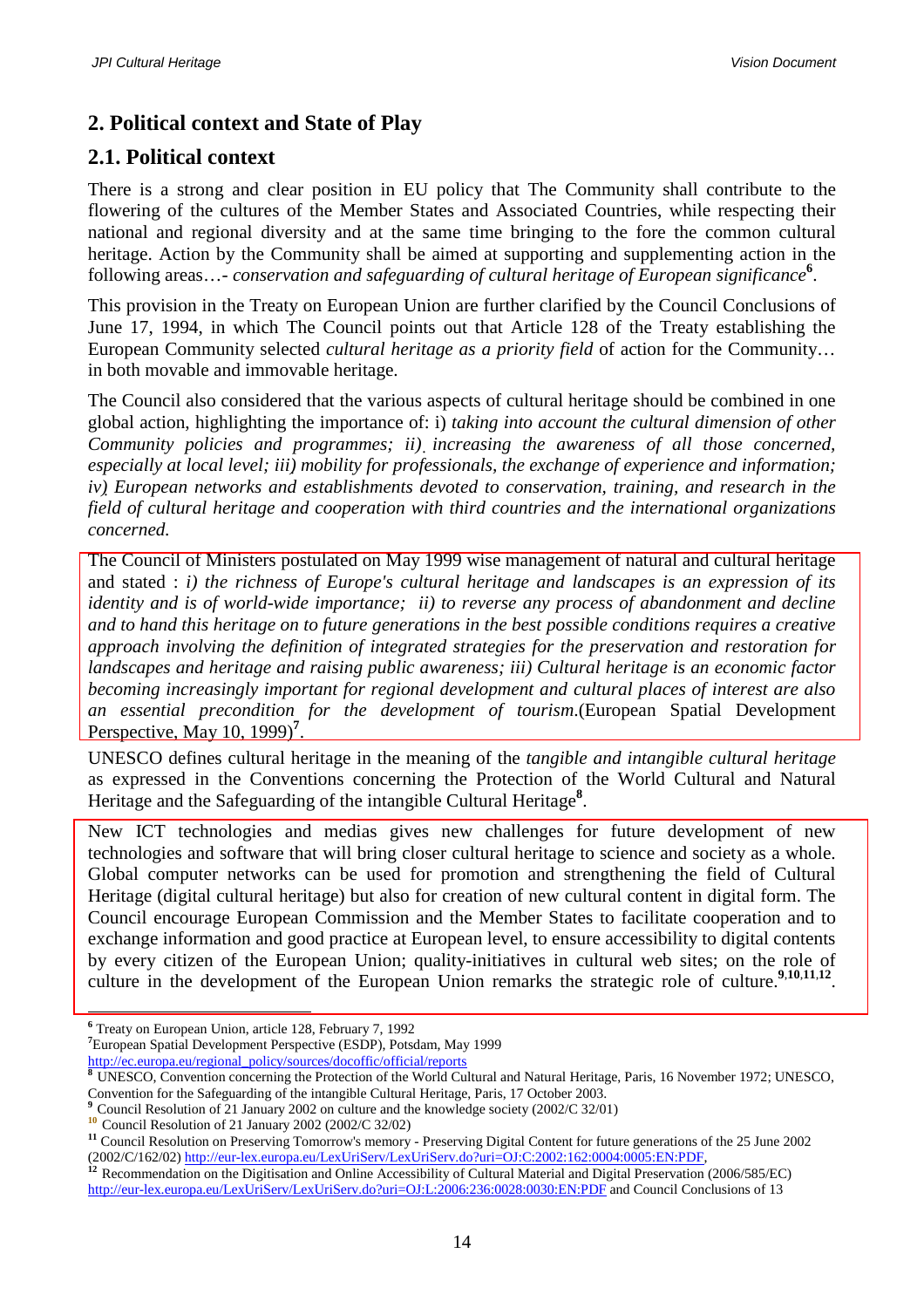This vision was strengthened by the Commission's strategy i2010 - A European Information Society for growth and employment<sup>13</sup> and the specific action line i2010: Digital Libraries Initiative**<sup>14</sup>**, recently renewed by the strategy Europe 2020**<sup>15</sup>**. The richness of the cultural and scientific heritage in Europe demands that the highest attention is paid to its preservation and valorisation. The advent of the Information Society and the diffusion of the new information and communication technologies are affecting the policies of the Member States on their initiatives for cultural and scientific heritage and digitisation is an essential step that the European cultural institutions should make, aiming at preserving and valorising Europe's collective cultural heritage, at safeguarding cultural diversity, at providing improved access for the citizen to that heritage, at enhancing education and tourism and at contributing to the development of the new digital content and service industries.

The EC Conference on "*Sustaining Europe's Cultural Heritage: from research to policy*" held in London, in September 2004, highlighted as one of the most important issues the need to reinforce the contribution of *cultural heritage research,* aiming to include cultural heritage protection in EU directives and to promote favourable educational, training and knowledge transfer programmes (London Declaration**<sup>16</sup>**).

On November 2007, the Culture Ministers of the EU Member States endorsed the European Agenda for Culture on the basis of the Communication presented by the Commission in May 2007. The Council resolution includes five specific priority areas of action for the 2008-2010 Period, one of which is: *Promote access to culture, especially by promoting cultural heritage, cultural tourism, multilingualism, digitization, synergies with education (in particular arts education) and greater mobility of collections<sup>17</sup> .* 

UNESCO identified future research needs and legal questions with regards to *suitable responses to climate change*, linkages to other UN and international bodies, including the IPCC (UNESCO, 2008**<sup>18</sup>**).

Council of Europe identified both gaps in the research area and in policy on vulnerability of cultural heritage to climate change. Cultural heritage (i.e. historic cities and towns, landscape, archaeology, ancient buildings and collections of artefacts) is exposed to one of the most serious drivers of future change for communities - *climate change*. Climate change impacts severely on cultural heritage. Change in the water cycle, both precipitation patterns and relative humidity, will enhance several damaging processes including salt crystallization, biodegradation, surface loss Europe.**<sup>19</sup>**

The European Parliament Temporary Committee on Climate Change for the first public hearing on "Climate impact of different levels of warming" included "Global climate change impact on our cultural heritage"**<sup>20</sup>**

The threat of *climate change to cultural heritage i*s not yet included in the latest IPCC report.**<sup>21</sup>**

Landscape is clearly referred to in the European Treaty demonstrating the importance of public

http://ec.europa.eu/eu2020/index\_en.htm

2008/WS/6, Paris, 32 p.. http://whc.unesco.org/en/climatechange/]

<sup>19</sup> Council of Europe, Vulnerability of cultural heritage to climate change, Report AP/CAT (2008) 44 http://www.coe.int/t/dg4/majorhazards/ressources/Apcat2008

 $\overline{a}$ November 2006 (2006/C 297/01).

**<sup>13</sup>** http://ec.europa.eu/information\_society/eeurope/i2010/index\_en.htm

**<sup>14</sup>** http://ec.europa.eu/information\_society/activities/digital\_libraries/index\_en.htm

<sup>&</sup>lt;sup>15</sup> Commission's communication Europe 2020: A strategy for smart, sustainable and inclusive growth

<sup>&</sup>lt;sup>16</sup> London Declaration, https://www.ucl.ac.uk/sustainableheritage/conference-proceedings

<sup>&</sup>lt;sup>17</sup> Resolution of the Council of 16 November 2007 on a European Agenda for Culture - 207/C 287/01.

**<sup>18</sup>** UNESCO Policy document on the impacts of climate change on World Heritage Properties; *World Heritage Centre,* CLT-

**<sup>20</sup>** CLIMM Background documents public hearing 10 September 2007:

http://www.europarl.europa.eu/meetdocs/2004\_2009/organes/clim

**<sup>21</sup>** IPCC Fourth Assessment Report (2007)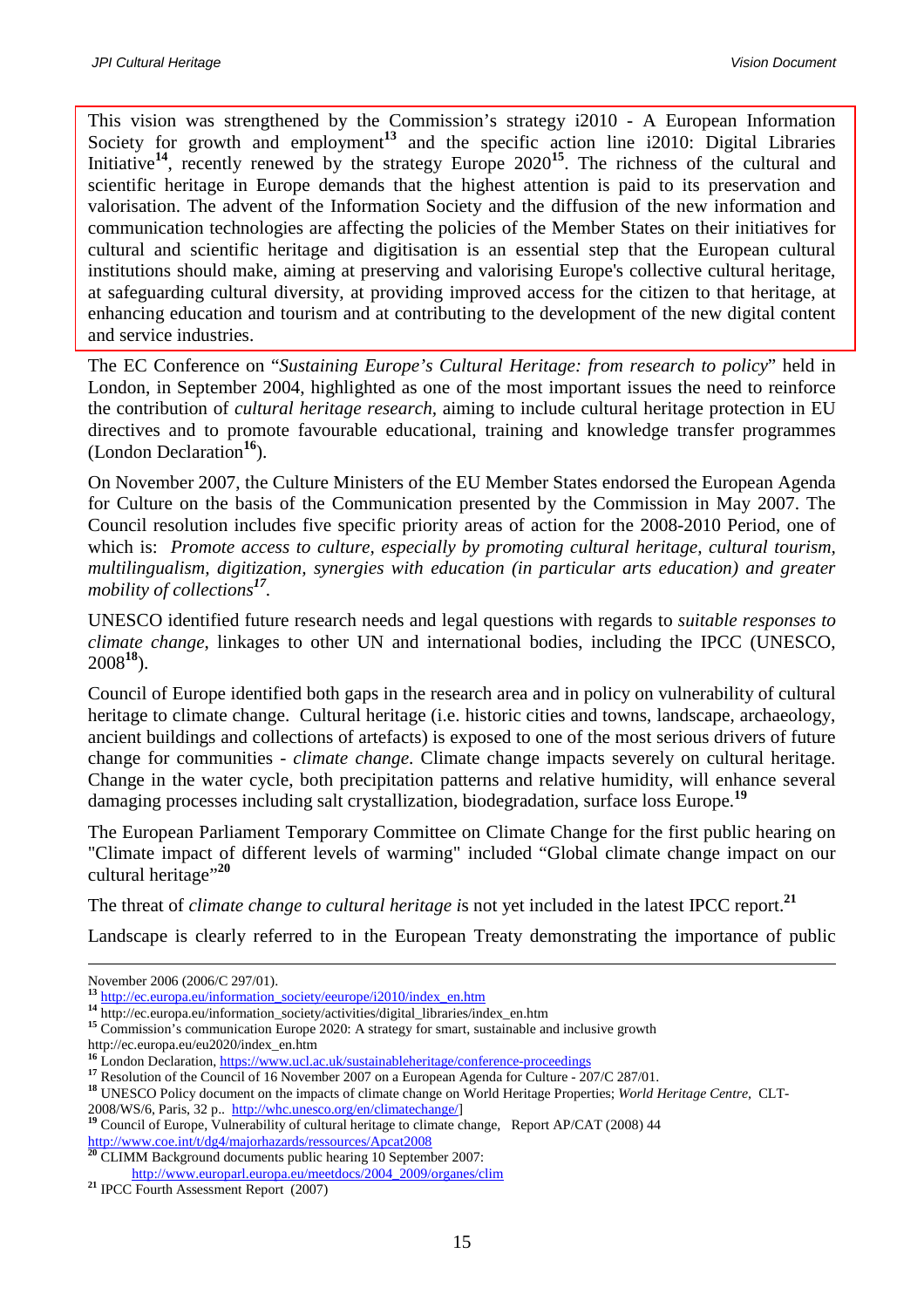interest in the cultural, ecological, environmental and social fields, and constituting a resource favorable to economic activity and contributing to job creation through the protection, management and planning of cultural heritage. Landscape contributes to the formation of local cultures and it is *the framework of European natural and cultural heritage, contributing to human well-being and consolidating European identity*. **22**

The *increased threats of natural disasters and extreme weather phenomena* caused by climate change, such as increased flooding, storm surges, droughts and forest fires, have received special attention at the recent G8 held in l'Aquila, Italy**<sup>23</sup>**

A study on the *protection of cultural heritage from natural disasters* for the EU Parliament Policy Department revealed numerous shortcomings in protecting and safeguarding European heritage; it identified the need for further jointly planned research and further extends the idea of the "Barnier report"<sup>24</sup>.

Studies on the *loss of cultural heritage* from fires were developed within the COST 17 Activity "Fire loss to historic buildings"**<sup>25</sup>** .

The proposal for a directive of the European Parliament and of the Council on the *assessment and management of flood risks* of January 2006 *does not include cultural heritage protection***<sup>26</sup>** . *However the Directive of the European Parliament and of the Council on the assessment and management of flood risks of October 2007 does finally include cultural heritage as such<sup>27</sup> .*

Some European Codes, for example Eurocode 8, namely Part 3 requiring repair and strengthening of existing buildings against seismic loads, or codes on improved *energy efficiency cannot be applied to historic buildings without appropriate and coordinated research***<sup>28</sup>** .

The Commission launched an EU green paper in 2005 on Energy Efficiency, especially in buildings and the Energy Efficiency Action Plan from 2006. Both intimated that in Europe 40% of energy use is consumed in buildings, more than by industry or transport. Regarding the sustainability challenge, the "Energy-efficient Buildings (EeB)" Public Private Partnership was launched at the end of 2008 as a contribution of research to the "European Economic Recovery Plan", with the objective to deliver, implement and optimise building and district concepts that have the technical, economic and societal potential to drastically decrease the energy consumption and reduce CO2 emission due to existing and new buildings at the overall scale of the European Union. The Multi-Annual Roadmap 2011-2013 of EeB contains other issues related to the improvement of energy efficiency of Cultural Heritage buildings at district (like city centres) level<sup>29</sup>. This JPI aims also at assessing the *potential of energy saving in historic buildings, archaeological areas, museums, library and archives, etc .* 

*Over 80% of European buildings are over 50 years old;* they need to be adapted sustainably (i) to a climate undergoing change, and (ii) for uses that are more sophisticated for present and future living than was acceptable in the past. It is vital to recognize the lessons that historic buildings can provide to new construction, because historic buildings were designed to work with the climate, rather than resist it. Appropriately engineered solutions are required to adapt historic buildings to

 $\overline{a}$ 

**<sup>22</sup>** European Landscape Convention (preamble) - European Treaty Series – Doc. No. 176

**<sup>23</sup>** Responsible leadership for a sustainable future, Document G8, L'Aquila, 2009

<sup>&</sup>lt;sup>24</sup> EP, European Parliament 2007b. Protecting the Cultural Heritage from Natural Disasters, Brussels, by M. Drdácký et. al. (http://www.europarl.europa.eu/activities/committees)

**<sup>25</sup>** http://www.heritagefire.net

**<sup>26</sup>** Directive 2007/60/EC of the European Parliament and of the Council of 23 October 2007 on the assessment and management of flood risks – http://eur-lex.europa.eu/LexUriServ/LexUriServ.do?uri=OJ:L:2007:288:0027:0034:EN:PDF

<sup>&</sup>lt;sup>27</sup> Directive 2007/60/EC of the European Parliament and of the Coucil of 23 October 2007 on the assessment and management of flood risks

**<sup>28</sup>** www.eurocode-resources.com/eurocde-8-en-a14.htlm

<sup>29</sup> http://www.e2b-ei.eu/documents/EeB%20PPP%20Multiannual%20Roadmap%2018%20jan%202010%20last.pdf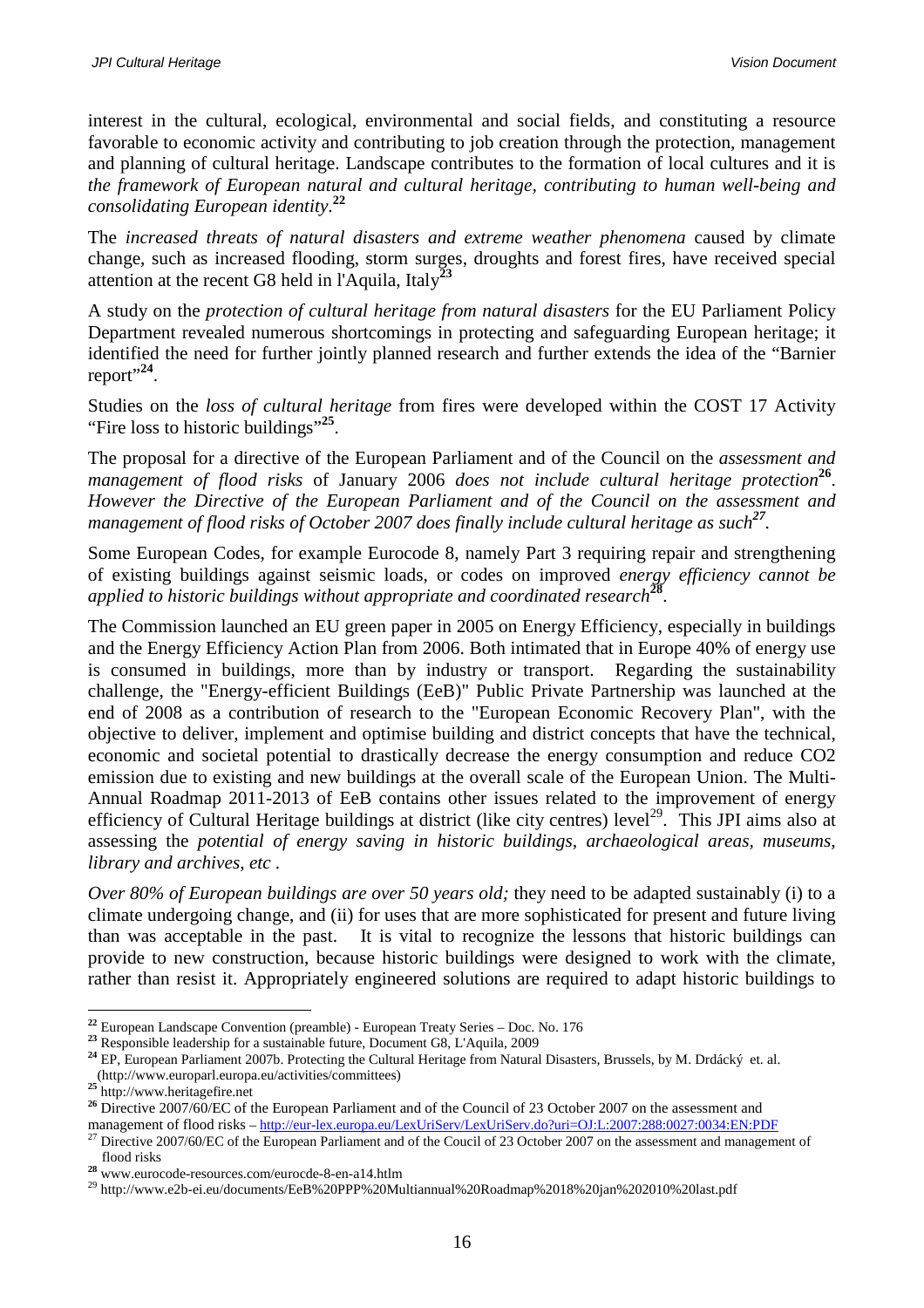the problems they encounter with a changing climate, including more frequent moisture penetration, through higher ground water and increased rainfall, or longer dry periods that can lead to subsidence. To give one example, there are 25 million structures in the UK, 6% of which are historic buildings. 55% of all construction in the UK is connected to refurbishment, repair, maintenance and improvement of existing buildings and within 30 years, 92% of all constructions ever to be built in the UK will have been built. **<sup>30</sup>**

The aim of *improved energy efficiency* has been set out in earlier existing legal instruments. Among the main Community legislation for the sector are the Boiler Directive (92/42/EEC), the Construction Products Directive (89/106/EEC) and the buildings provisions in the SAVE Directive (93/76/EEC). The *Directive on the energy performance of buildings* in force since January 2003 builds on those measures with the aim to provide an ambitious step forward to increase the energy performance of public, commercial and private buildings in all Member States.

The EU Heads of State and Government set a series of demanding climate and energy targets to be met by 2020 collectively known as the 20-20-20 targets.**<sup>31</sup>** The Europe 2020 Strategy has put more sustainable economic growth at the heart of the vision for the future, creating new jobs and boosting energy security. The Commission will now undertake work to outline a pathway for the EU's transition to a low carbon economy by 2050. It will also strengthen resilience to climate risks and to increase our capacity for disaster prevention and response.

The "Agenda for a sustainable and competitive European tourism" approved by the European Commission in October 2007 outlines the future steps for promoting the sustainability of European tourism and further contributes to the implementation of the renewed Lisbon Strategy for Growth and Jobs and of the renewed Sustainable Development Strategy. It builds on the recommendations of the Tourism Sustainability Group, which were issued in February 2007. Action for more sustainable European tourism includes *conserving and giving value to cultural heritage<sup>32</sup> .*

Tourism is particularly important when it comes to offering job opportunities to young people, who represent twice as much of the labour force in tourism as in the rest of the economy. *Employment growth in the tourism sector has been significantly higher than in the rest of the economy in recent years,* making the sector a significant contributor to the Lisbon objective to create more and better jobs. Also the potential of Information and Communication Technologies can boost the development of new and innovative services for cultural applications in the field of tourism (e.g. through mobile applications).

*The impacts or other effects on historic cities related to mass tourism* have been discussed at numerous international conferences or workshops organized by the Organization of World Heritage Cities (Evora 1997), by the European Commission (EC Conferences in Bologna 1989, Strasbourg 2000, Krakow 2002, Prague 2006), by the Council of Europe (Riga 1999) and by relevant ICOMOS scientific committees. EC research projects were funded including IMPACT, PICTURE, AMECP, MIMIC, LiDo, VIDRIO, AERP (Assessment of Environmental Risk Related to unsound use of Technologies and Mass Tourism). These studies showed problems related to tourism as a source of potential or real risk on the one hand and benefits to cultural heritage on the other. There is a lack of reliable data concerning impact and risk generated by large numbers of visitors which are clearly linked to tourism.

*Cultural heritage are targets of mindless vandalism and extremist actions.* The former is represented mainly by graffiti as well as by the quest for souvenir (i.e. the desire to transport a particle or even a part of a monument home). In recent years a very specific phenomenon has

 $\overline{a}$ 

**<sup>30</sup>** UKCIP- Costing the Impact of Climate Change in the UK: a Heritage Case Study, 2004

<sup>&</sup>lt;sup>31</sup> 20 20 by 2020 Europe's climate change opportunity Brussels, 23.1.2008 COM(2008) 30 final

<sup>&</sup>lt;sup>32</sup> Action for More Sustainable European Tourism, Report of the Tourism Sustainability Group, February 2007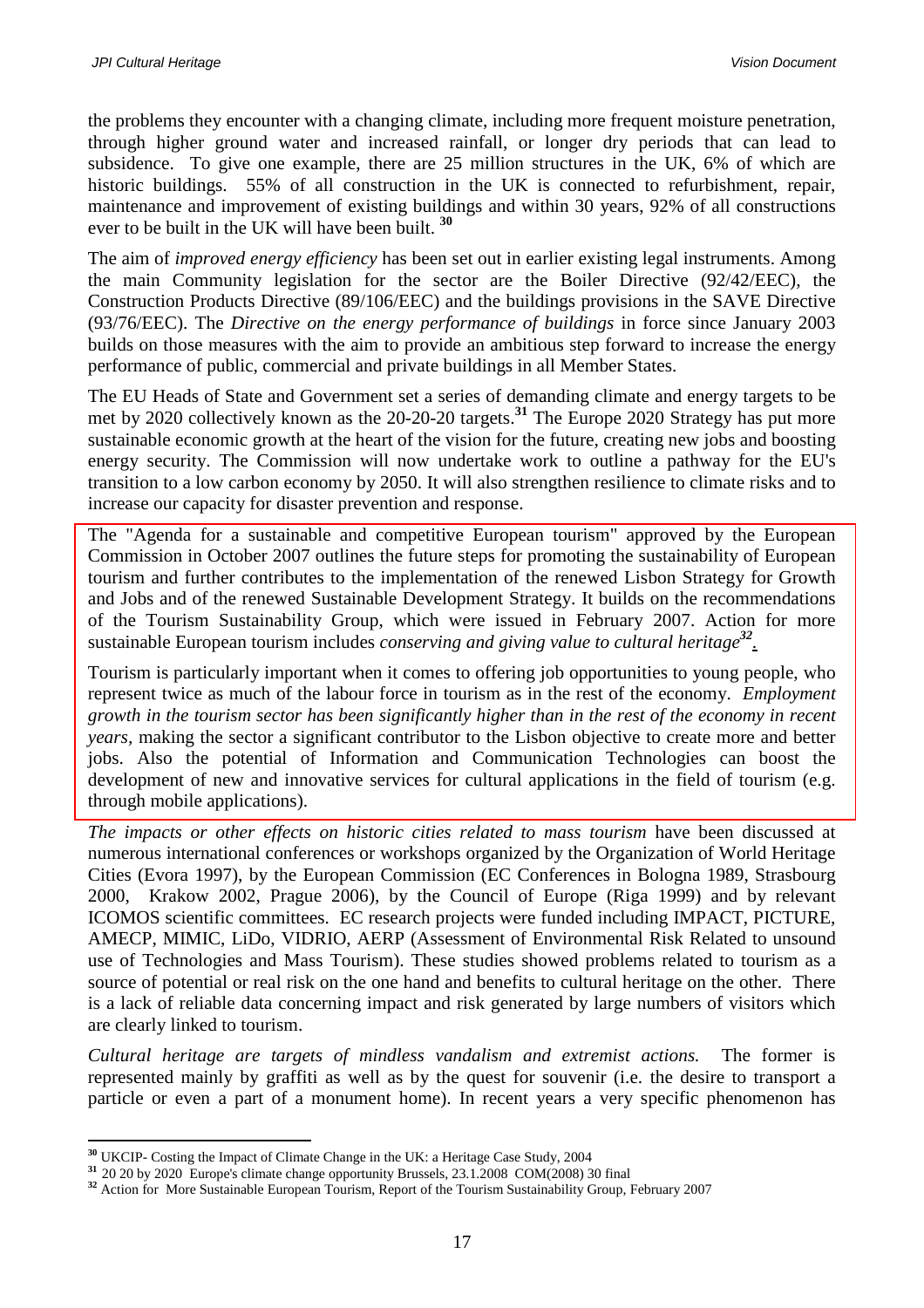intensified: politically driven destruction with the aim of erasing community identity by irreversible damage to cultural heritage**<sup>33</sup>** such as the destruction of libraries during and after the Balkan wars of the 1990s.

*The preservation of cultural heritage links materials and their physical condition (tangible) to their cultural significance and meaning (intangible),* helping to improve quality of life. A Council of Europe's cultural event *Art and Climate Change* was aimed at encouraging citizens to reflect on the meaning to their lives of climate change through artistic expression**<sup>34</sup>** and the European Heritage Network HEREIN Forum**<sup>35</sup>** that brings together government departments responsible for cultural heritage under the Council of Europe launched a three month discussion on *Cultural Heritage and Climate Change* which had 380 visitors during that time.

The Salzburg Global Seminar on *Connecting to the World's Collections: Making the Case for the Conservation and Preservation of our Cultural Heritage*, with representatives of 32 nations around the world, produced a declaration acknowledging that "although we have made tremendous gains in the cultural heritage sector in education, facilities, new technologies, and partnerships, *our global cultural heritage is threatened by continuing deterioration and loss resulting* from a shortage of trained conservation practitioners, *natural and man-made emergencies and environmental risks, including climate change,* " and recommending "governments,….. to *work together* to strengthen the *investment in research, networking*, *educational opportunities, and the exchange of knowledge and resources globally".***<sup>36</sup>** 

Preservation is also a relevant challenge as to cultural heritage in digital formats. The risk of loss connected to the rapid evolution of technologies as well as the lack of awareness in this matter have been recalled several times by many EC official documents whereas "*this digital environment […] is essential to guarantee access for all to the European cultural heritage and to ensure that heritage* is preserved for the generations to come and that it forms part of our collective memory"<sup>37</sup>.

 $\overline{a}$ **<sup>33</sup>** M. Drdácký and T. Drdácký Impact of tourism on Historic materials, structures and the environment: a critical review. In Heritage, Weathering and Conservation (Ed. R. Fort, M. Alvarez de Buergo, M. Gomez-Heras and C. Varquez-Calvo) Taylor and Francis Group, London, 2006 (ISBN 0 415 412722 2)

<sup>&</sup>lt;sup>34</sup> Council of Europe, Culture, Heritage and Nature, *Cultural Event of the Council of Europe: Art and Climate Change*, 29<sup>th</sup> September 2009 http://www.coe.int/t/dg4/cultureheritage/culture/events/artclimat\_EN.asp<br>35 Cannell 0.

**<sup>35</sup>** Council of Europe, European Heritage Network HEREIN Forum, *Cultural Heritage and Climate Change*, November 2009- January 2010 http://www.coe.int/t/dg4/cultureheritage/heritage/Herein/Default\_en.asp

<sup>&</sup>lt;sup>36</sup> Salzburg Declaration on the Conservation and Preservation of Cultural Heritage, 31 October 2009, Salzburg, Austria **<sup>37</sup>** European Parliament resolution of 27 September 2007 on i2010: towards a European digital library (2006/2040(INI)

http://www.europarl.europa.eu/sides/getDoc.do?pubRef=-//EP//TEXT%20TA%20P6-TA-2007- 0416%200%20DOC%20XML%20V0//EN.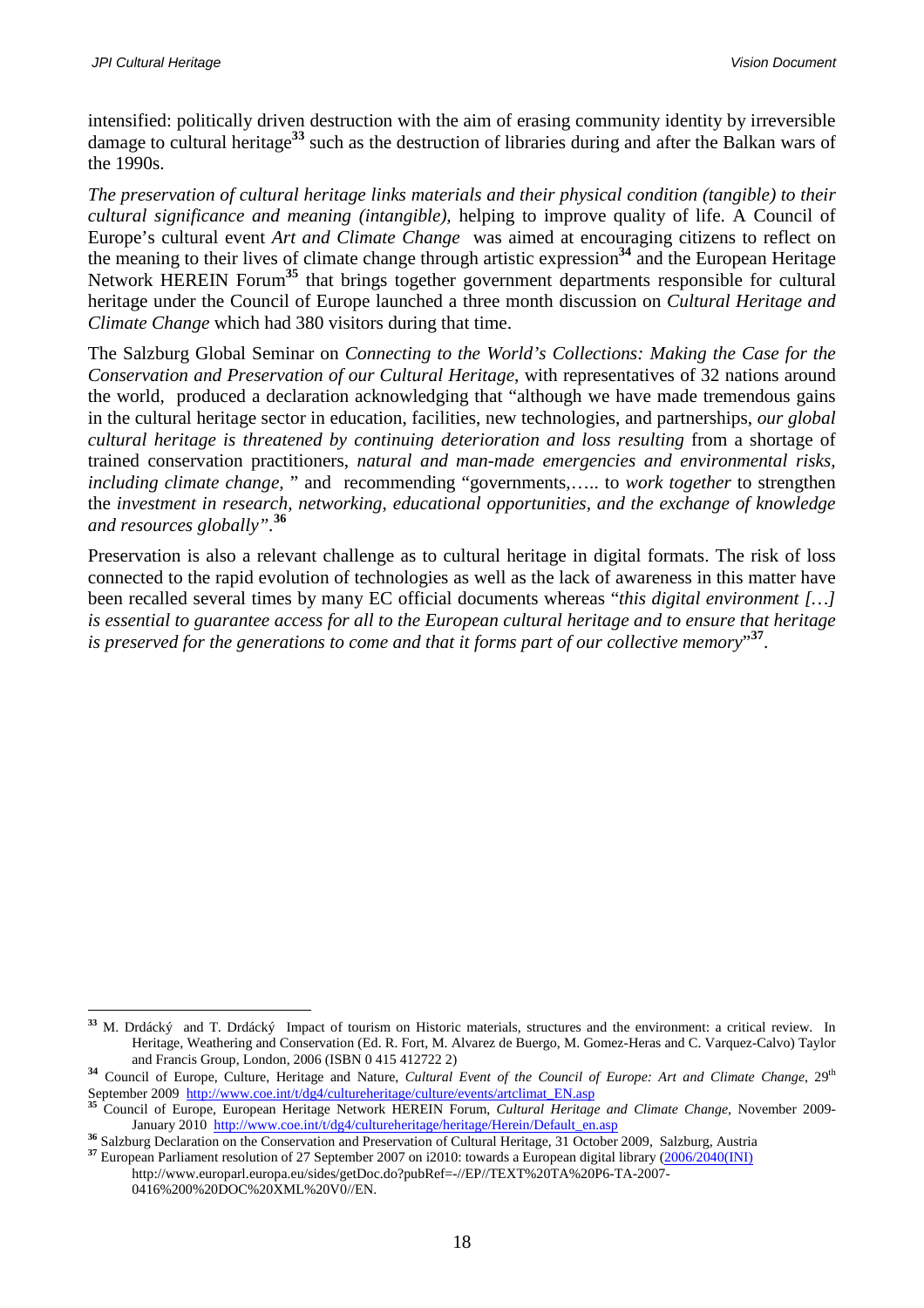# **2.2. State of Play**

### **1.2.1. Actions at Member States and Associated Countries level**

As a result of the ERA-NET 'NET-HERITAGE'**<sup>38</sup>** project an overview of existing research programmes relating to cultural heritage in the EU and associated countries**<sup>39</sup>** is being obtained.

Some 41 funding mechanisms have been reported by "NET-HERITAGE", and 13 key research programmes in 10 countries (BG, DE, FR, IT, MT, PL, RO, SI, ES and UK) have been identified. Three of those focus mainly on cultural heritage (BG, FR, UK) and seven include the topic in wider research programmes (DE, IT, MT, PL, RO, SI and ES).

Among the dedicated programmes, the focus varies between analysis, testing, conservation and restoration to deal with the challenges of ageing, environmental conditions and global change.

There are more similarities than differences in the management of these programmes. Most of them organise open calls on a regular basis and six programmes do so annually. Evaluation procedures rely in almost all cases on independent peer review and steering committees having the final say.

Scientific excellence is always considered as the main evaluation criterion. Application procedures are standardised and formalised. It is worth noting that in most cases applications have to be made also in English for external evaluation purposes. Control procedures in respect of ongoing projects are also quite similar, involving periodic and final reports.

Some other countries not involved in the 'NET-HERITAGE' project also have programmes where cultural heritage research is mentioned or embedded in broader programmes (AT, CY, CZ, DK, EL, LT, NL)

Information on the state of research in Member States is, however, still fragmented and nonhomogeneous. It can nevertheless be estimated that overall research funding for the conservation of tangible cultural heritage ranges between EUR 100 million and EUR 150 million per year, but it is not yet possible to estimate the funds dedicated to other aspects of research in this field.

A very short description of the main programmes and research actors in the Member States and of FP7 Associated Countries for which information is available is reported in ANNEX 2 and ANNEX 3.

### **1.2.2. Actions at European level**

Cultural heritage research is present in European Framework Programmes since 1986, with a particular emphasis on preservation research. A peak of activities was reached during the  $5<sup>th</sup>$ Framework Programme when the Key Action "The City of Tomorrow and Cultural Heritage" was set-up. In parallel, other research activities have been carried out on the digitisation of Cultural Heritage, through the ICT programmes, and on research infrastructures.

Within the  $7<sup>th</sup>$  Framework Programme following research activities are prioritised:

- Environment (including climate change) theme: research on preservation, impact of pollution, impact of climate change, advanced diagnostic and conservation technologies;

- Social Sciences and Humanities theme exploring European identity, diversities and commonalities;

- ICT research programmes related to digitisation of libraries, archives and museum collections and to the use of ICT technologies for cultural tourism,

<sup>38</sup> **<sup>38</sup>** ERA-NET project NET-HERITAGE 'European network on research programme applied to the protection of tangible Cultural Heritage' www.netheritage.eu

**<sup>39</sup>** Countries participating in 'NET-HERITAGE': BE, BG, FR, DE, EL, IS, IT, LT, MT, PL, RO, SI, ES, UK.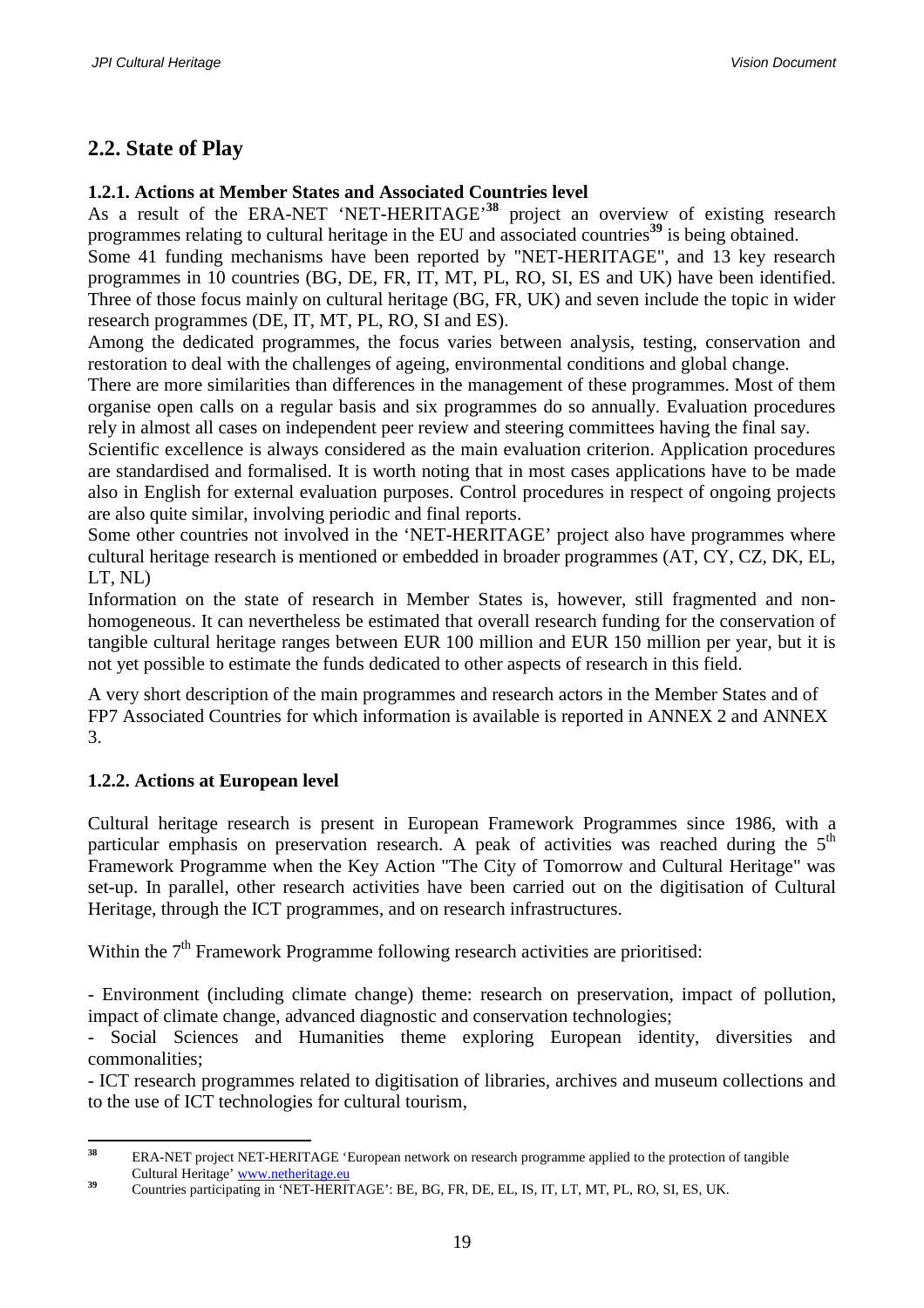- Research Infrastructures developing research on artwork materials and their deterioration and optimising the use of infrastructures through a coordinated program of transnational access, joint research and networking activities.

Moreover different ERA-NETS are especially dedicated to cultural heritage issues:

- ensuring an overview of cultural heritage research throughout Europe ("NET-HERITAGE" project);

- undertaking research on cultural heritage and memory ("HERA"project);
- developing sustainable practices for tourism ("ERNEST" project);
- developing and strenghtening coordination in the sector of digital heritage ("DC-NET" project).

The average investment in the last 7 years (FP6 and FP7) was about EUR 35 million per year, representing a very relevant percentage of the project budget available as a whole in Europe (EC+Member States) (for more details see ANNEX 2).

*Through DG AIDCO, the 'Euromed Heritage'***<sup>40</sup>** *Regional Programme has since 1998 committed a total of EUR 57 million to fund partnerships between conservation experts and heritage institutions from Mediterranean countries. In line with the 'Strategy for the Development of Euro-Mediterranean Heritage: priorities from Mediterranean Countries (2007-2013)***<sup>41</sup>***, and funded through the European Neighbourhood Partnership Instrument (ENPI), Euromed Heritage 4 (2008- 2012) aims to make it easier for local populations to learn about their own national and regional cultural heritage and to benefit from it.* 

International cooperation for the protection and conservation of cultural heritage, with a particular focus on the Mediterranean region, was supported within FP5 and FP6, and is a mainstream activity in FP7.

#### • Actions at intergovernmental level

COST and EUREKA are intergovernmental programmes that actively contribute to networking, research and innovation in the cultural field.

Within COST, the Cultural Heritage Interest Group currently supports various networks, such as 'EnviArt'**<sup>42</sup>** and 'WoodCultHer'**<sup>43</sup>**, which focus on the environmental protection of tangible cultural heritage.

In 2006 the new EUREKA umbrella E!3790 EurekaBuild was launched on the initiative of the European Construction Technology Platform (ECTP) as follow-up to EUROCARE2000; it also promotes projects related to cultural heritage in cooperation with the Focus Area Cultural Heritage (FACH) of ECTP **<sup>44</sup>** .

### **The benefit of better coordination**

It is already apparent from the "NET-HERITAGE" project that European research in the field – and the connected educational/training activities – is very fragmented, and will benefit greatly from more widespread coordination.

<sup>40</sup> **<sup>40</sup>** http://www.euromedheritage.net/index.cfm?lng=fr

**<sup>41</sup>** http://www.euromedheritage.net/doc/Culture%20strategy%202007%20-%202013.pdf

D42 'Chemical Interactions between cultural Artefacts and Indoor Environment' www.costd42.org

<sup>&</sup>lt;sup>43</sup> IE 0601 'Wood Science for Conservation of Cultural Heritage' www.WoodCultHer.org<br><sup>44</sup> Strategia Bassarsh Agenda of the ECTD/EACH 'Cultural Heritage Wisign 2020', Febru

**<sup>44</sup>** Strategic Research Agenda of the ECTP/FACH 'Cultural Heritage - Vision 2030', February 2009 www.ectp.org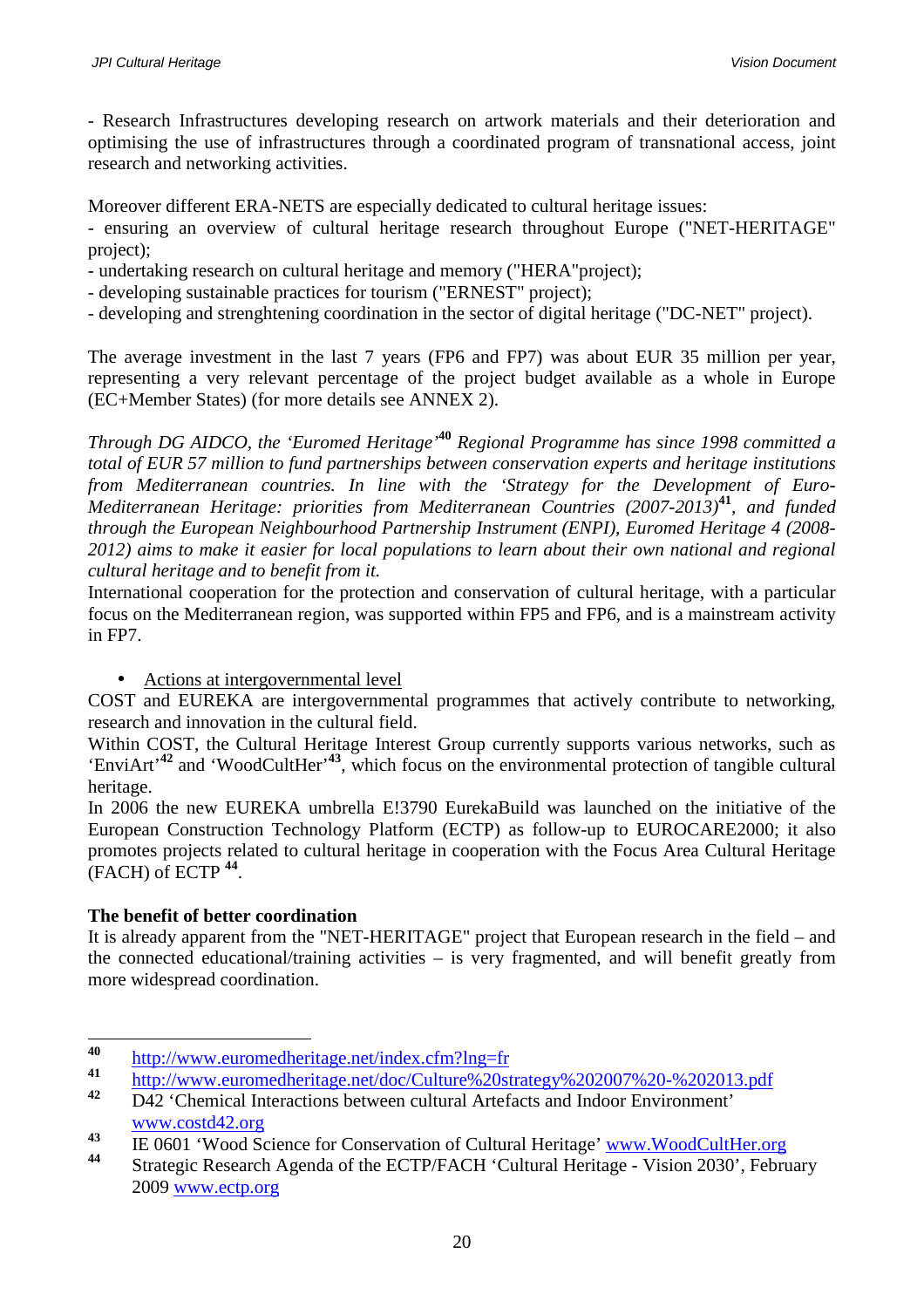There also appears to be considerable overlap of the financial resources used by Member States. Joint Programming will therefore help to streamline the national programmes addressed by the JPI in order to reduce overlaps and to exploit synergies.

The focus of actions at European level will thus be sharpened, addressing the research gaps and the key challenges that can be better tackled on a Europe-wide scale.

The preparatory stages of the JPI 'Cultural Heritage and Global Change: a new challenge for Europe' indicate that the scale and scope of its activity go well beyond what either the EU or Member States can achieve on their own.

The JPI will also foster mutually reinforcing alignments between research and other policies at European level. Such synergies will ensure that the impact of research in addressing societal challenges can be maximised.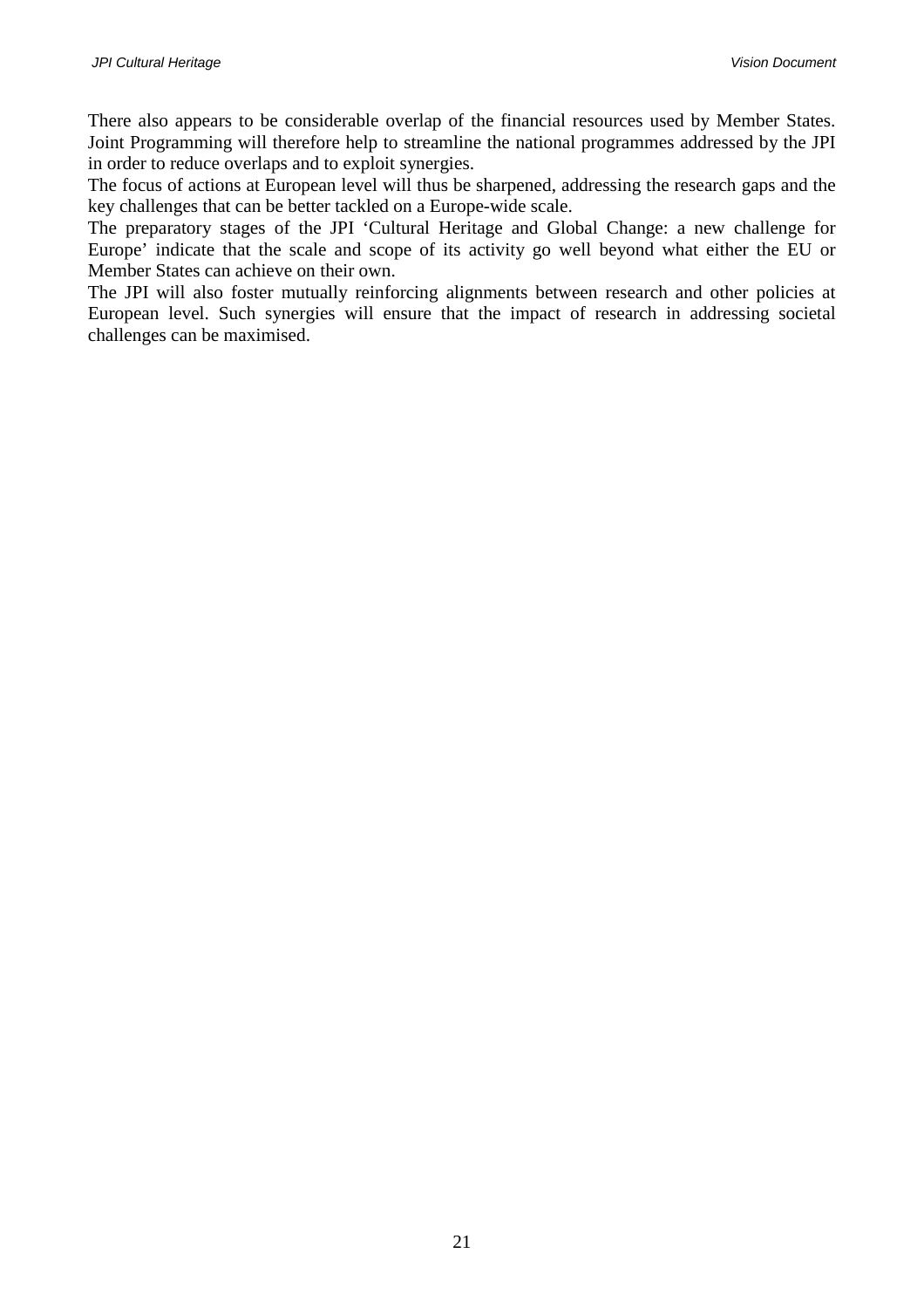JPI Cultural Heritage Vision Document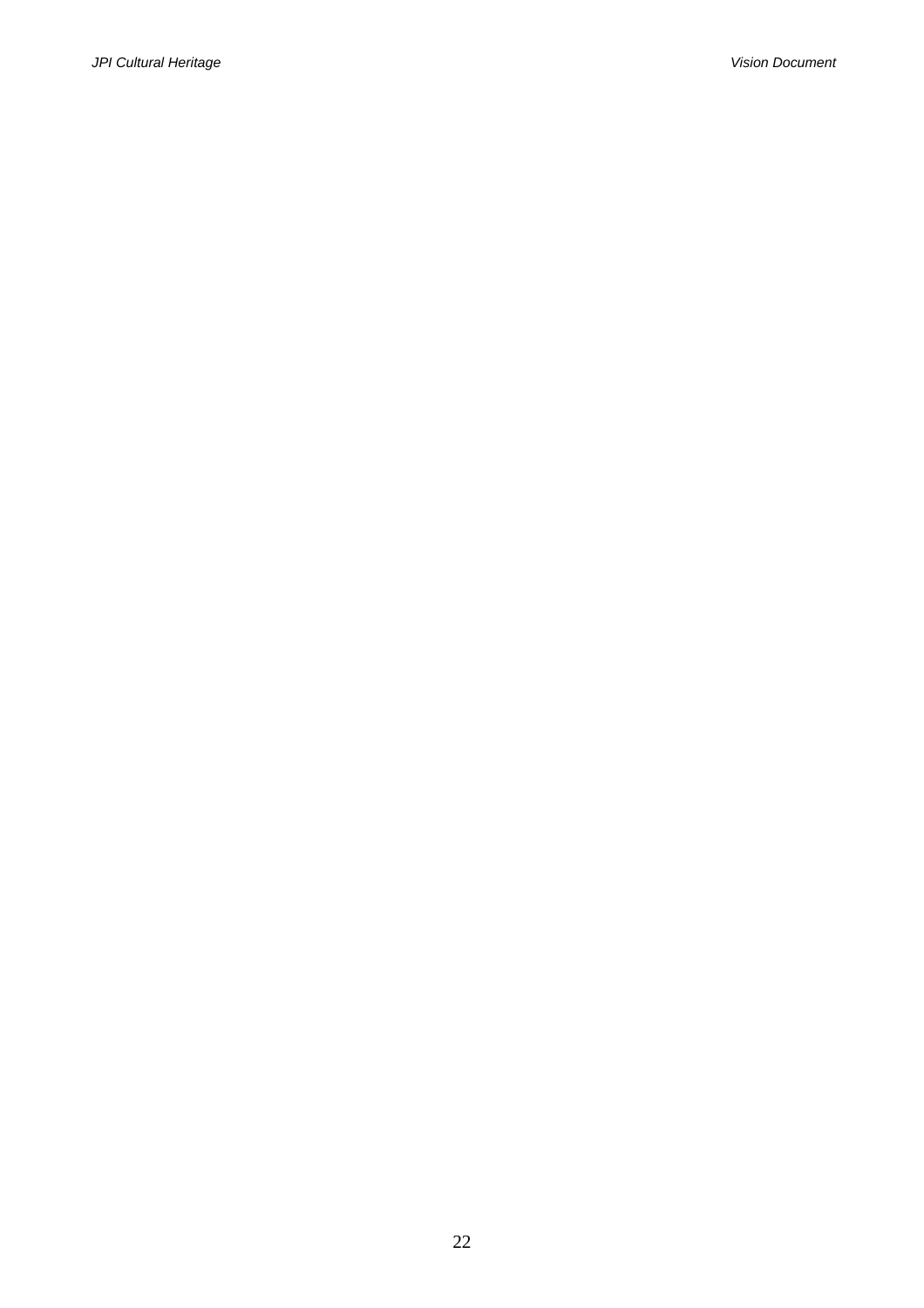JPI Cultural Heritage Vision Document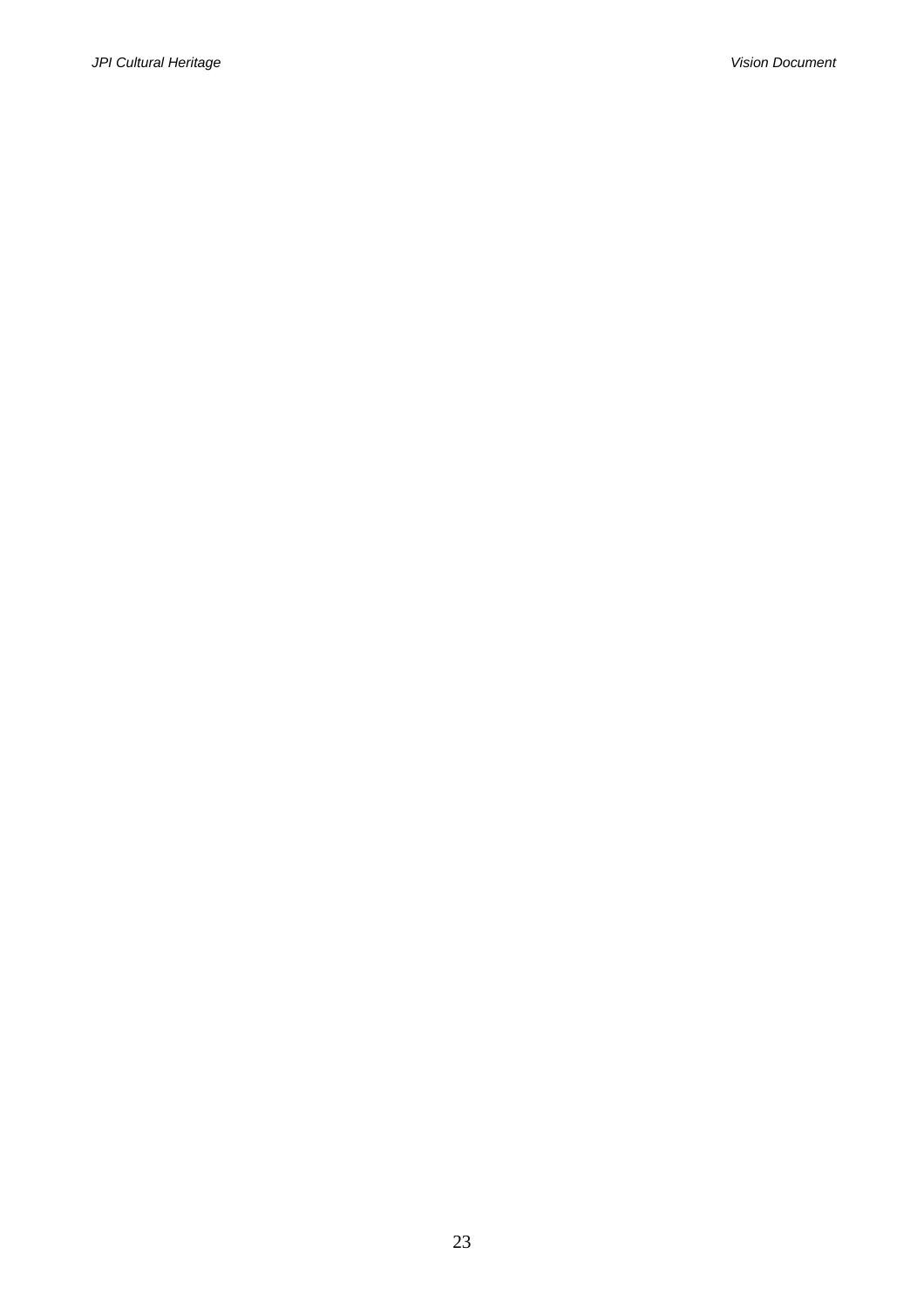### **3. The governance structure**

For the JPI implementation the supporting Member States decided to adopt a governing structure with the following aims:

- activate the most suited combination of public research instruments, regional, national and/or European ones;
- monitor and evaluate the achievement of the objectives;
- report at the political level to member states and associated countries, the GPC and the CREST.

The following three-layered governance structure is proposed with a Governing Board (GB), an Executive Board (EB) and a number of Task Forces (TF) as core implementation bodies, as in the Figure reported at the end of the present document. Their work will be supported by a Coordination Structure (CS) and two other bodies the Scientific Committee (SC) and Advisory Board (AB).

The following documents will be produced:

*Vision Document (VD)* – The VD is the basic strategic document containing the policy context, the objectives, the state of the art and early indications of broad research priorities.

*Strategic Research Agenda (SRA)* – The SRA is the strategic document that, starting from the visions described in the VD, captures the state of the art, outlines the priority research areas to be developed, the objectives, the outcomes and desired impacts, the types of intervention and resources available by country and sector of intervention. The SRA is a tool for preparing the Action Programme (APr).

*Action Programme (APr)* - The APr is a programme designed to implement the SRA. The APr will be divided into lines of action in which specific projects submitted for funding can be allocated.

During the meeting of the Governing Board held in Rome on the 26 of March 2010 the Term of Reference in ANNEX 1 was approved.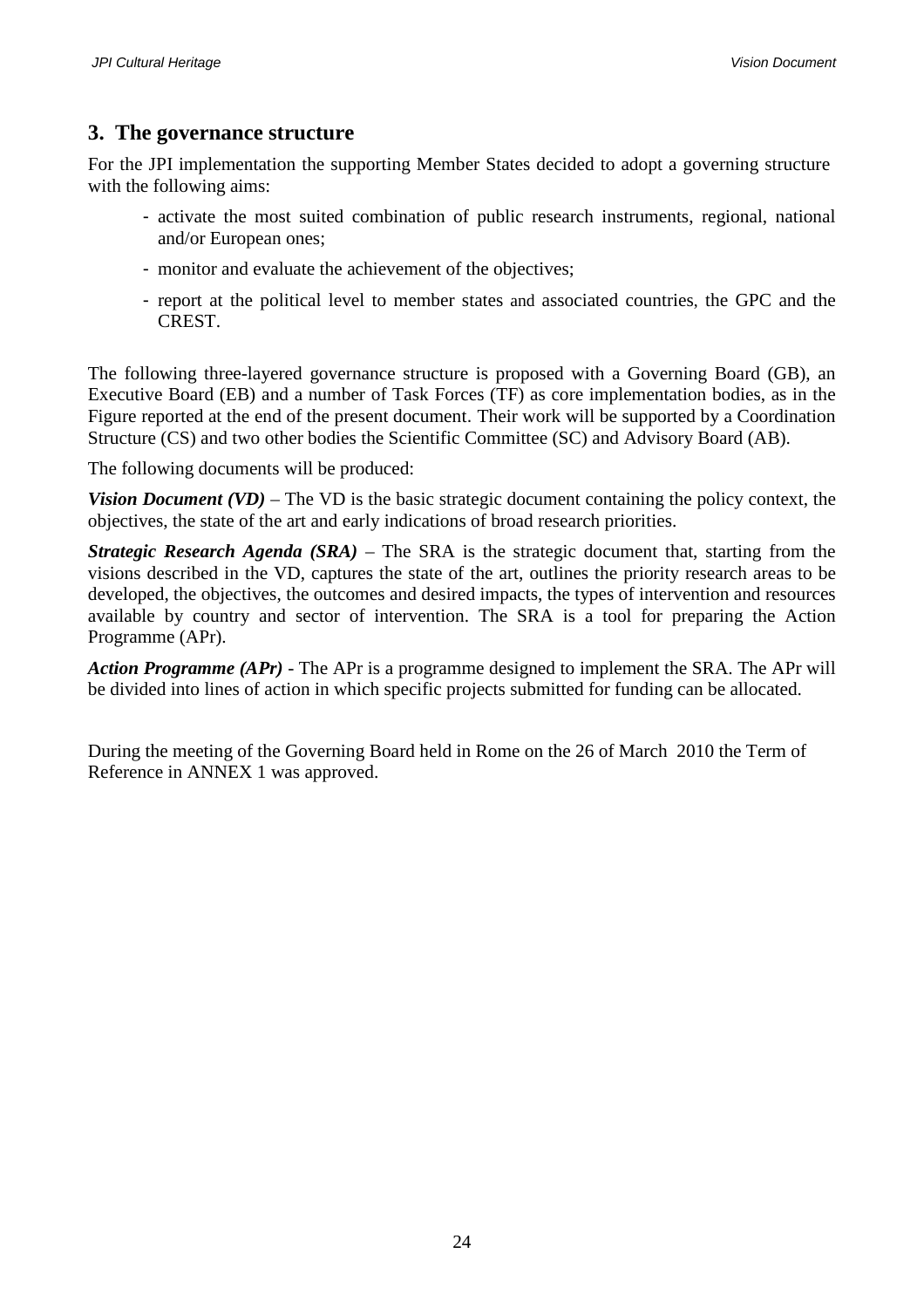# **ANNEX 1**

# **Terms of Reference of the Management Structure**

# **for the Joint Programming Initiative on**

# **Cultural Heritage and Global Change: a new challenge for Europe**

# **The Management Structure**

### **Mandate**

The management structure shall be invited to:

- activate the most suited combination of public research instruments, regional, national and/or European ones;
- monitor and evaluate the achievement of the objectives;
- report at the political level to member states and associated countries, the GPC and the CREST.

In order to tackle major societal challenges, reasonable continuity of the management structure shall be ensured.

The management structure shall have an initial lifespan of 5 years.

## **2. Management bodies – composition, tasks, interactions and document**

The following three-layered governance structure is proposed with a Governing Board (GB), an Executive Board (EB) and a number of Task Forces (TF) as core implementation bodies, as in the Figure reported at the end of the present document. Their work will be supported by a Coordination Structure (CS) and two other bodies the Scientific Committee (SC) and Advisory Board (AB).

The following documents will be produced:

*Vision Document (VD)* – The VD is the basic strategic document containing the policy context, the objectives, the state of the art and early indications of broad research priorities.

*Strategic Research Agenda (SRA)* – The SRA is the strategic document that, starting from the visions described in the VD, captures the state of the art, outlines the priority research areas to be developed, the objectives, the outcomes and desired impacts, the types of intervention and resources available by country and sector of intervention. The SRA is a tool for preparing the Action Programme (APr).

*Action Programme (APr)* - The APr is a programme designed to implement the SRA. The APr will be divided into lines of action in which specific projects submitted for funding can be allocated.

### **2.1 Governing Board (GB)**

The Governing Board shall be responsible for the strategic orientation of this Joint Programming Initiative. It shall have overall responsibility for the operations and shall oversee the implementation of its activities.

The Governing Board shall in particular: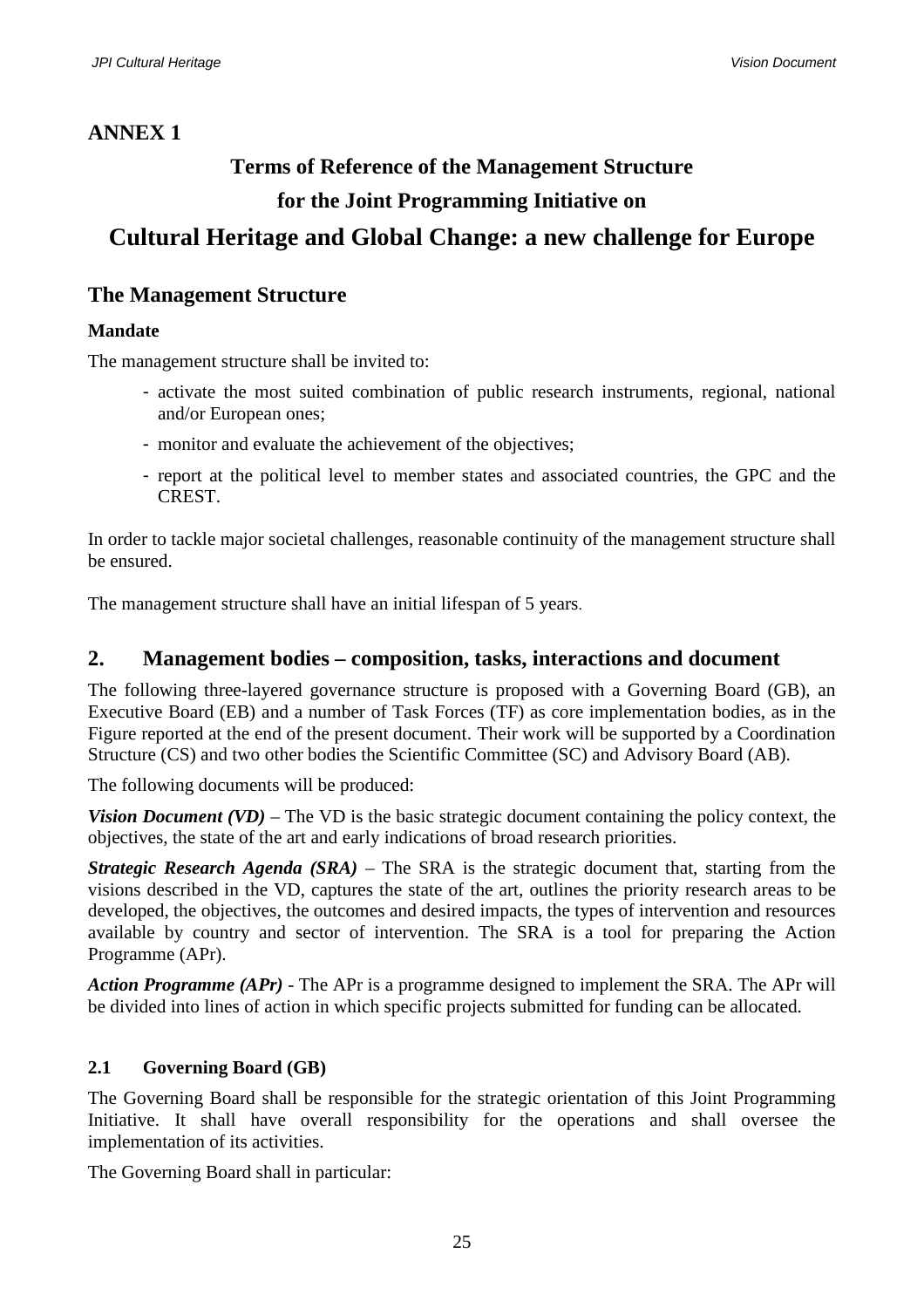- Modify and approve the draft Vision Document the Vision Document is the basis for the Strategic Research Agenda (SRA).
- Modify and approve the draft SRA, after consultation with AB (Advisory Board).
- Building up an "à la carte" program in which several countries in variable geometry could participate voluntarily and on the basis of their political and financial commitment.
- Report at the political level to participating states and inform at the European level the European Commission, GPC, CREST (ERAC) and other EU political bodies on the implementation of the JPI
- Assess applications of new members and decide or recommend changes in membership.
- Approve the initiatives to amend the Governing structure of the JPI.
- Adopt its rules of procedure.
- Meets normally once per year.

#### **Membership**

Any Member State and Associated Country participating in the present joint programming initiative shall be represented in the Governing Board (GB) by a maximum of two representatives (coming for instance from ministries, research organisation, funding bodies, research councils…) with a governmental mandate, nominated by the competent Ministry of the country. Each country can also nominate one deputy representative.

If not otherwise decided by the participating countries, in accordance with their internal rules, the members of the Governing Board shall be appointed for a term of 5 years.

One of these representatives shall act as the official spokesperson with voting rights (one vote only).

Any accession and changes of membership shall be addressed to the Governing Board The GB is always open to new participants.

#### **Admission of observers**

A representative of European Commission shall attend the Governing Board meeting with an observer status.

A representative of European Union Presidency shall be invited to attend the Governing Board meeting with an observer status.

At least one member of the Coordination Structure shall attend the Governing Board and Executive Board meetings.

Based on the agenda, representatives may make suggestions to the Chair to invite experts no later than 10 working days prior to the meeting, which should be approved by the Chair.

The Governing Board may also invite standing experts to participate on a regular basis in discussions, not necessarily based on the particular agenda.

Observers and experts do not have a right to vote.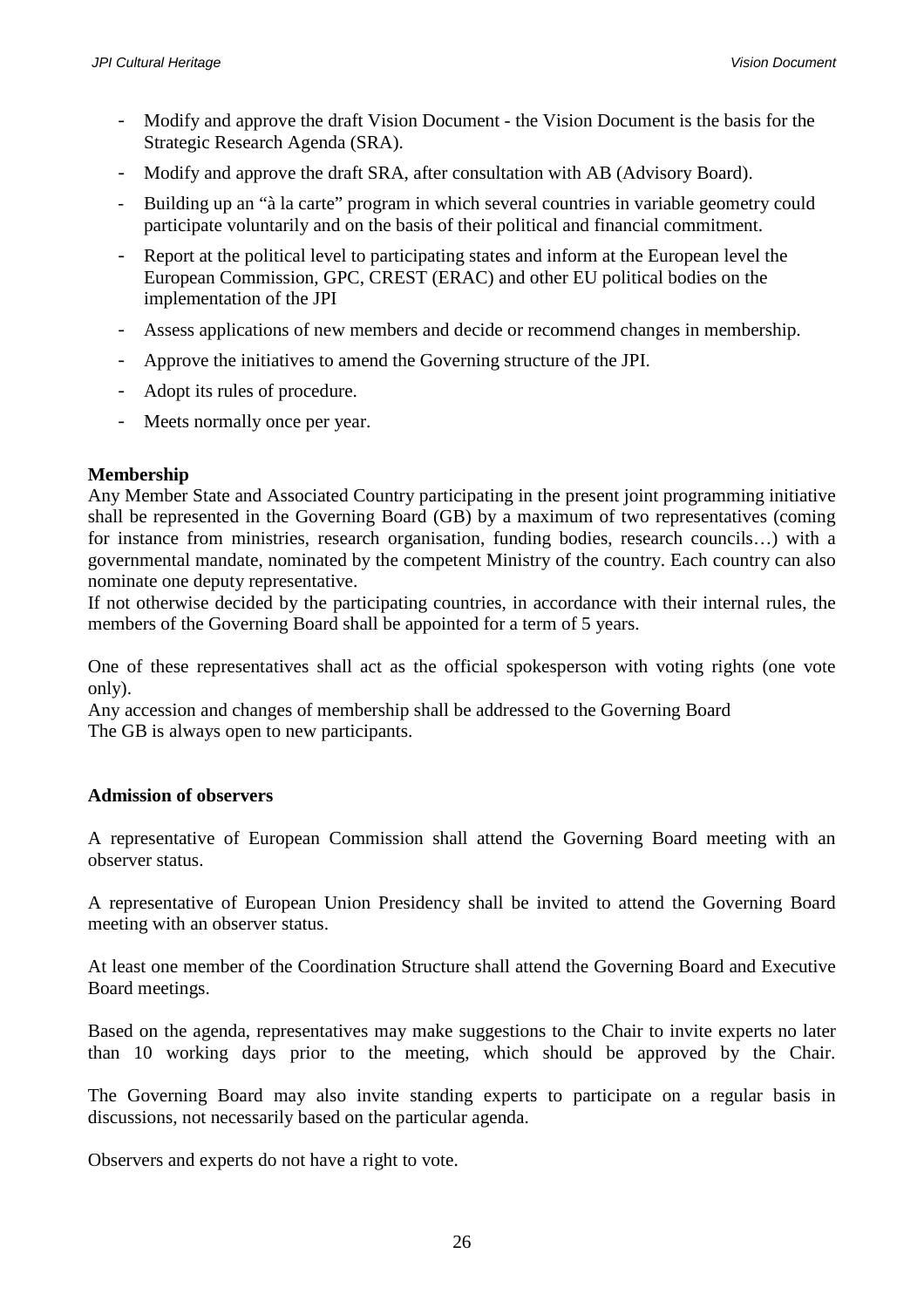### **Chairmanship**

The GB shall have a Chair and a Deputy Chair.

The Chair is the Coordinator. The Coordinator will be nominated by the GB members and for three years in order to ensure the necessary continuity and ownership on the decision making all along the life cycle of the initiative.

The Deputy chair shall be elected among the other GB members, for a period of six months.

The Deputy Chair shall automatically take the place of the Chair if the Chair is prevented from attending to his/her duties.

The terms of office of Chairs and Deputy Chair shall begin on the first day after their predecessors' terms of office.

If both the Chair and the Deputy Chair are absent or unable to attend a meeting, the meeting shall be chaired by the longest serving representative or, in the event of equal length service, by the oldest of the longest serving representative.

### **Quorum**

To ensure the quality of the discussions and the involvement of the representatives of the participating countries, at least the representatives of 40% of the participating countries shall constitute the quorum necessary for the meeting to be valid. In the absence of the quorum, the Chair will search an alternative solution such as discussion on important matters followed by a written procedure or shall close the meeting and convene another one as soon as possible.

### **Voting**

Each participating country shall have one vote in the Governing Board, irrespective of the number of its representatives/alternates.

Any vote shall be indivisible.

The Governing Board shall take its decisions as far as possible by consensus. However, in absence of consensus, decisions shall be taken by a simple majority of its members present and voting, on a proposal from the Chair. The absence of one or several members does not affect the result of the vote as long as the quorum is respected.

Each decision adopted by the Governing Board shall be recorded. A statement of the views may be entered in the minutes along with the decision, if a member so requests.

#### **Transmission of documents/ Minutes of meetings**

The draft minutes, with the attendance list, and draft of the deliberation taken shall be forwarded to the representatives not later than 15 working days after the end of each meeting.

Comments and/or objections need to be forwarded to the Chair within 10 working days of receipt of the draft minutes, with copy to each representative.

If no comments or objections are communicated to the Chair within the given timeframe, the draft minutes are considered approved.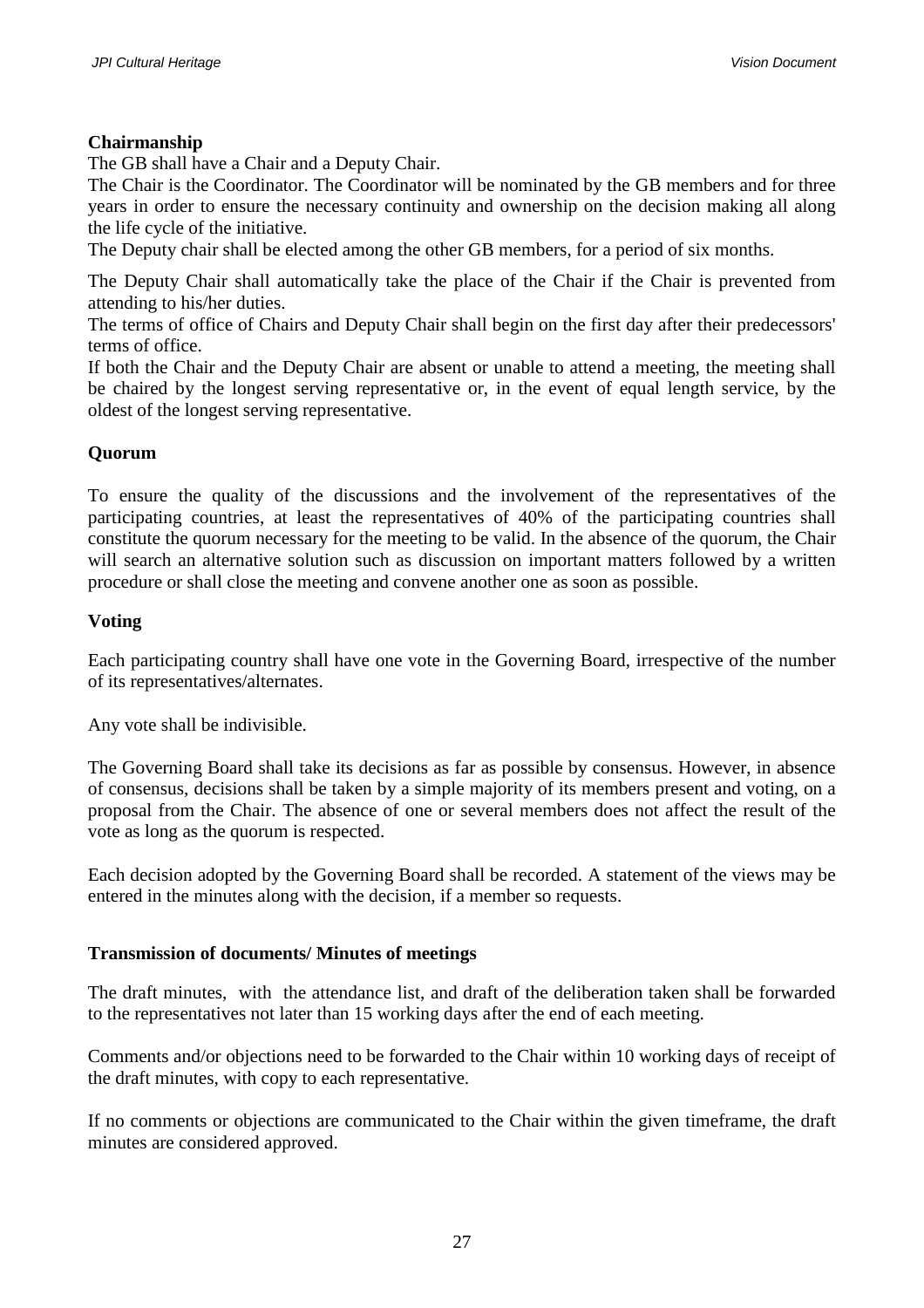Once approved by the Governing Board, the minutes shall be signed by the Chair. The signed copy of the minutes shall be kept in the archives of the Governing Board.

The final text of the minutes shall be forwarded to representatives not later than one week after its approval.

### **2.2 Executive Board (EB)**

The Executive Board shall be responsible for the JPI management and for the implementation of the decision approved by the GB. It is composed by one technical representative from each Member State and Associated Country and it is chaired by the Coordinator

The Executive Board shall in particular:

- draw up the Draft Vision Document and submit it to the GB for approval;
- draw up the Draft SRA, with the support of the Scientific Committee (SC), and submits it to the GB for approval;
- draw up, with the support of the Scientific Committee (SC), and approve the Action Programme (APr). The EB will consult the AB and will present the APr to GB;
- be responsible for implementing the SRA and the Action Programme;
- be responsible for monitoring the Action Programme;
- ensure proper implementation of the GB decisions and monitor the follow-up
- meet at least twice per year;
- EB will be structured into:
	- o A limited number Working Groups (working on horizontal issues, for example WG State of art, WG Topics, WG Dissemination, WG Countries participation rules, WG Monitoring, etc) during the phase of writing of SRA. Each Working Group will nominate a rapporteur and only the rapporteur will report to the GB.
	- o Task Forces (working on Research Areas for example TF Sustainable Mng CH; TF Natural and Man-Made impact on CH; TF Social , cultural, political and economic value on CH; etc…) are composed of EB members responsible of the different research areas, during the phase to implement the SRA and APr. Each TF will nominate a rapporteur and only the rapporteur will report to the GB.

#### **2.3 Task Force (TF)**

Each TF is composed of members of the EB and is responsible for:

- Drafting APr in its research area.
- Proposing updates of both SRA and APr.
- Monitoring the implementation of SRA and APr and reporting to the EB the progress achieved, highlighting immediately any deviation from the approved APr.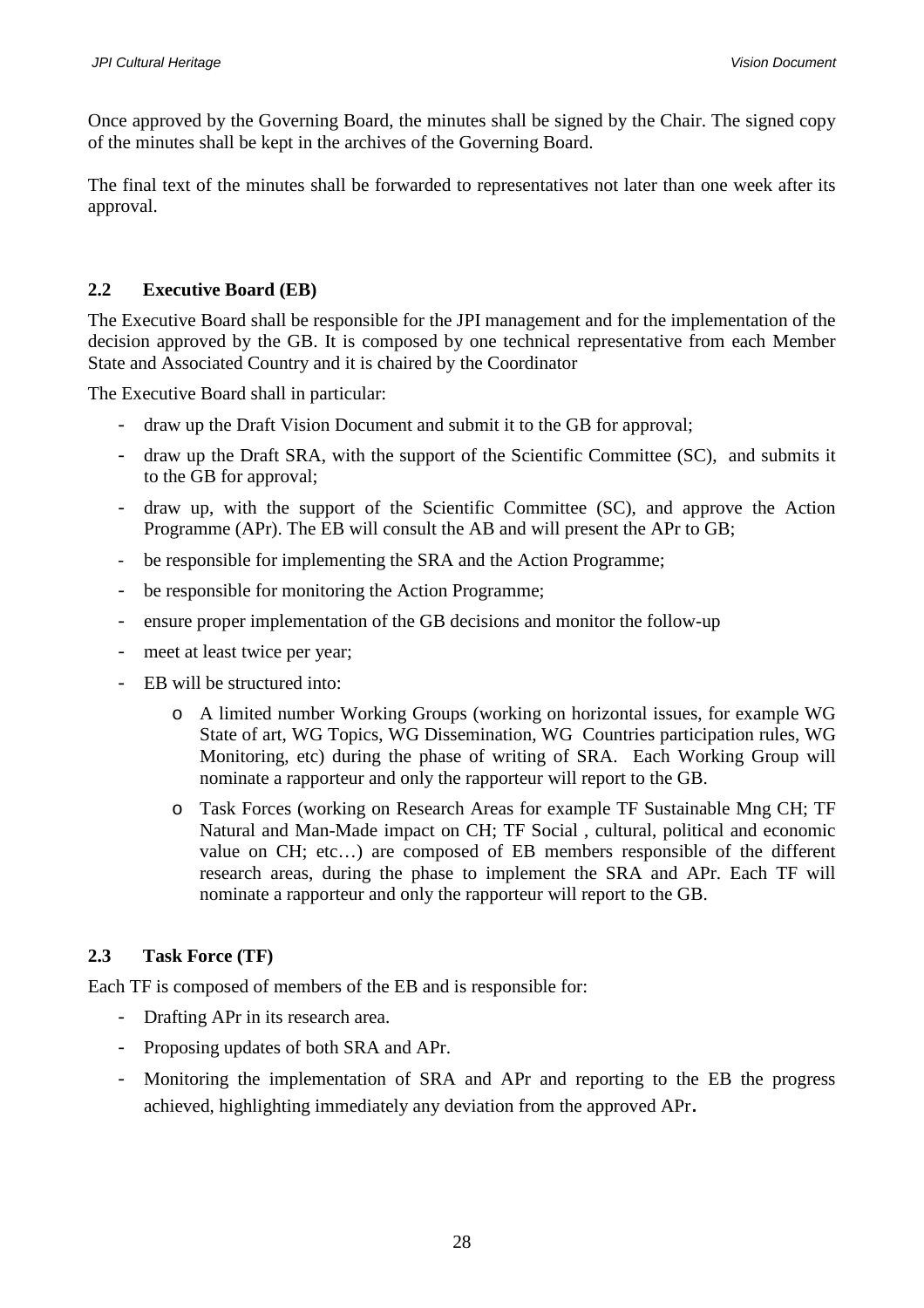### **2.4 Advisory Board (AB)**

The Advisory Board is composed by a group of selected representative from European and international bodies relevant to this JPI. It is chaired by the Coordination Structure.

The AB:

- Will advise the GB on strategic issues, on the effectiveness of the JPI initiative and contribute to integrating this JPI into the global context.
- Meets normally once per year.

### **2.5 Scientific Committee (SC)**

The Scientific Committee shall include 12 experts from countries involved in this JPI and abroad, selected by peer-review.

Each Member State and Associated Country should provide a maximum of 6 candidates from its own country and 6 from abroad: 4 experts on tangible cultural heritage research, 4 experts on intangible cultural heritage research and 4 experts on basic scientific research.

The GB will select the 12 components of the SC among the candidates proposed by the Member States and Associated Countries, taking into account the scientific excellence of the candidates and the number of "nominations" received by each of them.

In order to ensure a certain degree of continuity, initially, 6 members shall be nominated for a period of 4 years and another 6 members for a period of 2 years. Afterwards any new SC member shall be nominated for a period of 2 years.

The Scientific Committee will support the EB in its activities giving scientific advices.

### **Chairmanship**

The Chair of the Scientific Committee shall be elect by the Executive Board among the members of the Executive Board itself, for a term of 2 years, with the possibility of one reappointment.

#### **Meetings**

The Scientific Committee shall meet as necessary to fulfill the requirement of the Executive Board.

#### **Quorum**

To ensure the quality of the discussions and the involvement of the representatives of the participating countries, at least three members of the Scientific Committee from three different Member States and Associated States shall constitute the quorum necessary for the meeting to be valid.

In the absence of the quorum, the Chair will search an alternative solution such as discussion on important matters followed by a written procedure or shall close the meeting and convene another one as soon as possible.

### **2.6 Coordination Structure (CS)**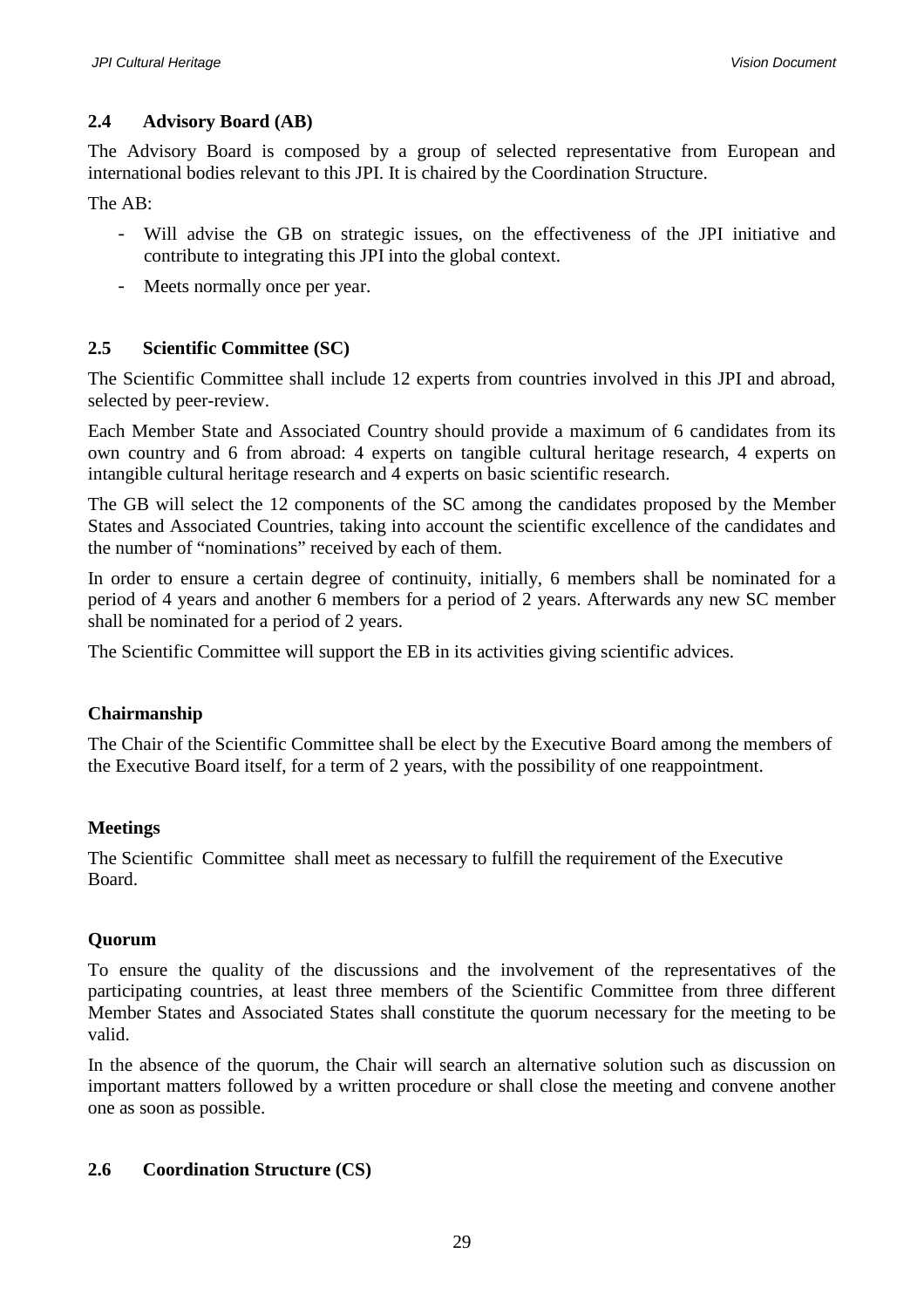- The Coordination Structure will be responsible for coordinating the activities among GB, EB and SC to implement a mutually accepted and realistic vision.
- The CS will also support GB, EB, SC and AB in their activities.
- The CS will be constituted by the Coordinator and the JPI Management Office for the necessary support for the day-to-day management.
- CS will keep contact with the European Commission.

#### **Miscellaneous provisions**

#### **Amendments**

The Governing Board may approve amendments to the present Terms of References, by agreement of its members.

The present terms of reference shall be revised by decision of the Governing Board, at the request of at least one of its members.

Amendments to the present terms of reference shall enter into force as soon as they are adopted by the Governing Board.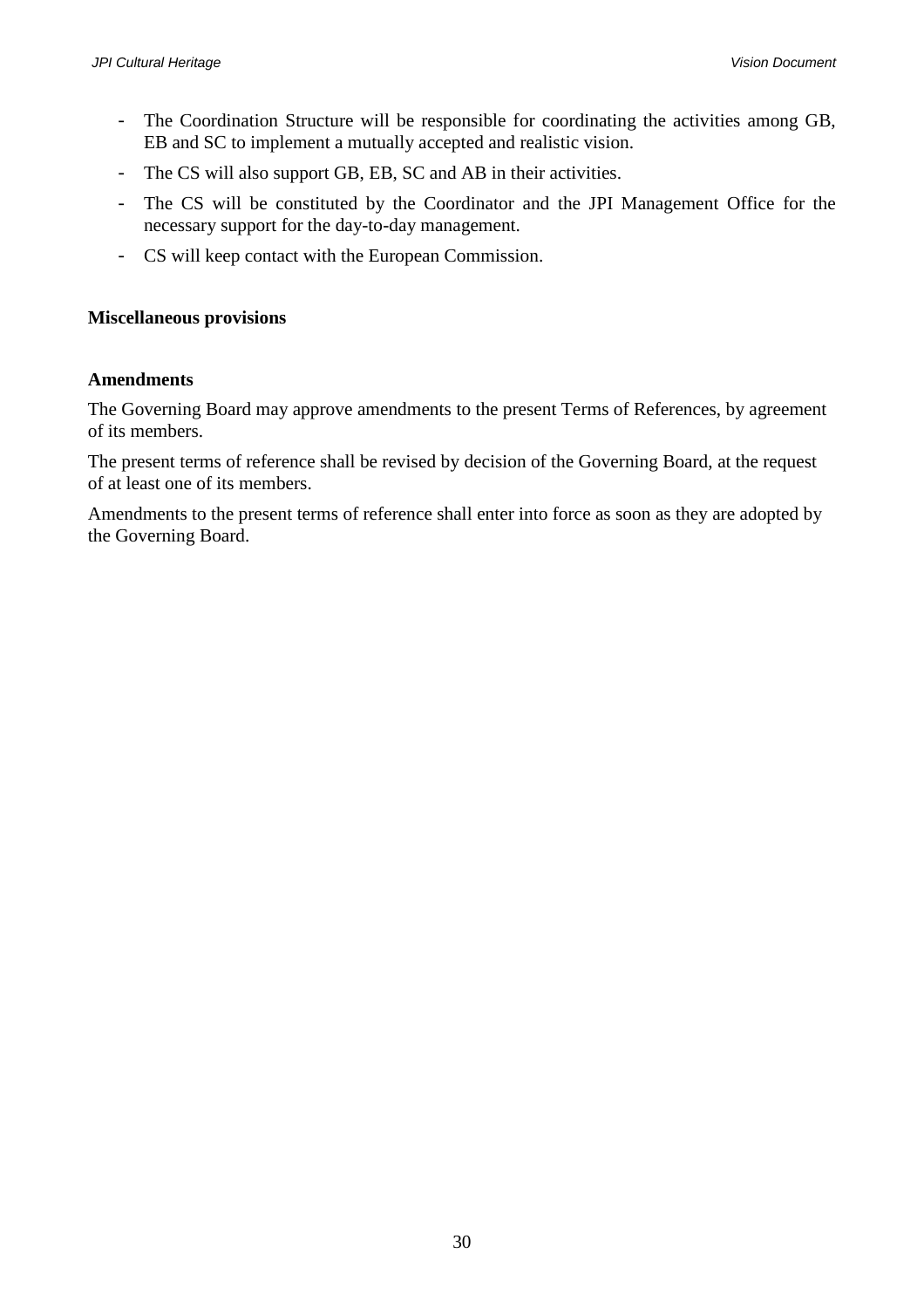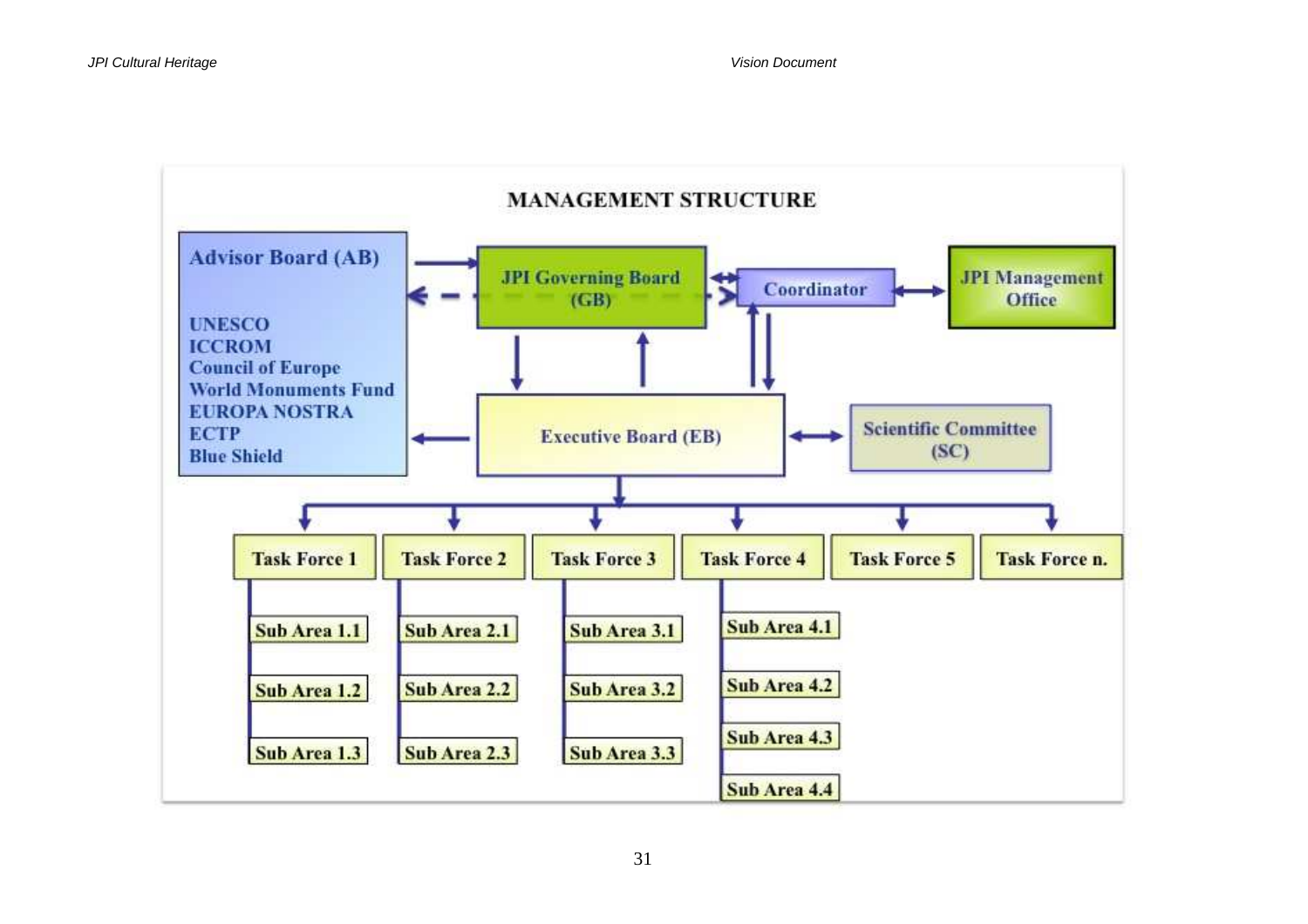## **ANNEX 2**

## **Actions at Member States and Associated Countries level**

### *Austria*

Research on cultural heritage in Austria is financed mainly by public funds. The Austrian Federal Ministry for Education, Arts and Culture (BMUKK) is, inter alia, in charge of the museums as federal scientific institutions under public law, and of the Austrian Federal Office for the Protection of Monuments (Bundesdenkmalamt) as well as the Commission for Provenance Research. Furthermore, various other projects in the field of culture and cultural heritage receive funding and promotion. KulturKontakt Austria (KKA) is a non-profit organisation for cultural education, cultural dialogue and educational cooperation with Eastern and South Eastern Europe. On behalf of the Ministry of Education, Science and Culture, KKA makes important contributions to cultural dialogue and to the European integration of Eastern and South Eastern European countries.

The Austrian Federal Ministry of Science and Research (BMWF) finances most of the research in the field of cultural heritage via the Austrian universities (especially those with faculties of the humanities and cultural studies). All-embracing research in museums is currently funded via the strategic program forMuse-Forschung an Museen. The main part of the budget dedicated to basic research is passed on to the Austrian Science Fund (FWF), Austria's central funding organization for basic research. The ongoing Program for Arts-based Research (PEEK), for instance, seeks to promote both increased internationalization and networking between different branches of the arts. The Austrian Science Fund (FWF) is part of HERA ERA-Net (Humanities in ERA) on European level.

The Wiener Wissenschafts-, Forschungs- und Technologiefonds (Vienna Science and Technology Fund) is a non-profit organisation established to promote science and research in Vienna. Some of its calls are explicitly directed at promoting promising young scientists. It comprises a series of regular competitive calls focusing on "Science-Art-Culture" (2008-2010).

Organisations involved in research on cultural heritage in the broadest sense: e.g., The Austrian Academy of Sciences (OEAW), Austrian Institute of Technology (AIT), Joanneum Research, Salzburg Research, Austrian universities, Austrian museums (particularly scientific federal institutions under public law) and the Austrian Commission for UNESCO. In addition to these, various regional funds, initiatives and activities are currently active, partially in conjunction with European funding, e.g., LEADER+, Culture Programme 2007-2013.

Overall funding dedicated to research on Cultural Heritage in Austria amounts to approximately  $\epsilon$ 300-500 K per year

### *Belgium*

The Belgian Federal Science Policy (BFSP) is the federal administration responsible for the preparation an implementation of research programmes in several fields (sustainable development, information society, space technology, fundamental research etc.) aiming to develop a permanent knowledge resource within scientific and technical spheres at the service of the Belgian federal authority (ca 65 % of our budget). The BFSP manages an annual budget of 520 million Euro and is also responsible for 13 Federal Scientific and Cultural Institutions, which receive from the BFSP an annual budget of 100 MEuro and have an important contribution in the field of Belgium Cultural Heritage research. The BFSP provides also a budget line for collaborating research activities (including cultural heritage) in the framework of bilateral agreements for economic, industrial, scientific and technological cooperation. Notwithstanding cultural heritage is also a regional competence, including 6 governments responsible for Cultural Heritage, the PPS Science Policy, together with its scientific and cultural institutions, is the only government body in Belgium that has Multi-annual research programmes where the item of cultural heritage is integrated, and that stimulates public and private institutions of the different regions to work together on this item, as well as bringing scientists of different disciplines together (e.g. in the Multi-annual information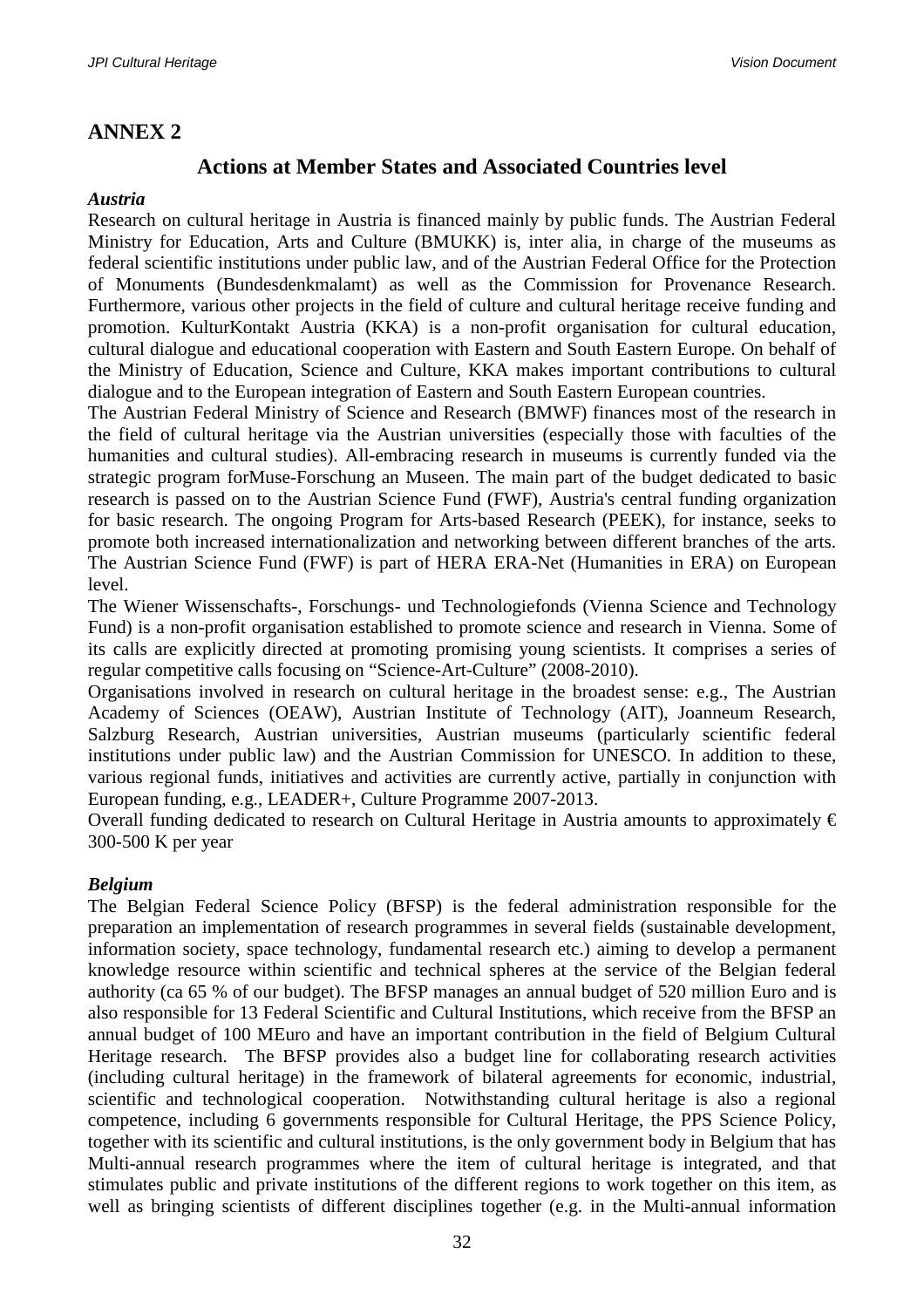society support programme: Duration of the research: 2001 - 2007 ; Budget: 17 MEUR; in the Interuniversity attraction poles phase VI (2007-2011). The budget is 143 MEuro; in the Belgian Coordinated Collections of Micro-organisms, Duration of the research: 2004 - 2008 ; Budget: 17 MEuro.

### *Bulgaria*

In Bulgaria an important number of national research institutions are working in the field of cultural heritage research. The National Science Fund (NSF) at the Ministry of Education and Science is the main research-funding organization that supports both fundamental and applied research. Through its specialized schemes, the NSF strongly supports the development of research activities in the filed of cultural heritage. More specifically, since 2006 the NSF supports cultural heritage research via the following portfolio of instruments: i) Targeted research programme for preservation, restoration and socialization of cultural sites of national significance, where 16 projects were supported at the amount of 1,5 MEuro. ii) Development of national research infrastructure, where in the period 2006-2009 about 10 project in the area of cultural heritage infrastructure were supported amounting and appr. 2 MEuro. iii) Thematic research project competition where one of the priorities is preservation of cultural heritage; iv) Co-funding of European research programmes, where matching funds are provided for successful research teams in Framework programme  $7<sup>th</sup>$  and COST programme. Other instrument that supports cultural heritage is the Operational programme "Regional development" under the structural Funds: Measure 2.1: Protection of environment, nature and historical and cultural heritage. Measure 2.2: Capacity building for sustainable use of natural resources, cultural and historical heritage.

### *Croatia*

The Ministry of Culture of the Republic Croatia overall role is to help make Croatia culture visible and accessible and it provides and manages cultural resources on behalf of government for the benefit of all Croatians and takes care of cultural heritage. In addition Ministry of Culture of the Republic Croatia carries out its activities in protection of cultural heritage through two organization units: 1) The Directorate for the Protection of Cultural Heritage - carries out administrative and expert tasks of protecting and preserving cultural goods, inscribed in the Register of Cultural Goods as stipulated in the Law on the Protection and Preservation of Cultural Goods. 2) The Directorate for Archive Activities and Archaeological Heritage of the Ministry of Culture of the Republic of Croatia - carries out activities on the protection and preservation of archival and archaeological material as cultural goods within the framework of its competence and in accordance with the law. Moreover, activities on the restoration, conservation and reconstruction of cultural goods are carried out by the Croatian Restoration Institute as a public institution in the ownership of the Republic of Croatia. The Institute is financed from the state and cooperates directly with the conservation departments of the Directorate for the Protection of Cultural Heritage of the Ministry of Culture of the Republic of Croatia.

### *Cyprus*

Governmental institutions in charge of Cultural Heritage research in Cyprus include the Department of Antiquities (Τμήμα Αρχαιοτήτων), a department of the Ministry of Communication and Work, with competence on archaeological sites and museums, monuments and historical buildings; and the University of Cyprus, Archaeological Research Unit. Non-governmental institutions also play a very important role, in particular the Church of Cyprus, and private research centers. Apart from core funding provided by the above organizations for their institutional goals, including but not limited to research, the main source of research funding is the Research Promotion Foundation (Ίδρυµα Προώθησης Έρευνας, ΙΠΕ), an independent organisation governed by a Board of Directors appointed by the Council of Ministers to promote research through competitive calls, with a yearly allocation of government funds. RPF programmes usually do not distinguish Cultural Heritage from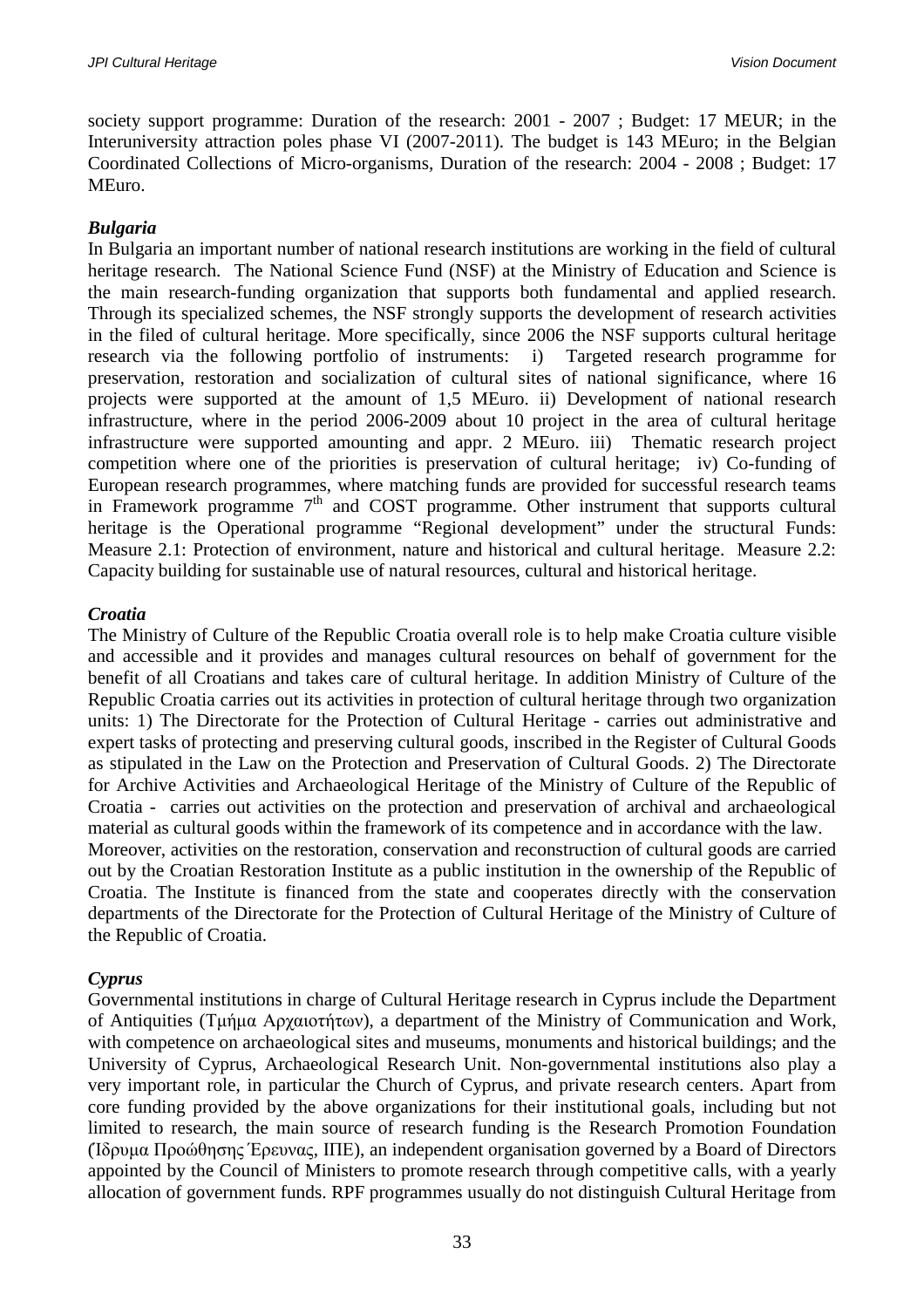other Humanities and, in some cases, are not discipline-related, so the amount of budget addressing CH issues may only be evaluated a-posteriori by examining funded projects. CH research benefits also of private funding by cultural foundations – among others, the Leventis Foundation – and of the outcomes of the activity of international teams operating in Cyprus.

### *Czech Republic*

Czech Republic has a significant history of participation in the joint EU research and concerting projects in the field of cultural heritage (19 projects within the recent Framework Programmes). The Grant Agency of the Czech Republic supports with about 0,4 MEUR yearly in average about 6-7 projects of basic research into cultural heritage themes. The Ministry of Culture of the Czech Republic has prepared a new programme of applied research specifically focused on the National and Cultural Identity (NAKI) which was officially launched on May 5, 2010 and calls for projects. The programme contains four main thematic priorities with several sub-themes corresponding to the proposed JPI themes. The overall budget for the exclusively cultural heritage research NAKI programme reaches 12,5 MEUR/year. Czech Republic further contributed to the FP joint projects and has been supporting cultural heritage research through institutional budgets in the National Heritage Institute, the Academy of Sciences, universities, various museums and specific research institutes.

### *Denmark*

The major sources of funding of research are governmental institutions in charge of cultural heritage research in Denmark and other existing structures for implementation of programmes. These include research at museums, archives and libraries as well as higher education institution within the Ministry of Culture. The funding covers 2009 programmes dedicated to research in humanities and cultural heritage and conservation research. All figures should only be considered as indicative estimates. In some cases figures for conservation of cultural heritage were not available or cannot be identified in the short time available. Moreover, research funds covering humanities in all its aspects of the Danish universities and research institutions outside the Ministry of Culture are not included. The total estimated funds for humanities were 36,000.000 Euro, for cultural heritage 8,000.000 Euro and 1,300.000 for conservation.

#### *Finland*

In Finland the Academy of Finland is the main funding organisation of basic research. Therefore most of the funding for the cultural heritage research is channelled through the Academy. As examples of research relevant to the current proposal on the Joint Programming Iniviative of the Cultural Heritage and Global Change: a new challenge for Europe, The Department of Architecture of the University of Oulu does research on planning and urban design, urban environment and building renovation. Individual researchers in other universities are also specialized in urban and suburban environments, housing, urban architecture, church history and medieval churches. The National Board of Antiquities preserves Finland's material cultural heritage: collects, studies and distributes knowledge of it. It is a cultural and research institution charged with the protection of archaeological sites, built heritage, cultural-historically valuable environments and cultural property, in collaboration with government authorities and museums. The Board can conduct a limited amount of scientific research and is mainly in charge of collections and archives. The National Board of Antiquities of Finland is attached to the Ministry of Education and receives its core funding from the Ministry.

#### *France*

In France, the national research policy is organised on three levels in which cultural heritage is inscribed.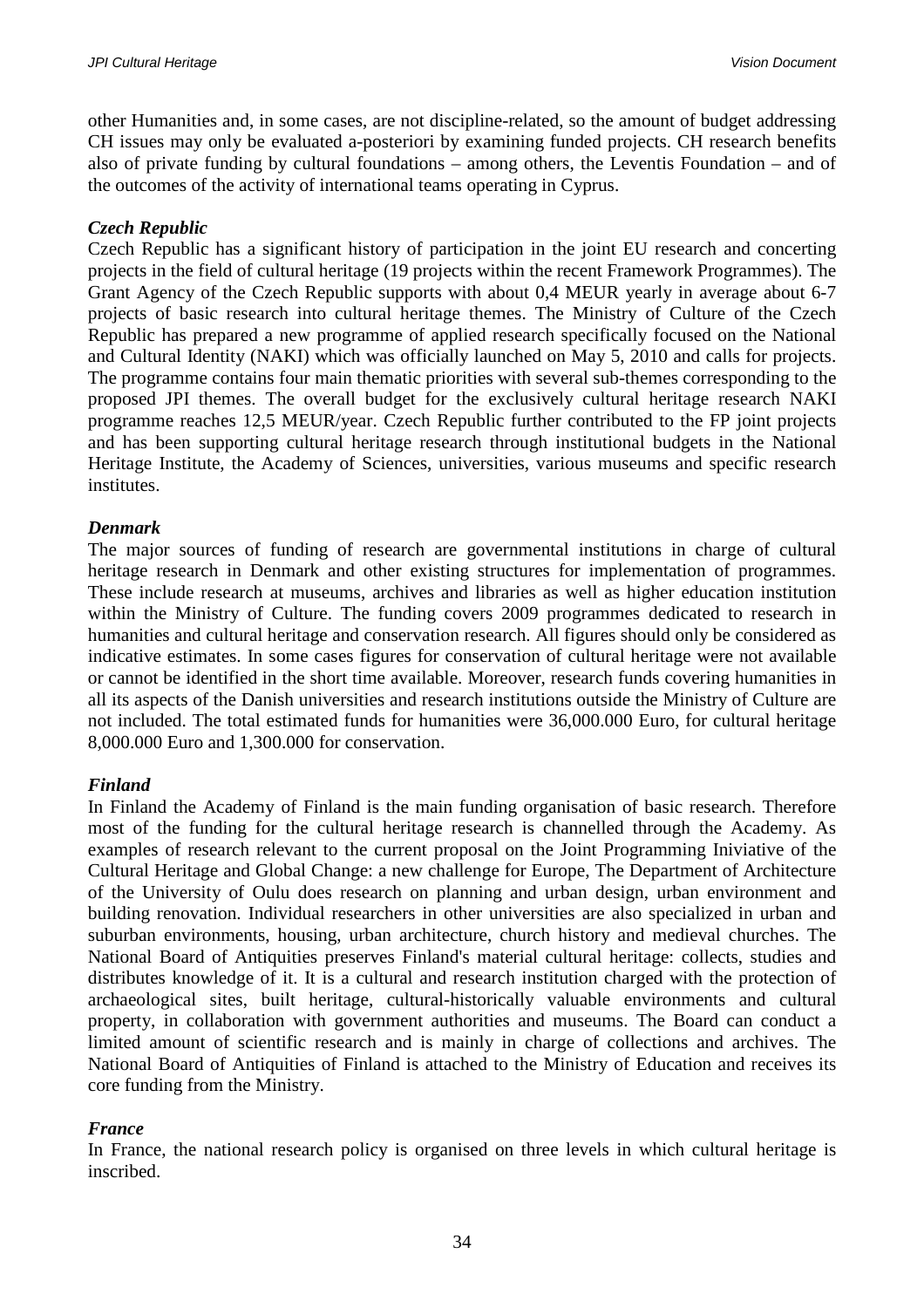- The strategic level where policy positions are defined by the Ministry of Higher Education and Research (MESR) linked to other ministries in charge of research activities within their sector. These positions are officially laid out in a national strategy of research and innovation (2009). The French Ministry of Culture and Communication (MCC) is in charge of applying the state policy to cultural heritage, particularly in terms of its protection, preservation and development. Within this context, the MCC backs a policy of research, transmission of knowledge and training linked to the MESR. The Ministries for Ecology, Sustainable Development and Sea (MEEDDM) also fosters research actions mainly dedicated to the impact of environment on historical building.

- The level responsible for research programmes implementation with funding agencies, research organisations, departments and institutions of the MCC, and some other ministries as funding actors (National Research Agency, major CNRS, CEA, …).

- The application of research depending mainly upon organisms of public national research (CNRS…) and universities, under the responsibility of the MESR. The MCC has its own laboratories which act in partnership with these different institutions.

The French public research funded within the framework of the State budget (24.2 billion Euro of payment credits in 2009, including research and higher education) supports both operating costs for public research teams and laboratories, and calls for incentive projects (particularly the National Research Agency – budget 872 M€ in 2009). This sum includes credits for cultural research: budgetary programme 186 "cultural and scientific culture research" (47 M $\epsilon$  in 2009) – they are assigned to the MCC by the Ministry of Higher Education and Research.

#### *Germany*

In Germany the responsibility for culture and cultural affairs lies within the realm of the *Bundesländer*. Germany has no national research programme for CH. The only programme still operational for this area of research is located since 1991 at the German Federal Environmental Foundation (DBU). In 2008, the *Fraunhofer-Gesellschaft*, the *Leibniz Gemeinschaft* and the *Stiftung Preussischer Kulturbesitz* signed a Memorandum of Understanding to build up a Research Alliance for the Preservation of CH in Germany which serves as the German platform for research to protect cultural heritage. The research alliance consists of 15 Fraunhofer Institutes, 7 research museums of the Leibniz Gemeinschaft and of 22 state museums of Berlin including the five main institutions of the foundation plus further associated partners which are currently the Bundesanstalt für Materialprüfung (BAM) Berlin, Materialprüfanstalt (MPA) Stuttgart and the University of Bamberg plus several restoration/conservation companies.

#### *Greece*

The Hellenic Ministry of Culture and Tourism is the main governmental instrument for the protection of cultural heritage in Greece. It is in charge of the organization, supervision and funding of excavations, restorations, conservation, works of infrastructure, protection of cultural goods from the illicit traffic, educative programs, publications and exhibitions. The Hellenic Ministry of Culture and Tourism comprises, among others, the following research services: 1) Under the General Directorate of Antiquities and Cultural Heritage are 1.1. The Directorate for Documentation and Protection of Cultural Goods 1.2. The Department of Applied Research within the Directorate of Conservation of Ancient & Modern Monuments, 1.3. The Department of Physical and Chemical Research within the National Archaeological Museum, 1.4. The Center for Stone. 2) Under the General Directorate of Restoration, Museums and Technical Works:The Directorate of Restoration of Ancient Monuments. The research interests of the Ministry are: i) Development of Non Destructive, Mobile, Diagnostic equipment, ii) Scientific documentation, iii) Active Conservation, iv) Preventative Conservation (natural hazard risk map etc), v) Development of Standards in procedures and materials, vi) Monitoring of the Environment and of changes in cultural heritage.

#### *Iceland*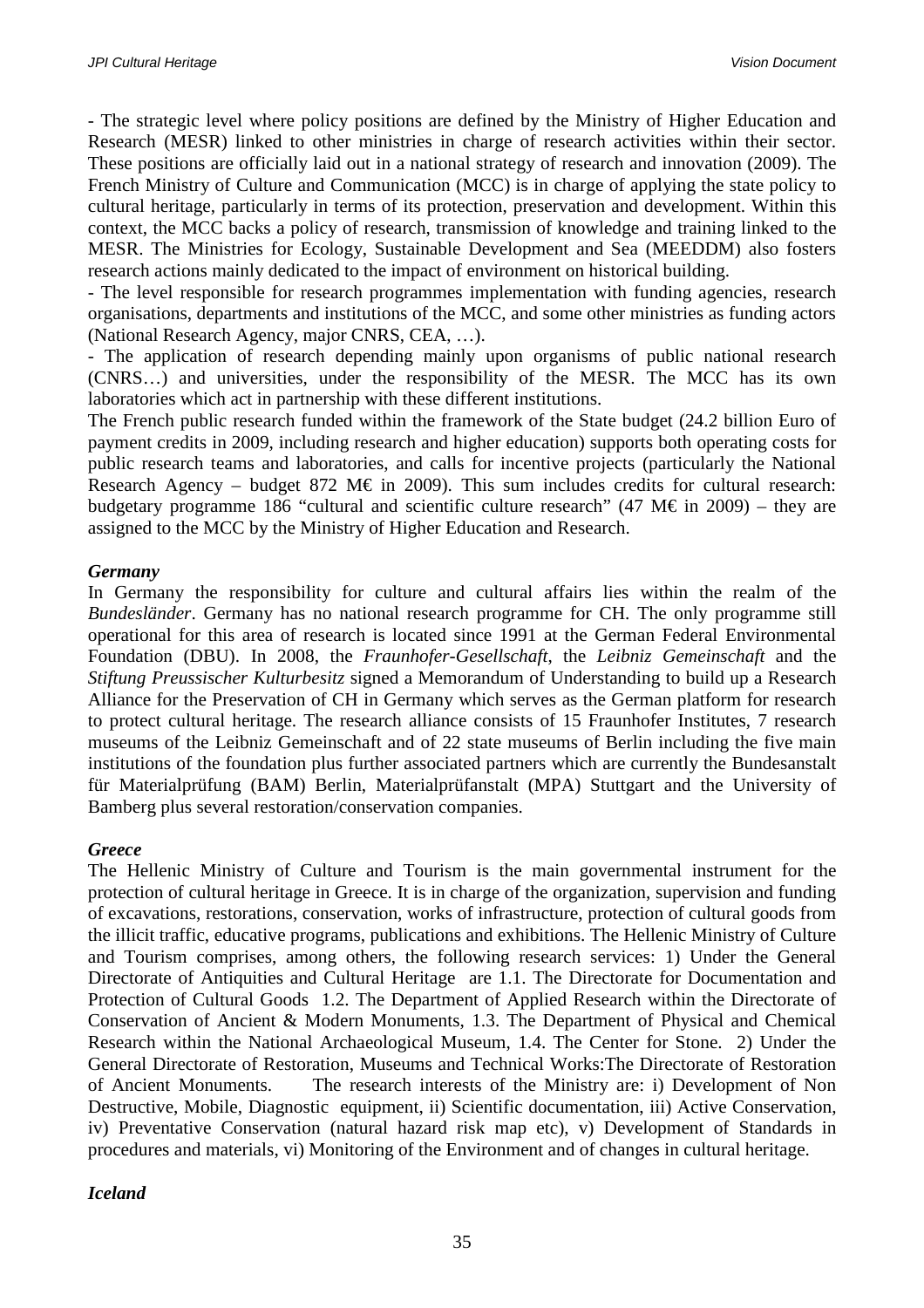The *Architectural Heritage Fund*, whose role is to provide grants for maintenance and renovation of listed buildings and structures, and of other buildings deemed by the Architectural Heritage Board to be of historical/cultural value had a budget of just over 255 million ISK in 2008. The Archaeological fund which provides grants for archaeological research has a budget of 25 million ISK, but the Althingi, or Parliament in Iceland has also provided direct grants to archaeological research this amount varies from year to year.

*Rannís, the Icelandic Centre for Research* reports to the Ministry of Education, Science and Culture with the purpose of providing professional assistance in the preparation and implementation of science and technology policy in Iceland. One of its main functions is the operation of the financial support system for research and technological development. Rannís serves the Icelandic science community across all areas of science and the humanities. Rannís operates on an annual budget of about 130 million ÍSK, of which about half comes from the direct budget and the rest from service fees and contracts. The grants funds operated by Rannís have following annual budge of around 1000 million ISK is divided by the Research Fund, the Fund for Research Equipment, the Technology Development Fund, the Graduate Research Fund and the Fund for Non-fiction Writers.

### *Ireland*

The Department (Ministry) of the Environment, Heritage and Local Government is responsible for providing an enhanced policy and legislative framework to promote increased public awareness and appreciation of the national built heritage. The Office of Public Works is responsible for the day-today conservation and presentation of national monuments and historic properties in State care. The Heritage Council proposes policies and priorities for the identification, protection, preservation, and enhancement of the national heritage. The Department of the Environment, Heritage and Local Government commissioned research by ICOMOS- Ireland on Ireland's world heritage sites and provides funding to the Heritage Council for its activities. The Department provides funding for the INSTAR (Irish National Strategic Archaeological Research) Programme, which is administered by the Heritage Council. This programme is dedicated to the refining and dissemination of archaeological research information. The majority of Office of Public Works conservation projects would include a research phase which would normally cover both material and method analysis.

### *Israel*

Ministry in charge of the culture heritage is the Ministry of Culture, but mainly as a backing for the real involved in the topic- the Israel Antiquities Authority [IAA]. There are some other institutes/offices involved in the subject as the Council for the Historic Buildings and Sites [halfvolunteer], the Israel UNESCO Branch, the Planning Directory in the Ministry of Interior and Municipalities of Tel-Aviv and Jerusalem – all of them secondary in the Conservation of Built Cultural Heritage.

Returning to the Israel Antiquities Authority, it has today two main directories: the Archeological Directory and the Conservation Directory. Today it has two main parts: A)the Project Conservation Implementation Unit, including; Design, implementation and Art Sections; B) the Legal Unit, including: Legal, Research, Information and Inspection Sections.

#### *Italy*

The *Ministry of Education, University and Research (MIUR)*, which includes the General Directorate for Internationalization of Research, acts as a controller, among the others, of the *National Research Council (CNR)*, of which the *Dpt. of Cultural Heritage (DPC)* is mainly focused on science and technology applied to the protection of tangible and intangible cultural heritage. MIUR, which funds research projects through FIRST, FAR, PRIN, FAS, FIRB, PON), is preparing with the *Ministry for Cultural Heritage and Activities (MiBAC)* a *National Research Programme (PNR)* 2010-2012 and in the period 2005-2007 has allocated 15 M  $\epsilon$ /year in cultural heritage research, as planned for the 2010. The CNR, only in DPC, managed in 2009 a budget of 11.7 M€.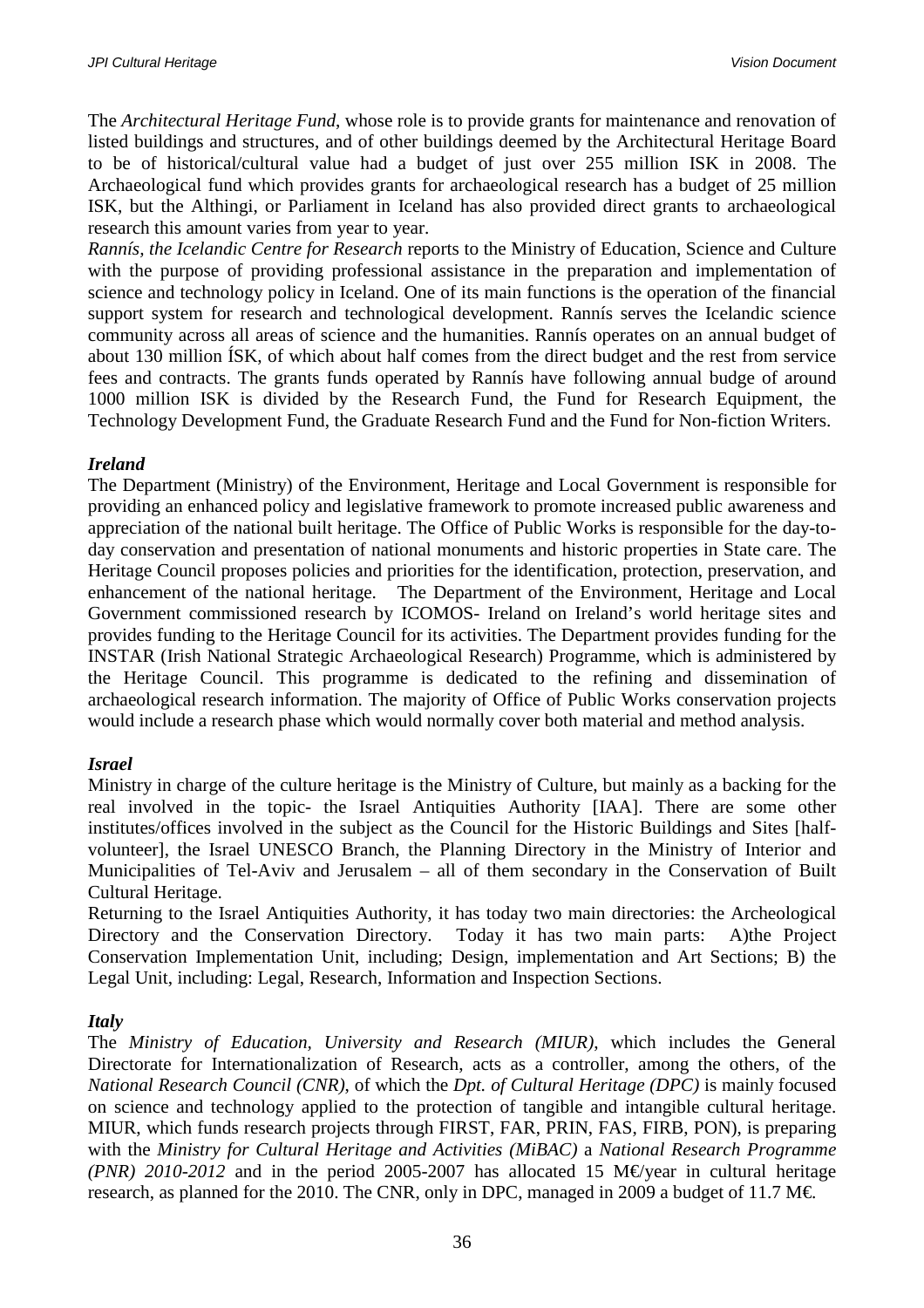MiBAC institutional mission is preservation and enhancement of cultural heritage and landscape. Research is carried out by its research institutes: *ISCR, OPD, ICPAL, ICCD and ICCU*. MiBAC invested about 97M€ in 2010 in research programs and activities, including preservation, restoration, online accessibility and enhancement of cultural heritage. Part of the revenues from Italian Lottery (Lotto) -around 500 M $\epsilon$  for 2006/2009- is assigned to MiBAC, that takes part at the realization of technological districts.

The Ministry for Public Administration and Innovation allocated in the framework of the plan e-gov 2012 M $\epsilon$  3,2 to MiBAC for the implementation of the online accessibility and production of digital cultural content.

The *Ministry of Economic Development, MSE*, has within its organisation a General Directorate for Production Development and Competition and acts as a controller of the *Italian National Agency for New Technologies, Energy and Sustainable Economic Development (ENEA)*, which has allocated on projects and technologies for cultural heritage more than  $5 M \epsilon$  from 2006 to 2009.

### *Latvia*

Cultural values that are eligible for inscription in the list of state protected cultural monuments are subjected to state inventory, irrespective of their ownership, possession or use. The state inventory of monuments includes their exploration and survey, determination of their historical, scientific, artistic, architectural, ethnographic or other cultural value, their registration, investigation, and preparation of inventory documentation.

The State Inspection for Heritage Protection performs the inventory, examination and research, preparation of draft cultural monument lists and development of inscription documents, as well as ensuring research of cultural monuments. Research materials are stored in the Monument Documentation Centre of the State Inspection for Heritage Protection.

In 2000, the Ministry of Culture in cooperation with the State Inspection for Heritage Protection elaborated the under-programme "Cultural Heritage" of the National programme "Culture", including one article about the necessity to encourage the cultural heritage scientific research.

### *Lithuania*

Lithuanian research policy is conducted by the Ministry of Education and Science (MES), which is also the biggest government source of research funds. The Research Council (RC) of Lithuania contributes to the formation of science policy and finances national research programmes. The RC closely cooperates with the Ministry of Culture and Department of Cultural Heritage of the Ministry. Main research activities are concentrated in the state institutes and universities, e.g. Lithuanian Institute of Cultural Research (tangible and intangible heritage), Institute of Literature and Folklore (intangible heritage).

### *Malta*

Malta's main strategic document concerning research and innovation policy is the 'National Strategic Plan for Research and Innovation 2007-2010' (NSPRI), championed by the Malta Council for Science and Technology (MCST) and working in close collaboration with various other entities. MCST also manages the R&I Programme, which funds applied research projects in Malta's four priority research areas, and promotes industry-academia collaboration. The 'Cultural Heritage Fund' is another component of the local cultural heritage research system. This body corporate receives and manages monies paid to it under the provisions of the Cultural Heritage Act of 2002, as well as other assets that may be donated by non-governmental sources. The Fund is administered by the Committee of Guarantee, and the monies in the Fund may be used solely for the purpose of research, conservation or restoration of cultural heritage.

Research on tangible cultural heritage, especially the built environment, has been supported over many years by the University of Malta. This has included long-term research on traditional building materials, and their deterioration and conservation, also in collaboration with foreign institutions,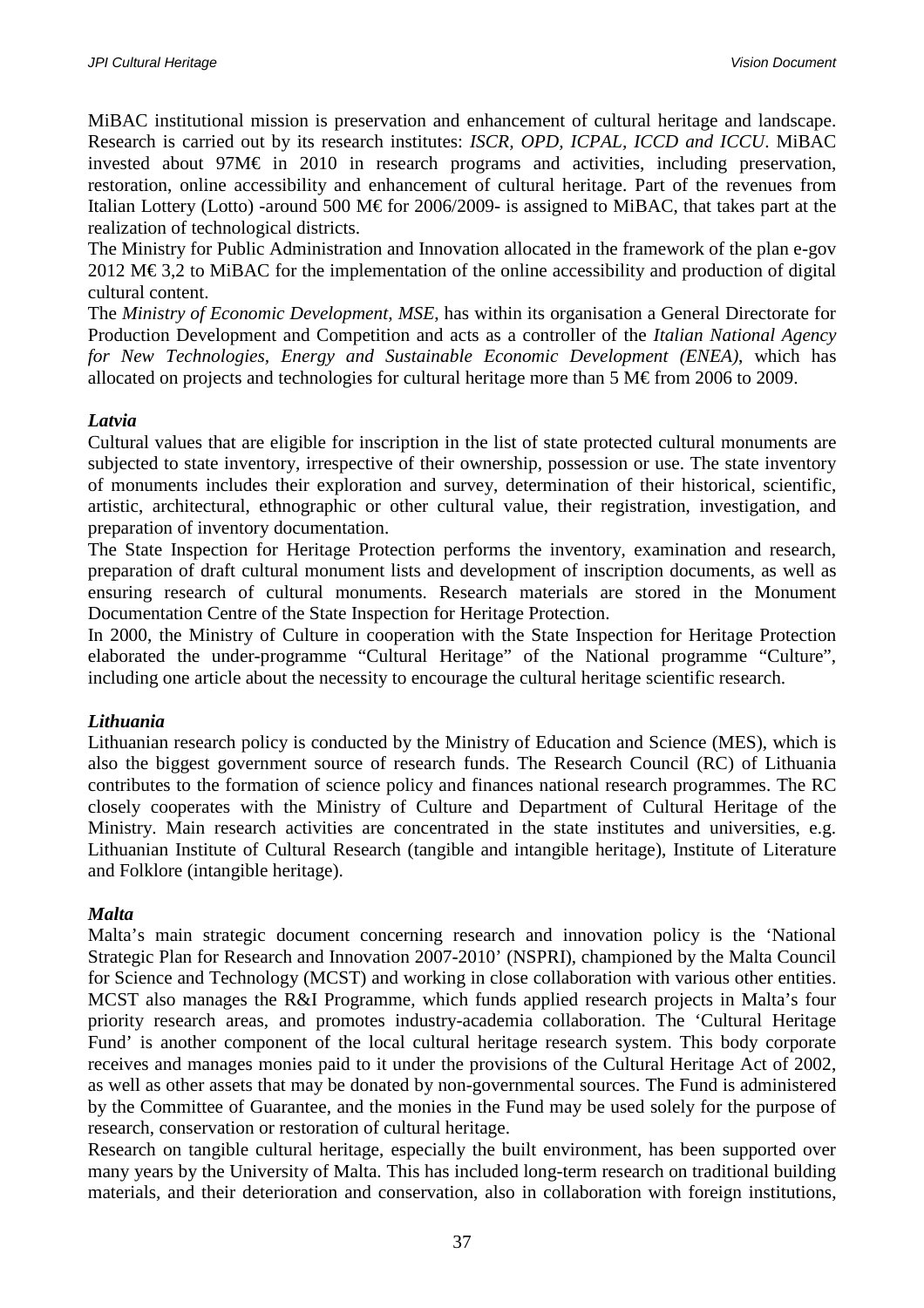and has resulted in numerous conference papers and publications over the years. Heritage Malta, the national agency for museums, conservation practice and cultural heritage, has also been very active in research related to this field, in particular through its participation in a number of EU programmes and collaboration with various foreign universities and institutes.

#### *Norway*

The Ministry of the Environment finances most of the research in the field of cultural heritage. The funding is passed on to the The Research Council of Norway (Forskningsret) which, based on applications, distributes the funds to Research & Development institutions. These institutions are basically Universities and free standing research institutes.

In 2008 6,8 mill. NOK (app. 0,9M $\epsilon$ ) were dedicated to research in the cultural heritage field within the programme area Norwegian environmental research towards 2015.

The funding from the Ministry is primarily intended for applied research; i.e. research that has practical use functions for the cultural heritage management. Riksantikvaren, Directorate for Cultural Heritage communicate their research needs and priorities to the Ministry, which in turn communicate their priorities to the Research Council of Norway.

### *Poland*

Two governmental bodies are responsible for funding research supporting the preservation of cultural heritage. The Ministry of Culture and National Heritage is the main governmental body responsible for cultural politics in Poland. One of the major responsibilities of the Ministry is the care for the preservation and conservation of national heritage. Among others the Ministry is financing the Faculties of Conservation-Restoration at Academies of Fine Arts in Warsaw and Cracow and the most important national museums, which carry out broad research tasks in the field of heritage science. The Ministry also finances the National Centre of Investigation and Documentation of Cultural Heritage and the Centre for the Protection of Public Collections in Warsaw. On the other hand, the Ministry of Science and Higher Education is the major central governmental source of funds for research in general, as well as N.Copernici University in conservation training in Torun. It covers around 60% **all** funds for R&D spent in Poland every year. Cultural heritage research is financed through core funding for statutory R&D activities of various research organizations and through individual research projects, applied for within open, peer reviewed competitions held bi-annually.

In 2008, the government established the National Programme of Scientific Research and Development, as a principal tool of the state policy in the area of research and innovation. The programme identified priority areas, research objectives and programmes for the coming 5 years.

The National Programme comprises research programmes in the cultural heritage sector in: priority area 1 "Society in conditions of a secure, accelerated and sustainable socio-economic development"; priority area 3 "Energy and infrastructure".

The Sejm(Polish Parlament) passed a law reforming Polish science. On March 18, the Sejm adopted a package of six government acts reforming Polish science. The acts provide establishing a

relationship between science and business, establishing the National Science Center and eliminating research institutes with lowest ratings. The reform further assumes the establishment of the

politically independent National Science Center. The Center will be a payment agency with its seat in Kraków, where the scholars themselves will decide on the allocation of public funds for research. In turn, the existing National Research and Development Center will be responsible for preparing a strategic research program for the development of Poland.

### *Portugal*

Fundação para a Ciência e Tecnologia (FCT) is the Portugal's main funding agency for research under the aegis of the Ministry of Science, Technology and Higher Education. FCT's mission is to continuously promote the advancement of scientific and technological knowledge in accomplished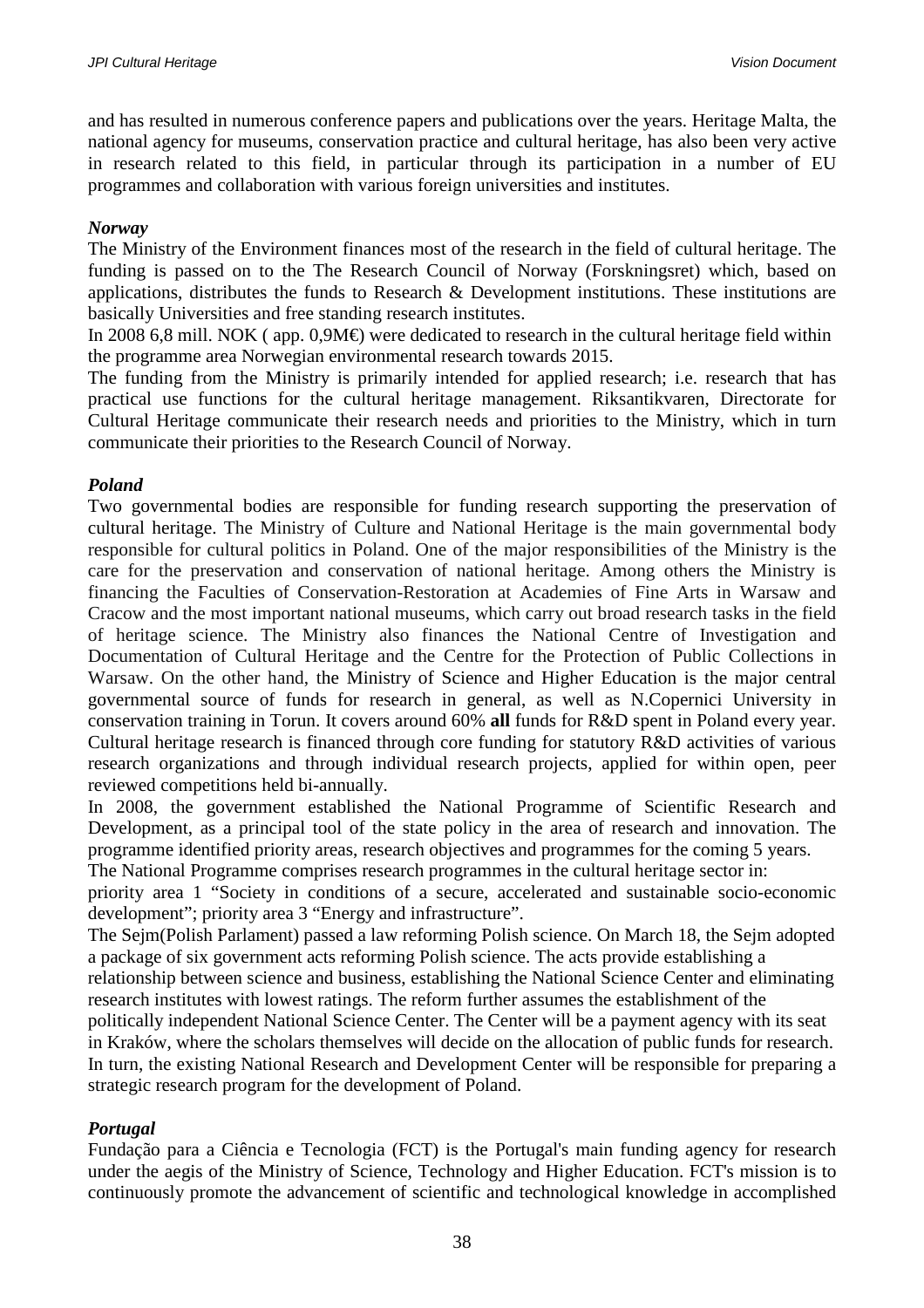through the financing of proposals presented by institutions, in public open calls. That happens either through calls for applications in any scientific area or calls targeted at specific themes or domains. Since 2004, FCT under the History and Archeology domain has included a topic on History and Cultural Heritage.

### *Romania*

On 23 May 2007, the Romanian Government approved the second National Plan for Research, Development and Innovation (PN II). The National Authority for Scientific Research is the Governmental organization charged with the implementation of PN II. The specific programme "Partnerships in priority fields" counts among the specific objectives the valorization and the development of the national cultural patrimony with three axes focused on cultural heritage, as follows: i) Patrimony preservation techniques ii) Preserving and restoring the patrimony insuring the community viability; iii) New patrimonialization practices.

The research direction "Material/non-material patrimony, cultural tourism, creative industries" has a budget of approximately 13 mil. EUR allocated for the period 2007-2013.

The Ministry of Culture, Religious Affairs and National Heritage has also a specific annual programme to preserve national cultural heritage but is not devoted to research. It finances only restorations and preservation works of monuments specified in the National List of Monuments.

### *Slovak Republic*

The top priorities themes on culture heritage research in Slovakia is science framework Conception for Sustainable Development. In area a tangible culture heritage and material study are included themes: influence appraising of athmospheric deposition of substancec that polluted atmosphere in ekosystem and culture heritage object, acidification and eutrophication, modeling of biogeochemical cycles (*wooden little church in North Slovak region*). In area intangible Slovakia put the accent to research of digitalisation of culture heritage, specially in traditional culture (artefactes, customs and folklore). A characteristic for Slovakia is a dislocation subjectes of culture heritage in area of nature heritage. Multi-disciplinary research of global change is science application research procedures in culture and nature together (UNESCO World heritage - Banská Štiavnica, Levoča, Spiš castle, Vlkolínec, Bardejov). There is important research of sustainable development of tourism (UNESCO Improvement of Tourism and Visitor Management Skills). Culture heritage is determined for identity of many regions, localities, ethnicity. Research in impact global civilizational changes to concrete cultures is culture anthropological and ethnological approach in culture heritage research. In culture of minorities (Gypsy) and *Genius loci* localities is this research an rescue science work.

#### *Slovenia*

Slovenian research policy is on the national level conducted by the Ministry of Higher Education, Science and Technology (MHEST), which is also the major governmental source of funds for research.

The National Research and Development Programme is implemented by the Slovenian Research Agency, which was established by the Government of the Republic of Slovenia. The Agency performs professional, development and executive tasks relating to the National Research and Development Programme at every level, as well as other work to promote research and development activities.

On the field of tangible cultural heritage agency closely cooperates with the Ministry of Higher Education, Science and Technology and the Ministry of Culture. In the field of cultural heritage it involves also the Directorate for Cultural Heritage, Information-Documentary Centre for Heritage (register of cultural heritage) and Institute for the protection of cultural heritage of Slovenia.

Current main topics are: informatisation of cultural heritage, new law on protection of cultural heritage, establishment of a unified register of cultural heritage, new approaches in the field of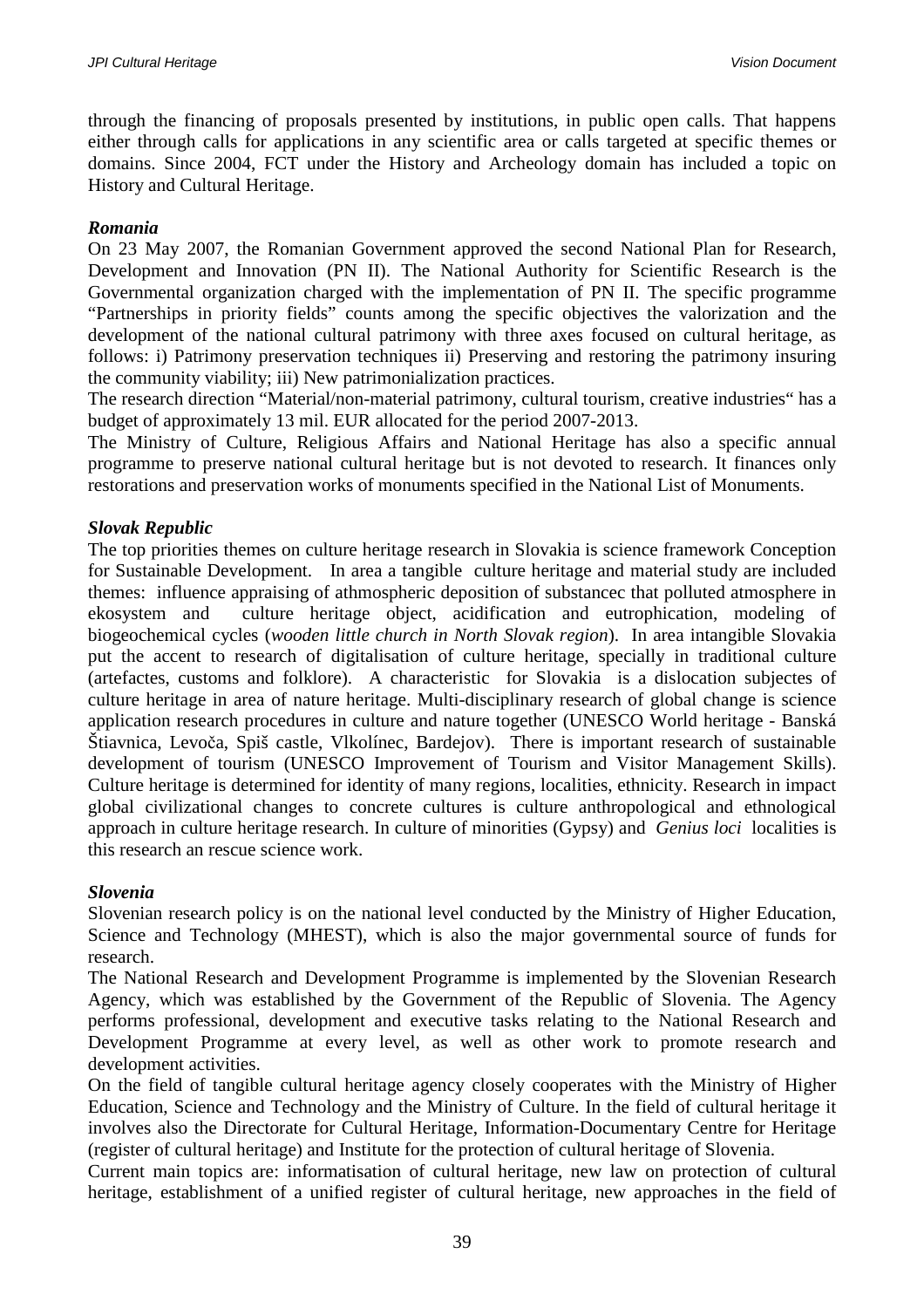written cultural heritage, volatile organic maters in cultural heritage collections, mobile archeological heritage.

In regards to FP7 programme, MHEST is a partner in HERA (Humanities in ERA) ERA-NET initiative and actively contributing to the common pot with a goal to financially support also research projects from the field of cultural heritage.

### *Spain*

The Ministry of Science and Innovation (MICINN) is mainly responsible for funding scientific research in Spain, although other Ministries, Autonomous Regions and other organisms also finance programmes.

Studies in the conservation of cultural heritage first received institutional support in the first fouryear National Plan (1988-1991) defining mechanisms and priorities for supporting research, which included a research programme on Cultural Heritage. This programme disappeared from subsequent National Plans, although other National Programmes prioritised cultural heritage. Cultural heritage research is thus spread among national and regional programmes, mainly in sciences and humanities.

On the other hand, the Spanish scientific community has a real interest and potential in the subject, with strong groups working on conservation science, materials, etc. A significant number of quality research projects are funded yearly in National Programmes, and Spanish researchers participate in European Programmes and other initiatives. The last call (2009) for projects on cultural heritage conservation and materials received about 3.5 million  $\epsilon$  from an overall budget of 430 million  $\epsilon$  for projects under the National Plan.

### *Sweden*

In Sweden Cultural Heritage is funded by different actors in research field, under their general heading of humanistic and social research or under natural sciences. The Swedish Research Council - Vetenskapsradet distributed 3220 M SEK to research to areas from medicine to human sciences during 2009. A particular call for Cultural Heritage amounting to 50 M SEK is currently available. Riksbankens Jubileumsfond (RJ) is an independent foundation with the goal of promoting and supporting research in the Humanities and Social Sciences. The Swedish Research Council Formas deals with research for a sustainable development. During 2009 roughly 400 M SEK was distributed to research, including also Cultural Heritage projects. The Swedish Arts Council allocates general cultural grants to cultural projects that enhance aspects such as pluralism, equality and quality. Important aspects for funding are activities directed towards children and that deals with physical access to culture and has an emphasis on non-urban areas The National Heritage Board - Riksantikvariambetet has a research grant of 14 M SEK that is directly tied to research in culture heritage. Furthermore the Knowledge Foundation finances universities with the goal of strengthening Sweden's competitiveness and value creation. During 2009 they allocated 297 M SEK to different research projects, including also Cultural Heritage projects.

### *The Netherlands*

In the Netherlands expertise in the JPI is present in the agencies of the Ministry of Education, Culture and Science and in most universities. The Cultural Heritage Agency (RCE) is the national knowledge institute for archaeology, historic buildings and cultural landscape; main programs: definition of CH; degradation, upkeep and intervention; planning and environment; monitoring; quality assessment. They also deal with digital heritage (Kimomo/Knowledge Infrastructure Modernisation CH). The Netherlands Institute for Cultural Heritage (ICN) is the national knowledge institute for management and preservation of moveable cultural heritage. The research of ICN focuses on value and value attribution, object in context, risk management, accessibility and museometry. The National Archives and the National Library (KB) have programs in the field of conservation (e.g. Metamorfoze) and digitization. At the Research Institute for the Heritage and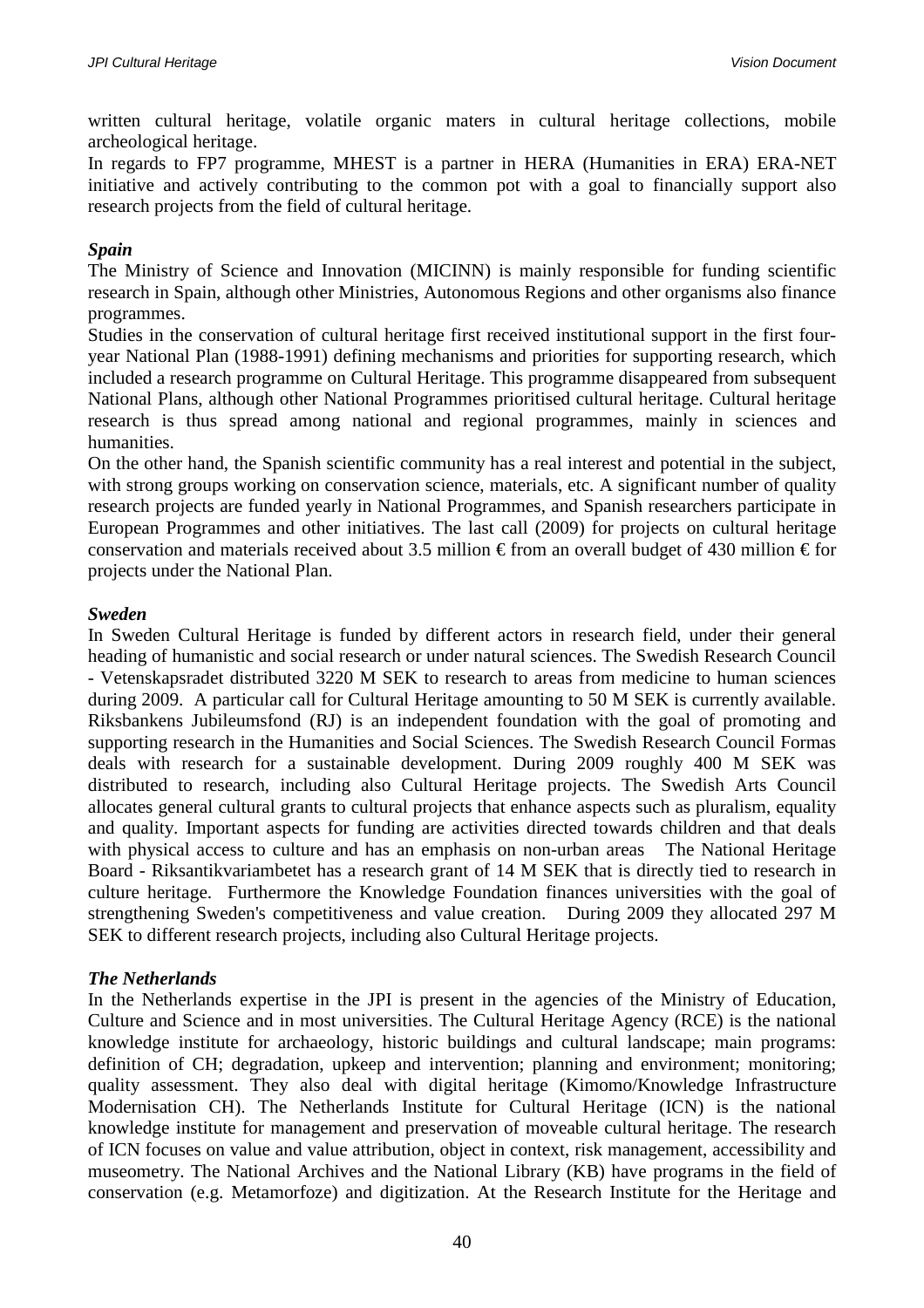History of the Cultural Landscape and Urban Environment (CLUE) of the Free University the focus is on the long-term history of landscapes and the historical backgrounds of contemporary spatial planning issues. Wageningen University has a Land-use Planning Group and Landscape Centre. At Delft University the institute rmit (restoration, modification, intervention, transformation) research is conducted on materials/compatibility, (re)design of CH and effects of changes in water cycle. In Eindhoven University research is done on climate and heritage. At Nijenrode they do research on monuments and sustainability. In conservation science the University of Amsterdam has expertise in the Ateliergebouw, combined with the Rijksmuseum and ICN. At NWO a Science for Arts programme is being developed, aiming at interdisciplinary research in conservation and restoration. CATCH (Continuous Access to Cultural Heritage) is the NWO-programme on digitized cultural heritage, a cooperation of humanities, computer science and heritage institutions.

### *Turkey*

Being the leading agency for the management, funding and conduct of research in Turkey, TUBITAK is the primary institution to fund cultural heritage related research. In line with the major principles of Turkish National S&T Policies Cultural Heritage is one of the key issues to be greatly tackled in order to achieve the strategies of long term sustainable development. The key principles are the preservation of monuments not individually but together with their immediate surroundings in accordance with international rules and standards; preservation, restoration and reviving of historical urban and rural settlements revealing traces of a civilization or a historical moment; adapting architectural preservation in urban planning in line with historical plot, addressing all aspects of cultural existence and creativity in politics of culture for development, developing further policies and mechanisms to protect cultural heritage to encourage initiations towards cultural heritage. From 2000 up to 2010; 137 projects in various areas related to cultural heritage has been funded by Academic Research Funding Programme Directorate of TUBITAK. The total budget dedicated to research on cultural heritage by TUBITAK amounts to around 10 M Euro for the last decade. A wide array of research topics and activities has been dealt through the aforementioned projects in the fields of archaeology, preservation and restoration, sociology, urban planning etc. The number and variety of the projects funded are expected to rise up considerably given the new momentum towards further supporting research in the field of cultural heritage.

#### *United Kingdom*

Responsibility for culture in England resides with the Department (Ministry) of Culture, Media and Sport (DCMS). Culture is a devolved responsibility in Scotland, Wales and Northern Ireland. DCMS sponsors a wide range of Non- Departmental Public Bodies (NDPBs). The largest is English Heritage, which is responsible for the conservation of the historic environment, including the historic maritime environment, archaeology and landscapes in England. DCMS also sponsors the National Museums and Galleries. Most of the NMGs invest a proportion of their core funding in conservation and research, and in many cases they have world-class reputations in their fields. Recently, in response to recommendations by a House of Lords Science and Technology Select Committee Inquiry on *Science and Heritage*, the Arts and Humanities Research Council has become the lead research council for heritage science and together with the Engineering and Physical Sciences Research Council, has launched the Science and Heritage Programme which has invested almost 10 million Euro in research and other activities in this area. Due to the devolved nature of governance for heritage science research in the UK, the whole sector (both moveable and immoveable heritage) has recently published a National Heritage Science Strategy.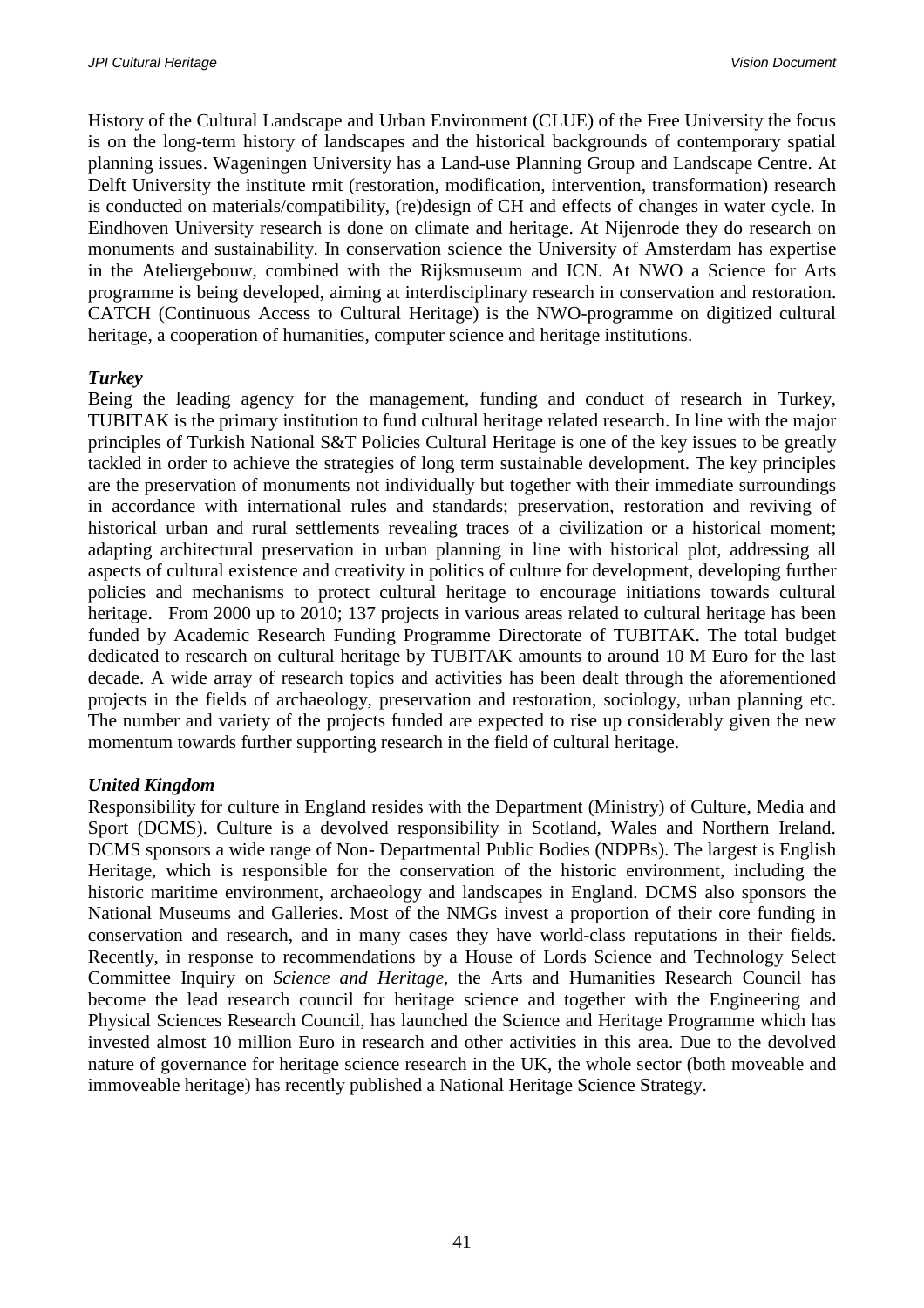# **ANNEX 3**

# **Actions at European level**

Cultural heritage research has featured in all Framework Programmes since 1986, with the aim of reinforcing the scientific and technical basis for protecting and rehabilitating the European patrimony and setting up joint methodologies, technologies and tools**<sup>45</sup>** .

In FP5 (1998-2002), the Key Action "City of Tomorrow and Cultural Heritage" was especially designed to ensure rapid EU-wide take-up of practical new approaches to urban governance, planning and management. Regarding cultural heritage the research goals were related to improved damage assessment, development of innovative conservation strategies and integration of cultural heritage in the urban setting. Around 40 projects were funded to the tune of EUR 40 million. Other funds were provided through the 'Socio-economic research' Key Action and through the 'Fellowship' and 'Infrastructure' programmes.

In FP6 (2002-2006), "Cultural Heritage and Conservation Strategies" was funded through the "Scientific Support to Policies" (SSP) Programme, including for the first time the impact of climate change, as well as of tourism. It supported 23 projects with funding of EUR 18 million. The 'Citizens and Governance in a knowledge-based Society' Programme looked at cultural heritage in the context of perceptions of history and identity, while, as in FP5, other funding was provided by the Marie Curie and the Research Infrastructure programmes.

Within FP7 (2007-2013), cultural heritage is mainly funded within the sub-activity "Protection, conservation and enhancement of cultural heritage, including human habitat" of the "Environment (including climate change)" Theme. Research goals are focussed on models and tools for advanced and non-destructive techniques for damage diagnosis, new products and methodologies for conservation, mitigation and adaptation strategies for the sustainable management of both movable and immovable cultural assets.

In its first four years, FP7 has supported 16 projects with total funding of EUR 32.5 million, including the large-scale project "CLIMATE FOR CULTURE"**<sup>46</sup>** on the impact of climate change on cultural heritage conservation strategies, a subject first addressed by the FP6 " NOAH'S ARK"**<sup>47</sup>** project, which was awarded the Europa Nostra Prize in 2009. "CLIMATE FOR CULTURE aims to identify the risks for cultural heritage associated to climate change in specific regions. Appropriate sustainable mitigation/adaptation strategies will be developed and applied. The results will be incorporated into an assessment of the economic impacts and are intended to be a European contribution to the future IPCC Reports.

Within the Public-Private-Partnership on Energy Efficient Buildings, launched by DG RTD in cooperation with industrial partners as part of the European Economic Recovery Plan in 2008**<sup>48</sup>**, the large-scale project "3ENCULT" on improving the energy efficiency of historic buildings has been selected following a cross-thematic call including the topic on "Compatible solutions for improving the energy efficiency of historic buildings in urban areas" launched at the end of 2009.

Moreover, within the FP7 actions on Research Infrastructure, the Integrated Infrastructure Initiative "CHARISMA"**<sup>49</sup>** (7,6 Million Euro) has been funded, bringing together 21 leading European institutions developing research on artwork materials and their deterioration finalized to the conservation of cultural heritage. The consortium has the objective to optimise the use of infrastructures through a coordinated program of transnational access, joint research and networking activities.

<sup>45</sup> <sup>45</sup> For all funded projects see the following website: http://ec.europa.eu/research/environment/index\_en.cfm?pg=cultural **<sup>46</sup>** CLIMATE FOR CULTURE "Damage risk assessment, economic impact and mitigation strategies for sustainable

preservation of Cultural Heritage in times of climate change" www.climateforculture.eu

**<sup>47</sup>** NOAH'S ARK "Global climate change impact on built heritage and cultural landscapes" http://noahsark.isac.cnr.it 48 COM(2008)800 final.

**<sup>49</sup>** CHARISMA "Cultural Heritage Advanced Research Infrastructures: Synergy for a Multidisciplinary Approach to Conservation/Restoration" http://ec.europa.eu/research/infrastructures/pdf/charisma.pdf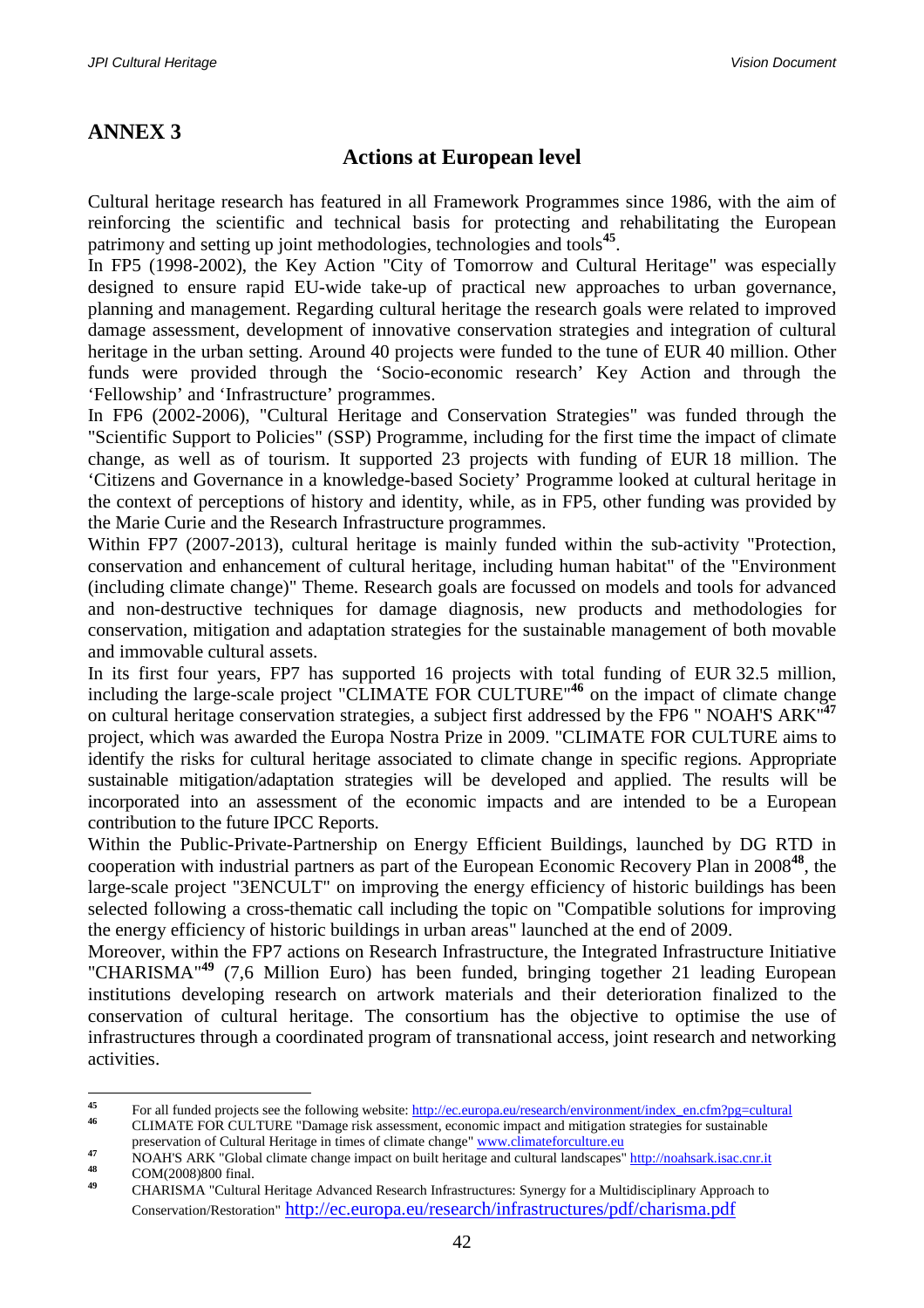$\overline{a}$ 

In the framework of ERA-NET projects, the NET HERITAGE project built up a partnership between ministries, funding agencies and national research directorates from 14 countries. It will ensure a comprehensive overview of the status of cultural heritage research throughout Europe and provide help in coordinating the sector by allying different domains such as art, history, conservation, maintenance and restoration with architecture, chemistry, physics and engineering. It acted as a cradle for the development of this JPI.

In the FP7 theme 'Research in the Social Sciences and Humanities (SSH)', cultural heritage is explored in relation to European diversities and commonalities. The use of cultural heritage in shaping identities is examined by the "CRIC"<sup>50</sup> and "IME"<sup>51</sup> projects. Current SSH projects deal with 'European identities: inner and outer perceptions of Europe and the EU', and 'Reinterpreting Europe's Cultural Heritage: towards a 21st Century Library and Museum'.

The Network of Excellence CLIOHRES.net**<sup>52</sup>** aims at achieving and disseminating greater understanding of both the actual histories and the self-representations of the past, and looks at the role of CH in the context of history.

The MuSOMED project<sup>53</sup> aims at making source material that includes tangible CH available to researchers. DG RTD SSH has an open call on "Reinterpreting Europe's Cultural Heritage: towards a 21st Century Library and Museum".

In addition, the ERA-NET Plus action "HERA"<sup>54</sup> recently launched research projects on issues such as cultural heritage and memory, cultural heritage in music, and cultural heritage and intellectual property. "HERA" brings together one pan-European and 13 national research funding agencies across Europe in order to coordinate research activities and to develop new Europe-wide research agendas.

"ERNEST"**<sup>55</sup>** is another ERA NET Project gathering a large group of regions and organisations developing sustainable practices for tourism including cultural tourism.

The European Agenda for Culture<sup>56</sup>, proposed by DG EAC and endorsed by the Council, is founded on three common sets of objectives: promoting cultural diversity and intercultural dialogue, promoting culture as a catalyst for creativity in the framework of the Lisbon Agenda for growth and jobs (including the further development of cultural and creative industries), and promoting culture as a key component in international relations, with a clear and vital role for cultural heritage in these three dimensions.

In the digital field, outstanding cooperation between Member States already exists and a Commission Recommendation on digitisation and related tasks, endorsed by the Council**<sup>57</sup>**, has been issued. The Commission, through DG INFSO, is actively pursuing policies, networks and projects that provide considerable support for research into and introduction of digital libraries, archives and museum collections, and new forms of access to and use of these cultural resources<sup>58</sup>.

<sup>&</sup>lt;sup>50</sup> "Identity and conflict. Cultural heritage and the reconstruction of identities after conflict" http://ec.europa.eu/research/socialsciences/projects/363\_en.html

<sup>&</sup>lt;sup>51</sup> "Identities and modernities in Europe: European and national identity construction programmes and politics, culture, history and religion" http://fass.kingston.ac.uk/research/european/ime/

<sup>&</sup>lt;sup>52</sup> " Creating Links and Innovative Overviews for a New History Research Agenda for the Citizens of a Growing Europe" www.cliohres.net

**<sup>53</sup>** " Mutual Sources on Modern Mediterranean Architecture: towards an open and shared system" http://invisu.inha.fr/musomed-Mutual-Sources-on-Modern

<sup>&</sup>lt;sup>54</sup> "Humanities in the European Research Area – Joint Research Programme" www.heranet.info/<br>
European Research Area – Research Area – Joint Research Programme " www.heranet.info/

**<sup>55</sup>** Europe Research Network on Sustainable Tourism. The following regions of Member States are involved: Regione Toscana (Italy) as coordinator, Cité de la Culture et du Tourisme Durable (France), Basquetour (Spain), Prefecture of Ilia (Greece), South-East Romania Development Agency (Romania), Govern de Illes Balears (Spain), Regional Development Agency of North Hungary (Hungary), South West Tourism (United Kingdom), Danish Forest and Nature Agency, Nord Zealand (Denmark), Generalitat de Catalunya (Spain), Conseil Régional d'Aquitaine (France), Regione Emilia Romagna (Italy) http://cordis.europa.eu/fp7/coordination/pdf/ernest\_en.pdf

**<sup>56</sup>** http://ec.europa.eu/culture/our-policy-development/doc399\_en.htm

**<sup>57</sup>** Commission Recommendation on the digitisation and online accessibility of cultural material and digital preservation (2006/585/EC) and Council Conclusions of 13 November 2006 (2006/C 297/01).

**<sup>58</sup>** http://ec.europa.eu/information\_society/activities/digital\_libraries/cultural/index\_en.htm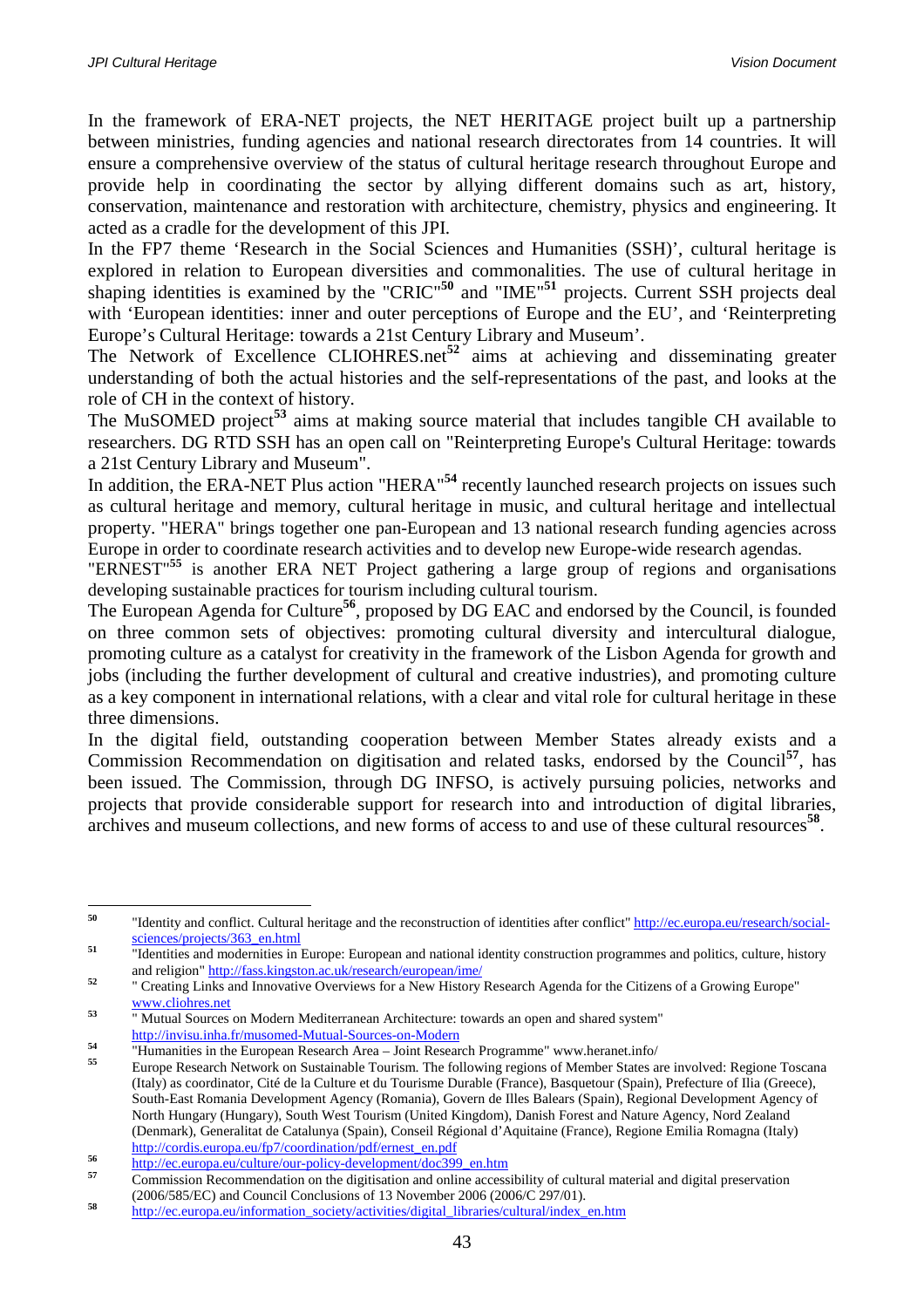In particular, research on the digitisation and visualisation of tangible cultural heritage and on the preservation, access and use of digitised cultural assets can contribute significantly to reducing the stress on fragile objects and sites**<sup>59</sup>** .

The 5th and 6th FPs boosted the actions related to the digitization of cultural heritage. In particular two programmes aimed at supporting the coordination among Member States: the MINERVA and MINERVAplus projects; both of them gathered the Ministries of Culture of the European Union that worked together for the harmonization of digitization policies and programmes. The MINERVA projects still have a strong impact on digitization policy makers and experts thanks to the wide range of tools, publications, guidelines, and strategic documents produced. They also lead to implementations actions (funded under eContentplus or CIP) such as MICHAEL**<sup>60</sup>** and ATHENA**<sup>61</sup>** .

It is worth mentioning that the digitisation and virtual representation of cultural artefacts and sites might be of interest to the JPI. Projects such as "EPOCH (NoE)", "3D-COFORM", "V-City", "Venus" and TNT conduct research in the creation of digital 3D representation of artefacts, sites and cities as well as related aspects concerning the use of ICT in cultural heritage, thus reducing the stress on the real objects and sites which might endanger their sustainable conservation.

As far as the conservation of digital cultural heritage is concerned, the two Integrated Projects "PRESTOSPACE" (FP6) and "PrestoPRIME" (FP7) specifically address issues of preservation and use of audiovisual sources and the intangible cultural heritage that is preserved in these collections.

In addition, the DG INFSO supported several actions on the use of ICT for Cultural tourism. A number of FP6 projects like "ISAAC", "iTACITUS", "CINeSPACE", AGAMEMNON" conducted research on enabling users to enjoy and discover cultural heritage sites or whole cities with the use of ICT, using augmented reality and virtual reality technologies, often applied to mobile devices. Although these projects are central to research, the developed applications may potentially contribute to the conservation of intangible cultural heritage and to link it virtually to objects and sites.

DG INFSO recently launched the ERA-NET "DC-NET"**<sup>62</sup>** under the e-Infrastructure-Capacities Programme of the FP7. The main aim is to develop and to strengthen the co-ordination of the public research programmes among the European countries in the sector of the digital cultural heritage. Cooperation with Mediterranean Countries

*Through DG AIDCO, the 'Euromed Heritage'***<sup>63</sup>** *Regional Programme has since 1998 committed a total of EUR 57 million to fund partnerships between conservation experts and heritage institutions from Mediterranean countries. In line with the 'Strategy for the Development of Euro-Mediterranean Heritage: priorities from Mediterranean Countries (2007-2013)***<sup>64</sup>***, and funded through the European Neighbourhood Partnership Instrument (ENPI), Euromed Heritage 4 (2008- 2012) aims to make it easier for local populations to learn about their own national and regional cultural heritage and to benefit from it.* 

International cooperation for the protection and conservation of cultural heritage, with a particular focus on the Mediterranean region, was supported within FP5 and FP6, and is a mainstream activity in FP7.

Actions at intergovernmental level

COST and EUREKA are intergovernmental programmes that actively contribute to networking, research and innovation in the cultural field.

<sup>61</sup> http://www.athenaeurope.org

<sup>59</sup> **<sup>59</sup>** For all funded projects see the following website: http://cordis.europa.eu/fp7/ict/telearn-digicult/digicult-projects\_en.html **<sup>60</sup>** http://www.michael-culture.org

**<sup>62</sup>** Digital Cultural heritage NETwork www.dc-net.org

 $\frac{63}{64}$  http://www.euromedheritage.net/index.cfm?lng=fr

**<sup>64</sup>** http://www.euromedheritage.net/doc/Culture%20strategy%202007%20-%202013.pdf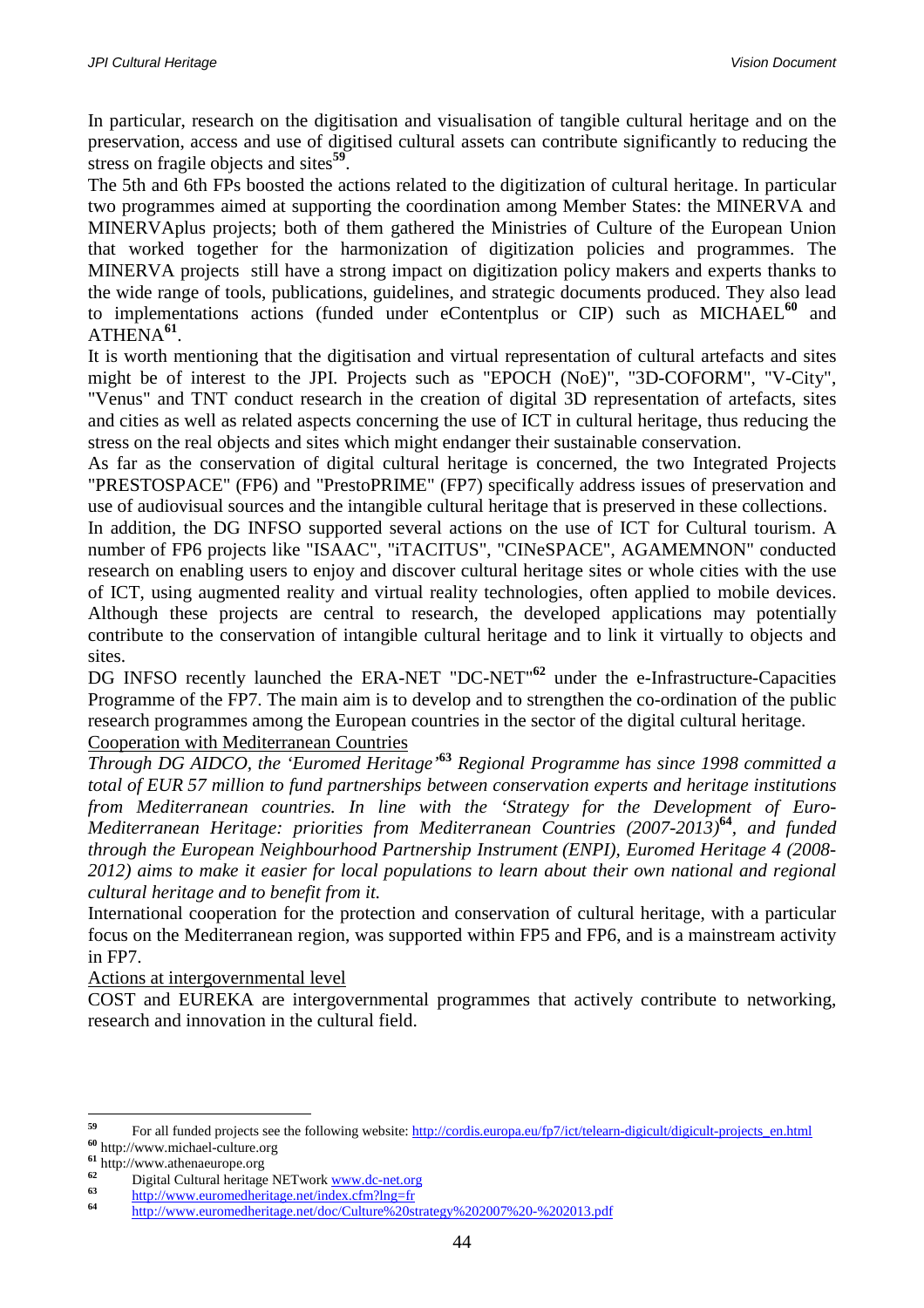Within COST, the Cultural Heritage Interest Group currently supports various networks, such as 'EnviArt'**<sup>65</sup>** and 'WoodCultHer'**<sup>66</sup>**, which focus on the environmental protection of tangible cultural heritage.

In 2006 the new EUREKA umbrella E!3790 EurekaBuild was launched on the initiative of the European Construction Technology Platform (ECTP) as follow-up to EUROCARE2000; it also promotes projects related to cultural heritage in cooperation with the Focus Area Cultural Heritage (FACH) of ECTP **<sup>67</sup>** .

<sup>65</sup> **<sup>65</sup>** D42 'Chemical Interactions between cultural Artefacts and Indoor Environment' www.costd42.org

**<sup>66</sup>** IE 0601 'Wood Science for Conservation of Cultural Heritage' www.WoodCultHer.org<br> **67** Strategic Because Agenda of the ECTD/EACH 'Cultural Heritage, Vision 2020', Eshm

**<sup>67</sup>** Strategic Research Agenda of the ECTP/FACH 'Cultural Heritage - Vision 2030', February 2009 www.ectp.org